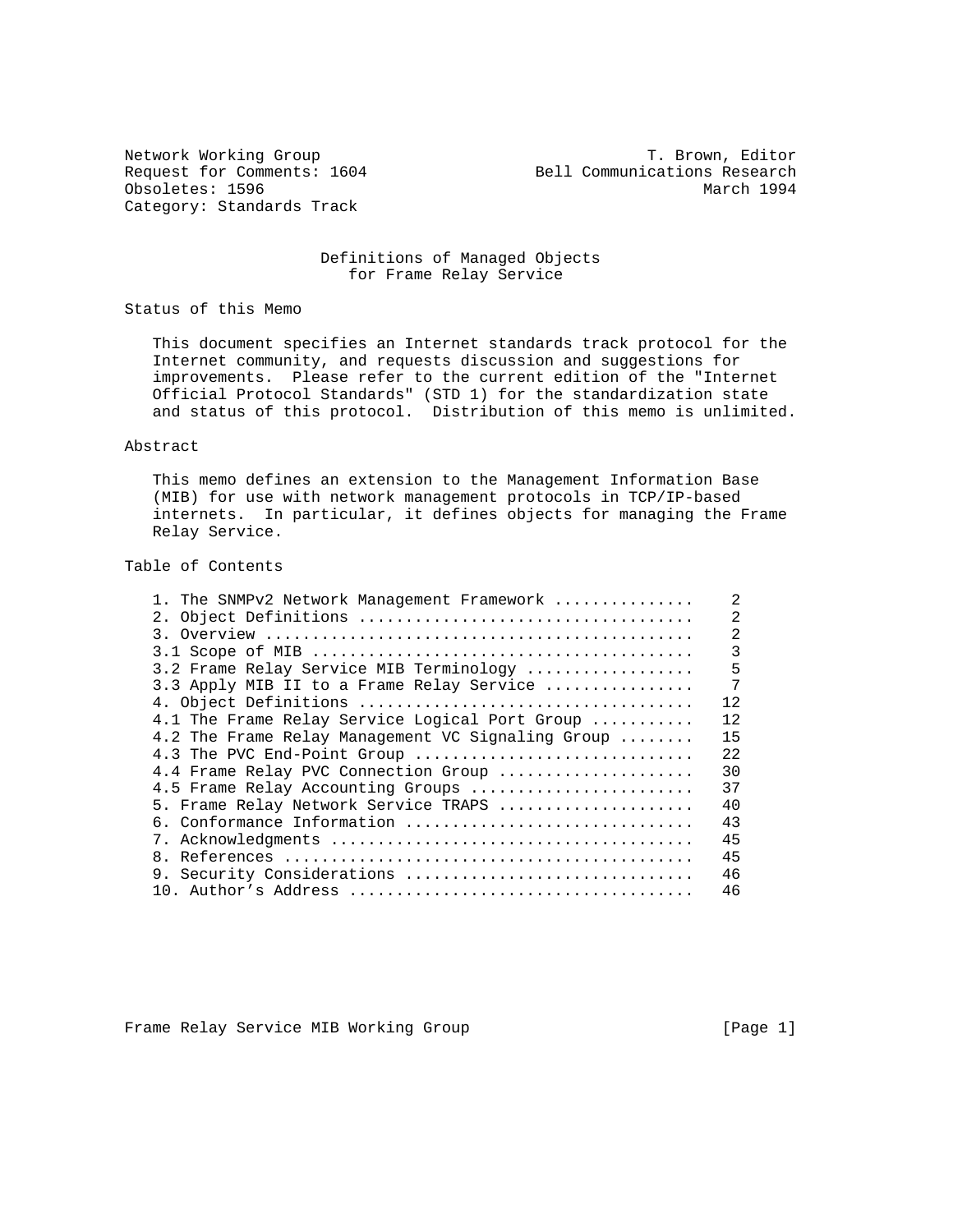- 
- 1. The SNMPv2 Network Management Framework

 The SNMPv2 Network Management Framework consists of four major components. They are:

- o RFC 1442 which defines the SMI, the mechanisms used for describing and naming objects for the purpose of management.
- o STD 17, RFC 1213 defines MIB-II, the core set of managed objects for the Internet suite of protocols.
- o RFC 1445 which defines the administrative and other architectural aspects of the framework.
- o RFC 1448 which defines the protocol used for network access to managed objects.

 The Framework permits new objects to be defined for the purpose of experimentation and evaluation.

2. Object Definitions

 Managed objects are accessed via a virtual information store, termed the Management Information Base or MIB. Objects in the MIB are defined using the subset of Abstract Syntax Notation One (ASN.1) defined in the SMI. In particular, each object object type is named by an OBJECT IDENTIFIER, an administratively assigned name. The object type together with an object instance serves to uniquely identify a specific instantiation of the object. For human convenience, we often use a textual string, termed the descriptor, to refer to the object type.

3. Overview

 These objects are used when the particular media being used to manage is Frame Relay Service. At present, this applies to these values of the ifType variable in the Internet-standard MIB:

frameRelayService (44)

 This section provides an overview and background of how to use this MIB and other potential MIBs when managing a Frame Relay Service.

 Figure 1 shows the MIB stack that could be followed for managing a Frame Relay Service. This is only an example and not meant to be inclusive.

Frame Relay Service MIB Working Group [Page 2]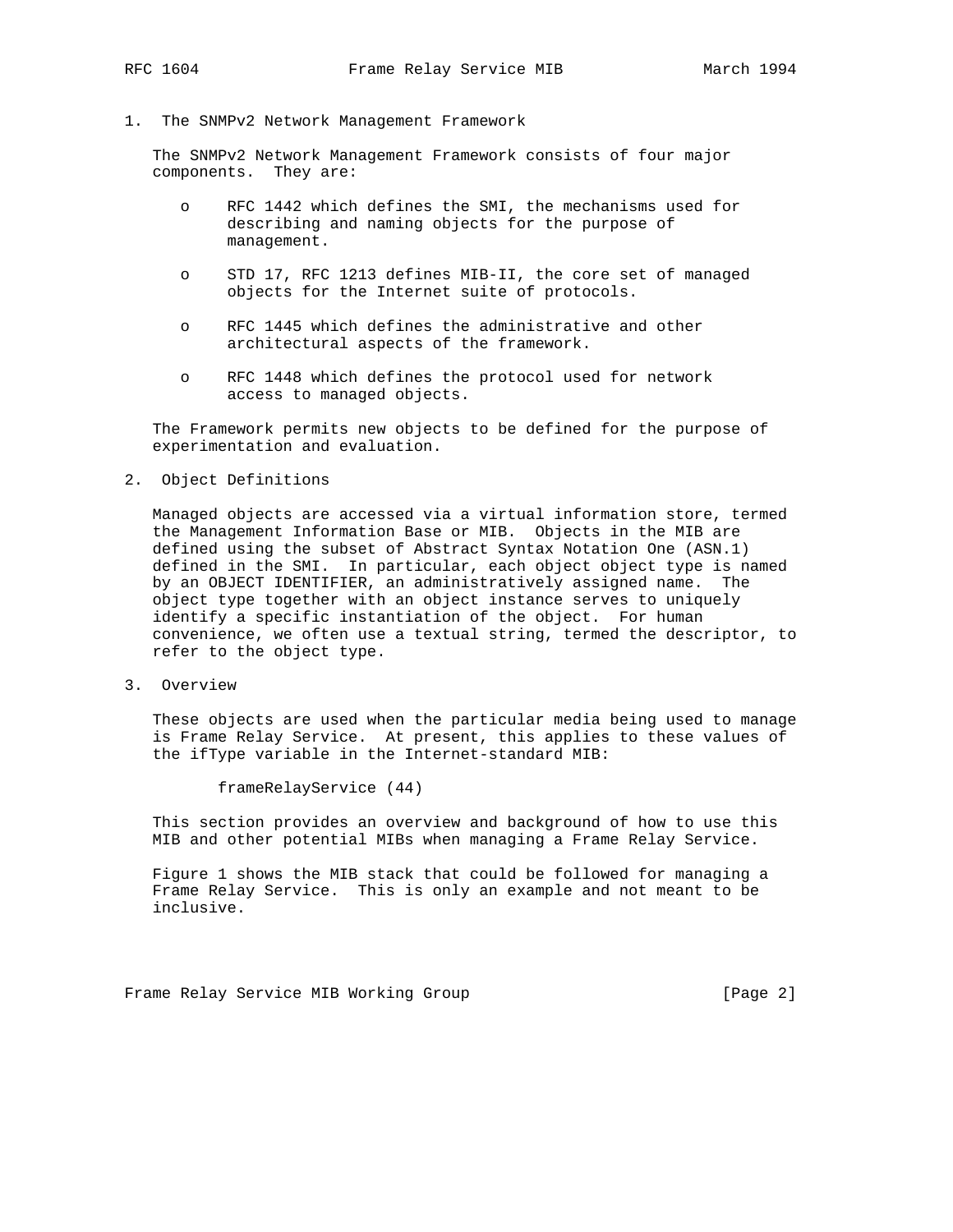|                                     | X.25 MIB<br>for $IW/Encap.$                                  | SIP<br>Relay<br>MIB     | RFC1490<br>(no applic.<br>MIB)  |  |
|-------------------------------------|--------------------------------------------------------------|-------------------------|---------------------------------|--|
| MIB II                              |                                                              | Frame Relay Service MIB |                                 |  |
| ifTable<br>ifXTable<br>ifStackTable |                                                              |                         |                                 |  |
|                                     | Physical Layer MIBs<br>e.g., $DS1/E1$ MIB,<br>RS232-like MIB |                         | ATM MIB<br>Phy.<br>Layer<br>MIB |  |
|                                     |                                                              |                         |                                 |  |

#### Figure 1. Frame Relay MIB Architecture

#### 3.1. Scope of MIB

 The Frame Relay Service MIB will only manage the Frame Relay portion of the network. This MIB is based upon the Customer Network Management concepts presented in the document "Service Management Architecture for Virtual Connection Services" [6].

 This MIB will NOT be implemented on User Equipment (e.g., DTE), and the Frame Relay DTE MIB (RFC 1315) should be used to manage those devices [8].

 Frame Relay Service MIB is intended to be used for Customer Network Management (CNM) of a Frame Relay Network Service. It provides information that allows end-customers to obtain performance monitoring, fault detection, and configuration information about their Frame Relay Service. It is an implementation decision as to whether this MIB is used to create/delete/modify PVCs and to turn PVCs on or off.

 By using this and other related MIBs, a customer's NMS can monitor their PVCs and UNI/NNI logical ports. Internal aspects of the network (e.g., switching elements, line cards, and network routing tables) are outside the scope of this MIB. The Customer's NMS will typically access the SNMP proxy-agent within the Frame Relay network using SNMP over UDP over IP with IP encapsulated in Frame Relay according to RFC1490/ANSI T1.617 Annex F [7,9]. The customer, thus,

Frame Relay Service MIB Working Group [Page 3]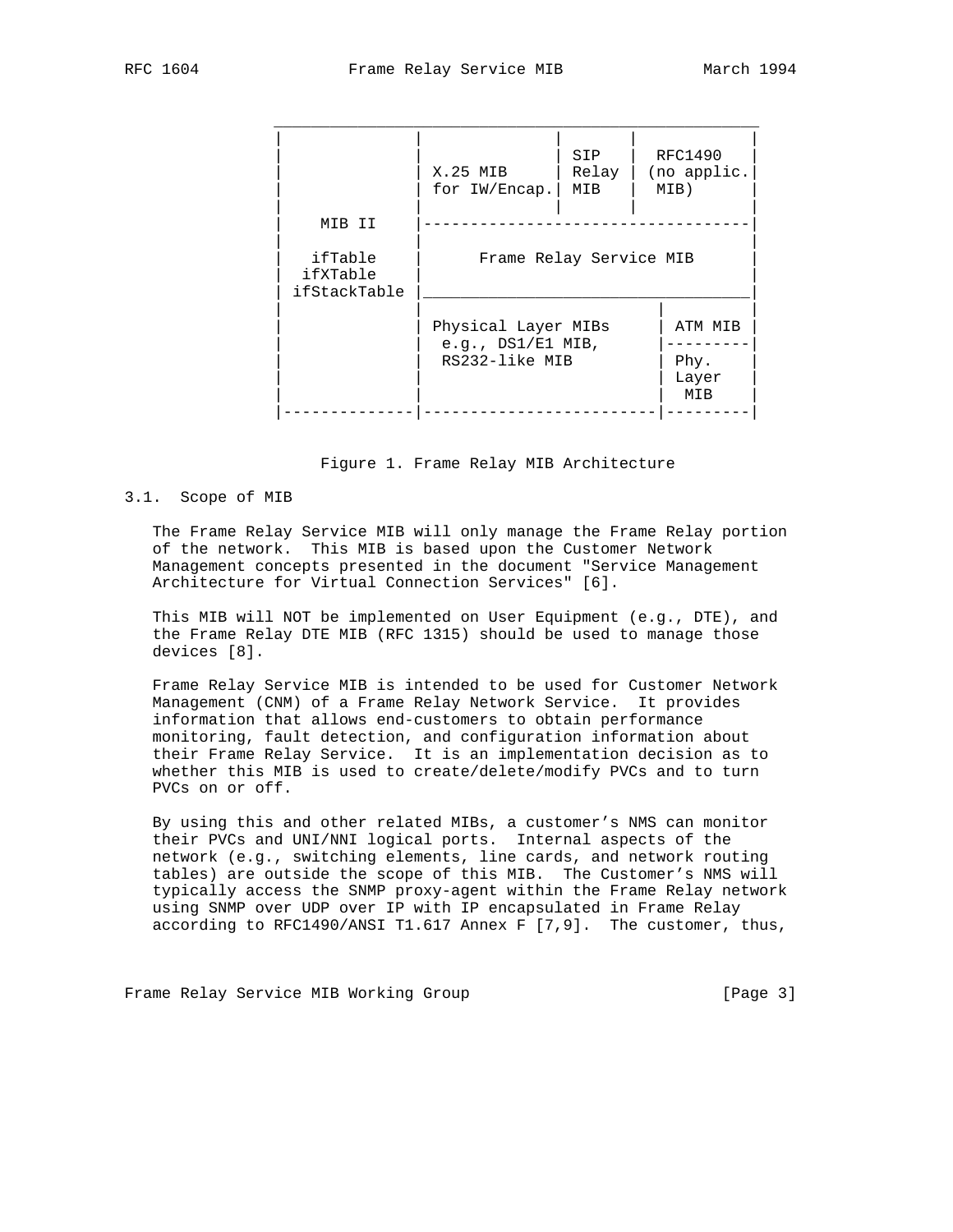has a PVC to the SNMP proxy-agent. Alternate access mechanisms and SNMP agent implementations are possible. The service capabilities include retrieving information and receiving TRAPs. It is beyond the scope of this MIB to define managed objects to monitor the physical layer. Existing physical layer MIBs (e.g., DS1 MIB) and MIB II will be used as possible. The Frame Relay Service SNMP MIB for CNM will not contain any managed objects to monitor the physical layer. This MIB primarily addresses Frame Relay PVCs. This MIB may be extended at a later time to handle Frame Relay SVCs.

 This MIB is only used to manage a single Frame Relay Service offering from one network. This MIB will typically be implemented on a service provider's SNMP proxy-agent. The SNMP proxy-agent proxies for all Frame Relay equipment within one service provider's Frame Relay network. (Other SNMP agent implementations are not precluded.) Therefore, this MIB models a PVC segment through one Frame Relay Network. See Figure 2. If the customer's PVCs traverse multiple networks, then the customer needs to poll multiple network proxy agents within each Frame Relay Network to retrieve their end-to-end view of their service. See Figure 2 and the Service Management Architecture [6].

Frame Relay Service MIB Working Group [Page 4]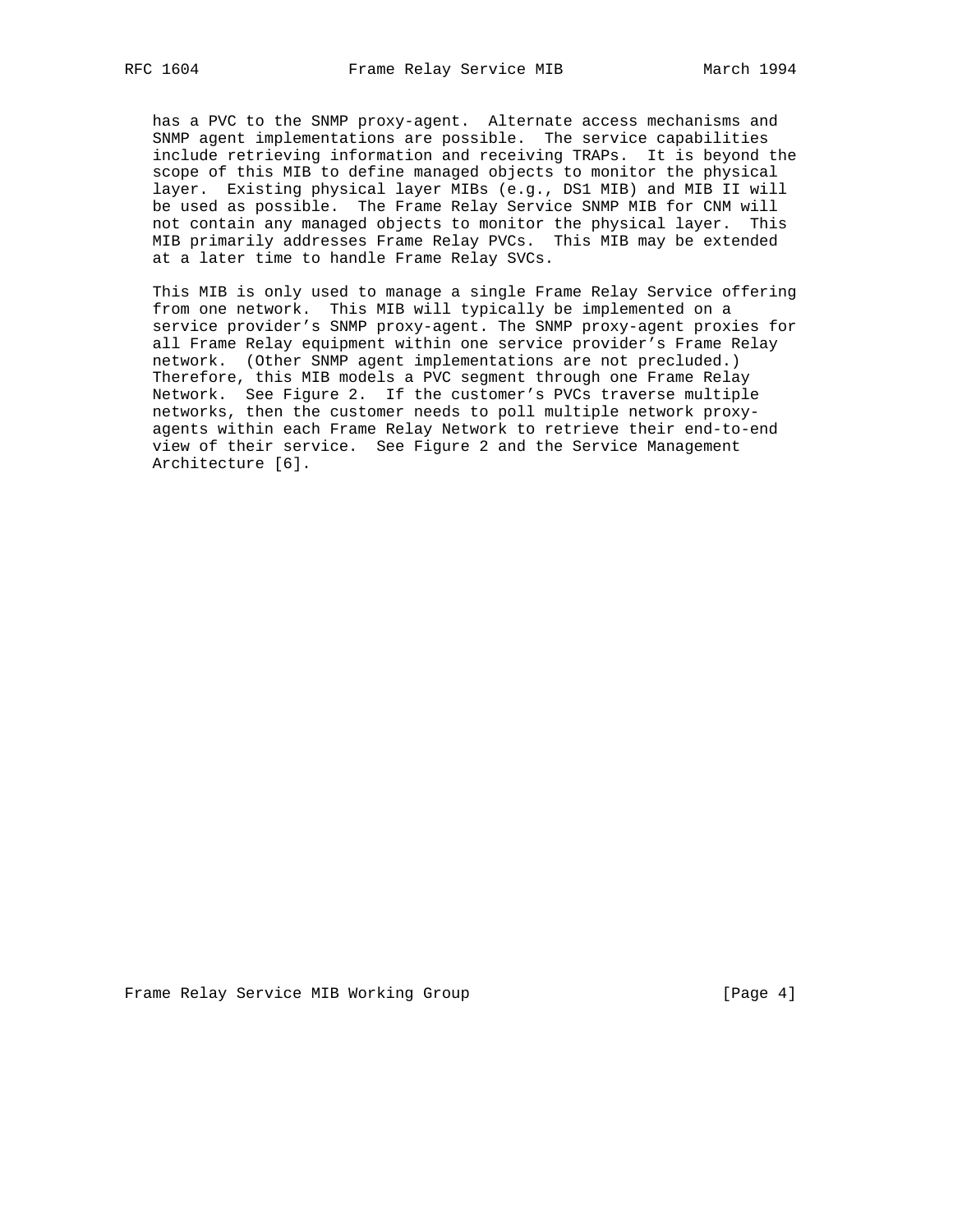

Figure 2. Multi-network PVC

 Also, since the Frame Relay network is a shared network amongst many Frame Relay subscribers, each subscriber will only have access to their information (e.g., information with respect to their interfaces and PVCs). Therefore, in order to provide this capability, the Frame Relay PVC CNM proxy agent should be able to support instance level granularity for MIB views. See the Service Management Architecture.

# 3.2. Frame Relay Service MIB Terminology

 Access Channel - An access channel generically refers to the DS1/E1 or DS3/E3-based UNI access channel or NNI access channel across which frame relay data transits. An access channel is the access pathway for a single stream of user data.

 Within a given T1 line, an access channel can denote any one of the following:

Frame Relay Service MIB Working Group [Page 5]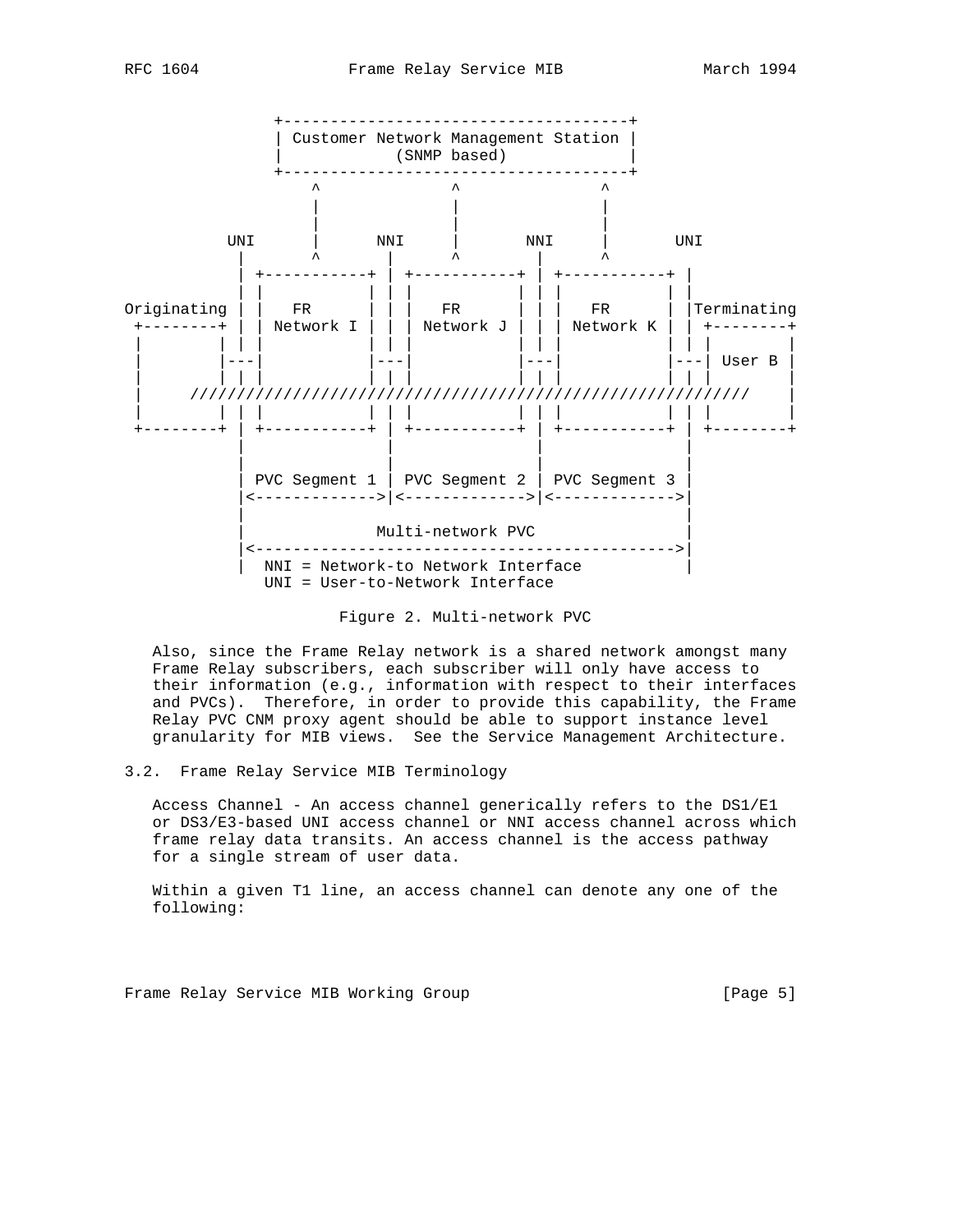- o Unchannelized T1 the entire T1 line is considered an access channel. Each access channel is comprised of 24 T1 time slots.
- o Channelized T1 an access channel is any one of 24 channels. Each access channel is comprised of a single T1 time slot.
- o Fractional T1 an access channel is a grouping of N T1 time slots (NX56/64 Kbps, where  $N = 1-23$  T1 Time slots per FT1 Access Channel) that may be assigned in consecutive or non-consecutive order.

 Within a given E1 line, a channel can denote any one of the following:

- o Unchannelized E1 the entire E1 line is considered a single access channel. Each access channel is comprised of 31 E1 time slots.
- o Channelized E1 an access channel is any one of 31 channels. Each access channel is comprised of a single E1 time slot.
- o Fractional E1 an access channel is a grouping of N E1 time slots (NX64 Kbps, where N = 1-30 E1 time slots per FE1 access channel) that may be assigned in consecutive or non-consecutive order.

 in 3 Within a given unformatted line, the entire unformatted line is considered an access channel. Examples include RS-232, V.35, V.36 and X.21 (non- switched).

 Access Rate - The data rate of the access channel, expressed in bits/second. The speed of the user access channel determines how rapidly the end user can inject data into the network.

 Bc - The Committed Burst Size (Bc) is the maximum amount of subscriber data (expressed in bits) that the network agrees to transfer, under normal conditions, during a time interval Tc.

 Be - The Excess Burst Size (Be) is the maximum amount of subscriber data (expressed in bits) in excess of Bc that the network will attempt to deliver during the time interval Tc. This data (Be) is delivered in general with a lower probability than Bc.

 CIR - The Committed Information Rate (CIR) is the subscriber data rate (expressed in bits/second) that the network commits to deliver under normal network conditions. CIR is averaged over the

Frame Relay Service MIB Working Group [Page 6]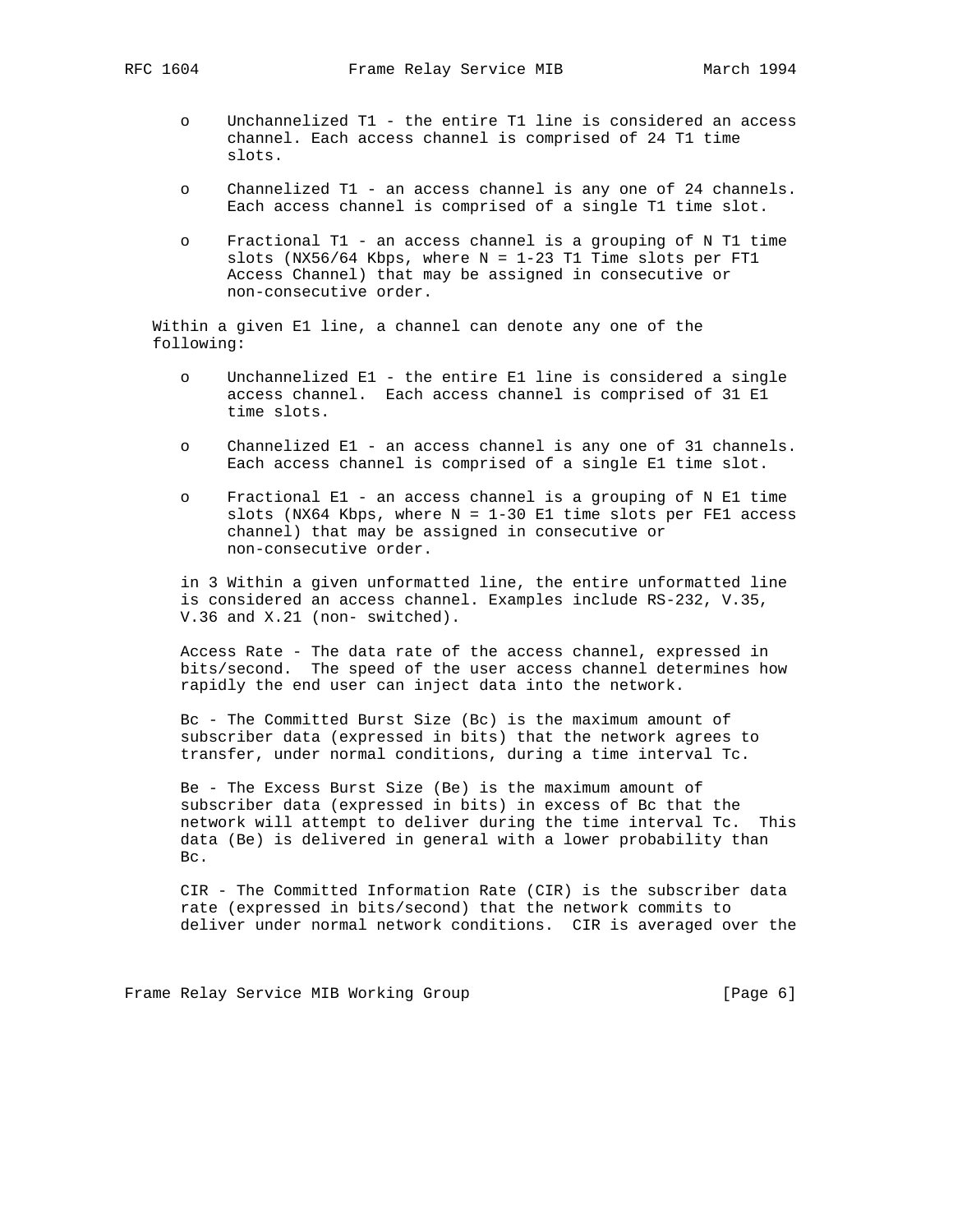time interval Tc (CIR = Bc/Tc).

DLCI - Data Link Connection Identifier

 Logical Port - This term is used to model the Frame Relay "interface" on a device.

NNI - Network to Network Interface

 Permanent Virtual Connection (PVC) - A virtual connection that has its end-points and bearer capabilities defined at subscription time.

 Time slot (E1) - An octet within the 256-bit information field in each E1 frame is defined as a time slot. Time slots are position sensitive within the 256-bit information field. Fractional E1 service is provided in contiguous or non- contiguous time slot increments.

 Time slot (T1) - An octet within the 192-bit information field in each T1 frame is defined as a time slot. Time slots are position sensitive within the 192-bit information field. Fractional T1 service is provided in contiguous or non- contiguous time slot increments.

- UNI User to Network Interface
- N391 Full status (status of all PVCs) polling counter
- N392 Error threshold
- N393 Monitored events count
- T391 Link integrity verification polling timer
- T392 Polling verification timer
- nT3 Status enquiry timer
- nN3 Maximum status enquiry counter
- 3.3. Apply MIB II to a Frame Relay Service

 Use the System Group to apply to the SNMP proxy-agent, since the proxy-agent may be monitoring many Frame Relay devices in one network. System Group applies to only one system. This group is not instantiated.

Frame Relay Service MIB Working Group [Page 7]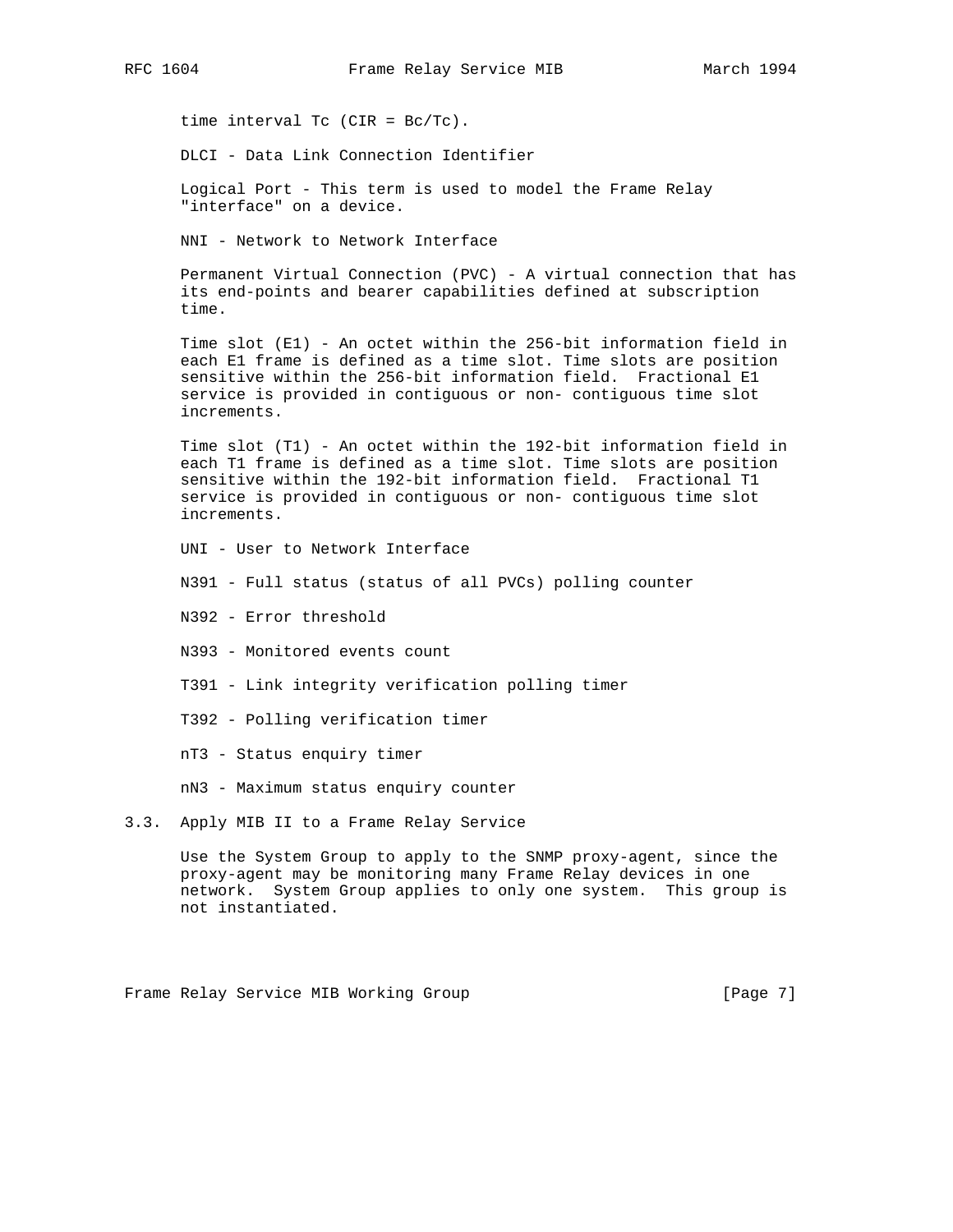- sysDescr: ASCII string describing the SNMP proxy-agent. Can be up to 255 characters long. This field is generally used to indicate the network providers identification and type of service offered.
- sysObjectID: Unique OBJECT IDENTIFIER (OID) for the SNMP proxy-agent.
- sysUpTime: Clock in the SNMP proxy-agent; TimeTicks in 1/100s of a second. Elapsed type since the proxy-agent came on line.
- sysContact: Contact for the SNMP proxy-agent. ASCII string of up to 255 characters.
- sysName: Domain name of the SNMP proxy-agent, for example, acme.com
- sysLocation: Location of the SNMP proxy-agent. ASCII string of up to 255 characters.
- sysServices: Services of the managed device. The value "2", which implies that the Frame Relay network is providing a subnetwork level service, is recommended.

 This specifies how the Interfaces Group defined in MIB II shall be used for the management of Frame Relay based interfaces, and in conjunction with the Frame Relay Service MIB module. This memo assumes the interpretation of the evolution of the Interfaces group to be in accordance with: "The interfaces table (ifTable) contains information on the managed resource's interfaces. Each sub-layer below the internetwork layer of a network interface is considered an interface." Thus, the ifTable allows the following Frame Relay-based interfaces to be represented as table entries:

> - Frame Relay interfaces in the Frame Relay equipment (e.g., switches, routers or networks) with Frame Relay interfaces. This level is concerned with generic frame counts and not with individual virtual connections.

 In accordance with the guidelines of ifTable, frame counts per virtual connection are not covered by ifTable, and are considered interface specific and covered in the Frame Relay Service MIB module. In order to interrelate the ifEntries properly, the Interfaces Stack Group shall be supported.

Some specific interpretations of ifTable for Frame Relay follow.

Frame Relay Service MIB Working Group [Page 8]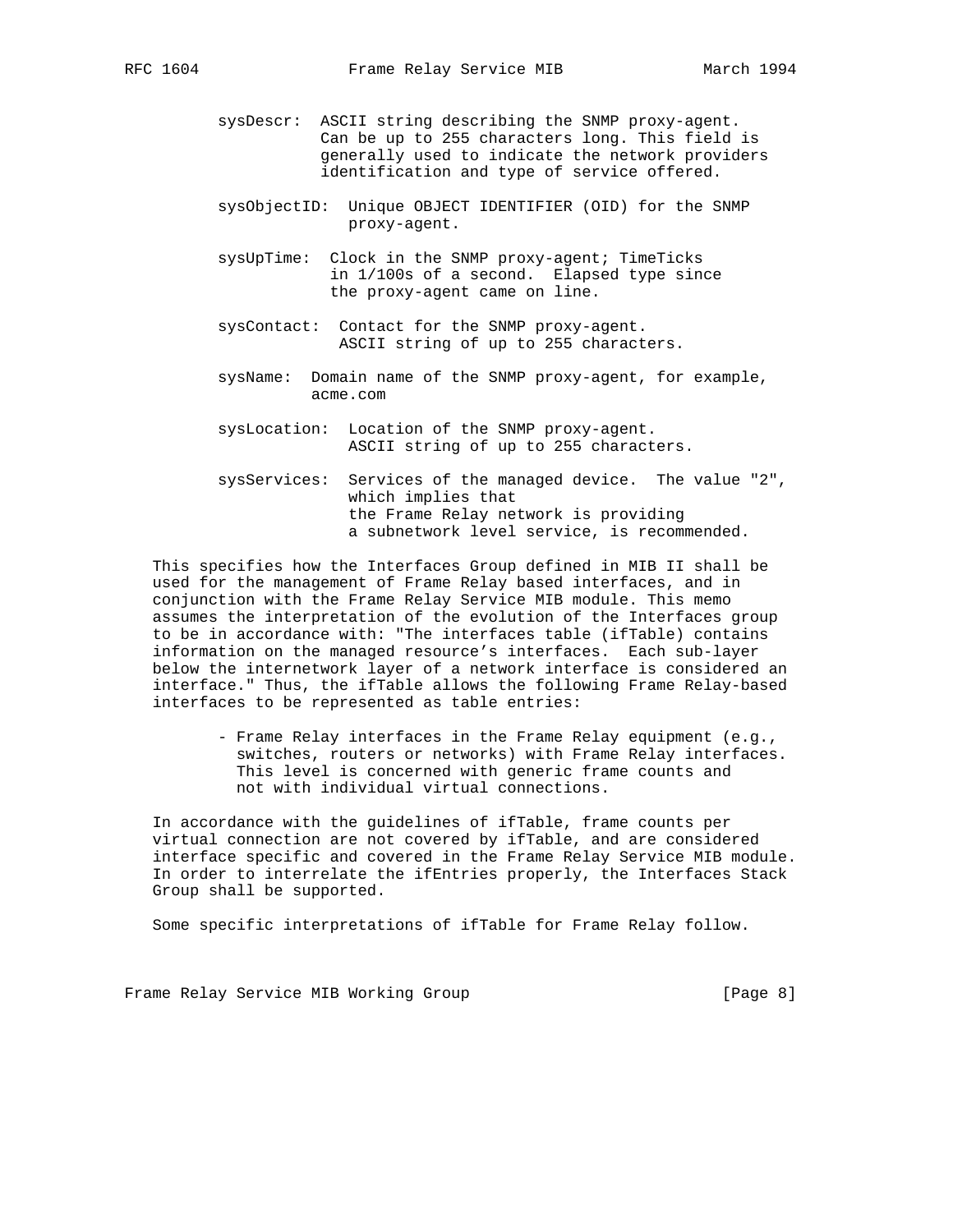Object Use for the generic Frame Relay layer

- ====== ========================================= ifIndex Each Frame Relay port is represented by an ifEntry.
- ifDescr Description of the Frame Relay interface. ASCII string describing the UNI/NNI logical port. Can be up to 255 characters long.
- ifType The value allocated for Frame Relay Service is equal to 44.
- ifMtu Set to maximum frame size in octets for this frame relay logical port.
- ifSpeed Peak bandwidth in bits per second available for use. This could be the speed of the logical port and not the access rate. Actual user information transfer rate (i.e., access rate) of the UNI or NNI logical port in bits per second (this is not the clocking speed). For example, it is 1,536,000 bits per second for a DS1-based UNI/NNI logical port and 1,984,000 bits per second for an E1-based UNI/NNI logical port.
- ifPhysAddress The primary address for this logical port assigned by the Frame Relay interface provider. An octet string of zero length if no address is used for this logical port.
- ifAdminStatus The desired administrative status of the frame relay logical port.
- ifOperStatus The current operational status of the Frame Relay UNI or NNI logical port.
- ifLastChange The elapsed time since the last re-initialization of the logical port. The value of sysUpTime at the time the logical port entered its current operational state. If the current state was entered prior to the last re-initialization of the local network management subsystem, then

Frame Relay Service MIB Working Group [Page 9]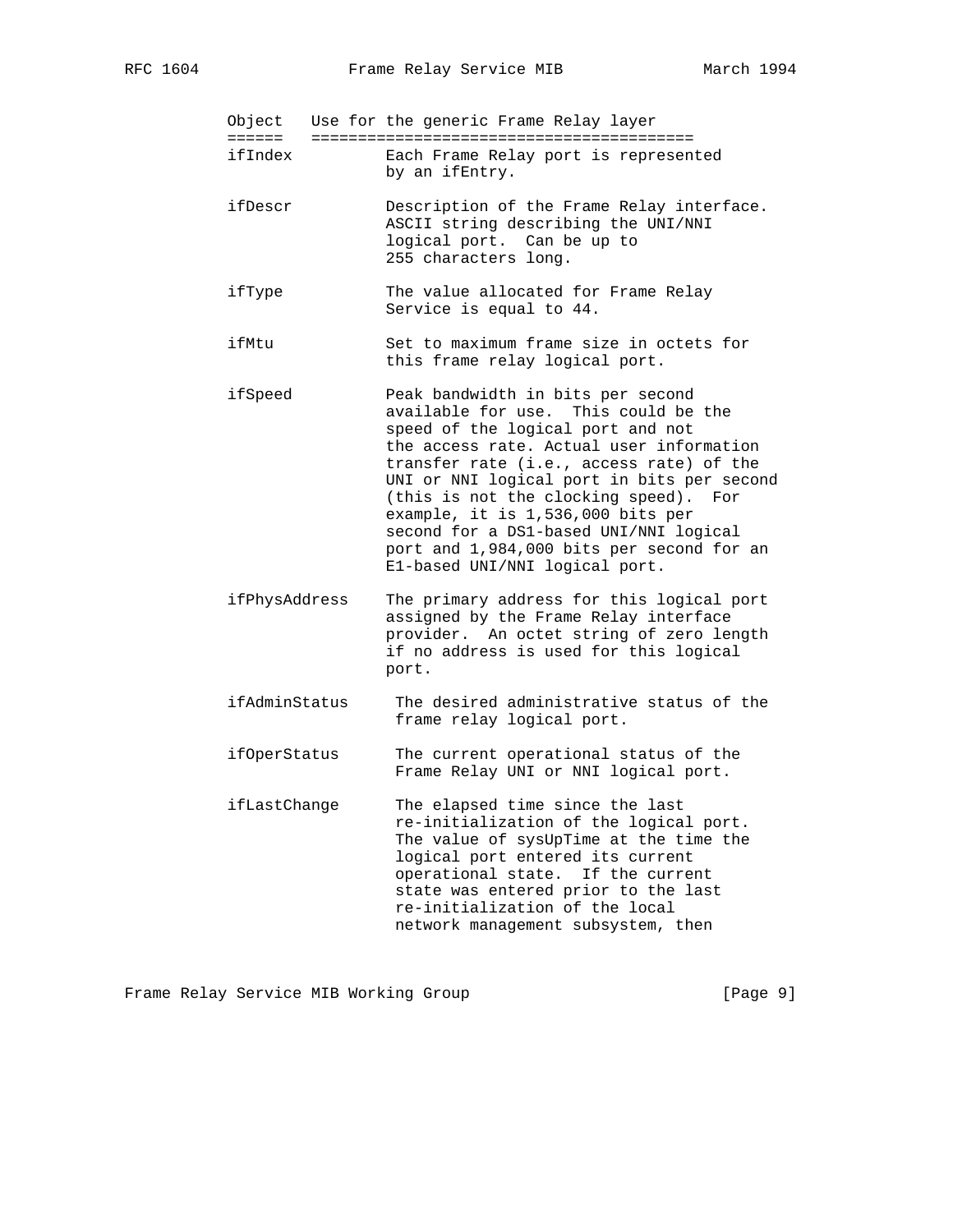this object contains a zero value.

- ifInOctets The number of received octets. This counter only counts octets from the beginning of the frame relay header field to the end of user data.
- ifInUcastPkts The number of received unerrored, unicast frames.
- ifInDiscards The number of received frames discarded. Possible reasons are as follows: policing, congestion.
- ifInErrors The number of received frames that are discarded, because of an error. Possible errors can be the following: the frame relay frames were too long or were too short, the frames had an invalid or unrecognized DLCI values, or incorrect header values.
- ifInUnknownProtos The number of packets discarded because of an unknown or unsupported protocol. For Frame Relay Service interfaces, this counter will always be zero.
- ifOutOctets The number of transmitted octets. This counter only counts octets from the beginning of the frame relay header field to the end of user data.
- ifOutUcastpkts The number of frames sent.
- ifOutDiscards The number of frames discarded in the egress direction. Possible reasons are as follows: policing, congestion.
- ifOutErrors The number of frames discarded in the egress direction, because of errors. Possible reason is transmit underruns.
- ifName This variable is not applicable for Frame Relay Service interfaces, therefore, this variable contains a zero-length string.

Frame Relay Service MIB Working Group [Page 10]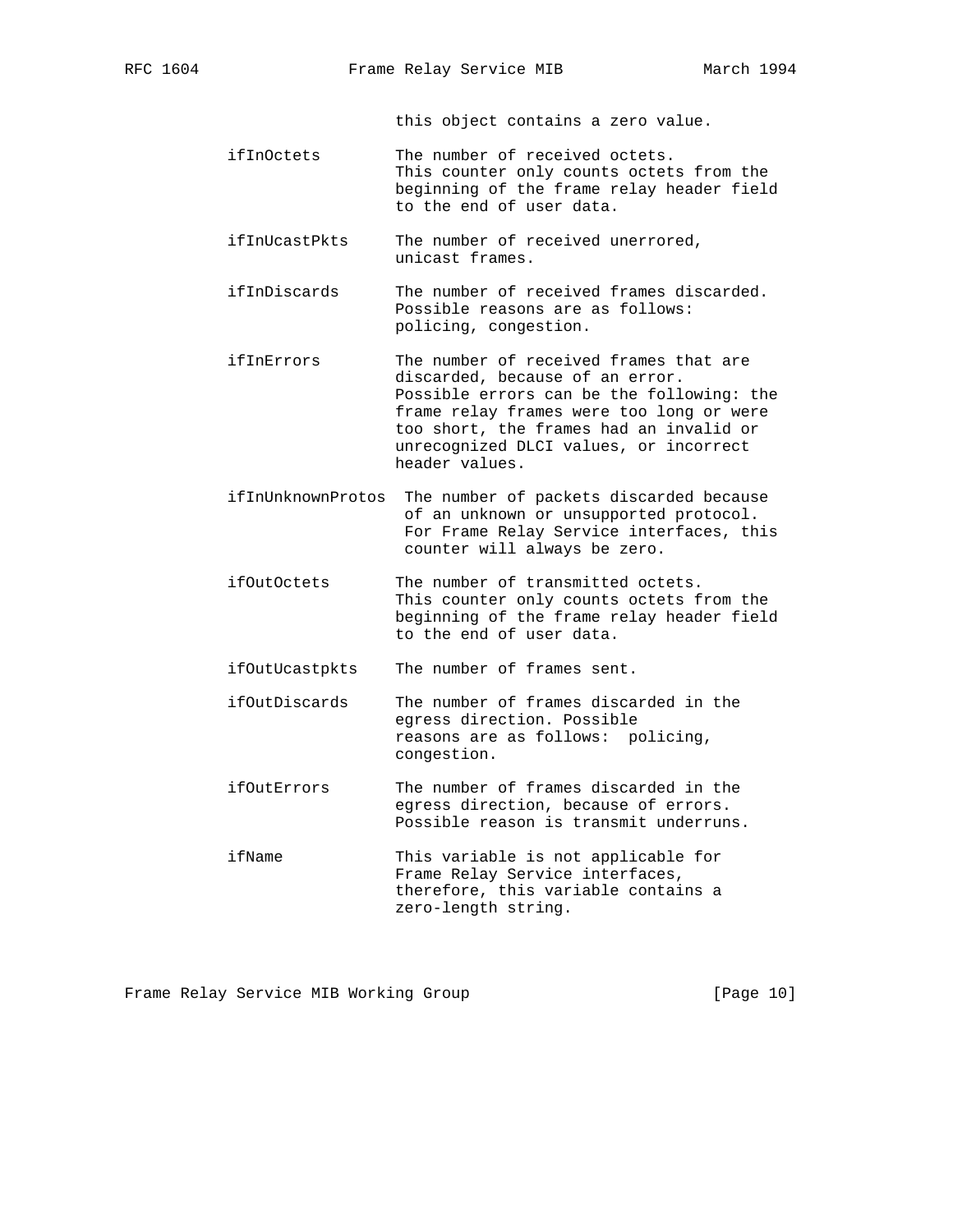- ifInMulticastPkts The number of received unerrored, multicast frames.
- ifInBroadcastPkts This variable is not applicable for Frame Relay Service interfaces, therefore, this counter is always zero.
- ifOutMulticastPkts The number of sent unerrored, multicast frames.
- ifOutBroadcastPkts This variable is not applicable for Frame Relay Service interfaces, therefore, this counter is always zero.
- ifHCInOctets Only used for DS3-based (and greater) Frame Relay logical ports. The number of received octets. This counter only counts octets from the beginning of the frame relay header field to the end of user data.
- ifHCOutOctets Only used for DS3-based (and greater) Frame Relay logical ports. The number of transmitted octets. This counter only counts octets from the beginning of the frame relay header field to the end of user data.
- ifLinkUpDownTrapEnble The value of this object is implementation specific for Frame Relay logical ports.
- ifHighSpeed Set to the user data rate of the frame relay logical port in millions of bits per second. If the user data rate is less than 1 Mbps, then this value is zero.
- ifPromiscuousMode Set to false(2).

ifConnectorPresent Set to false(2).

 Frame Relay Network Service interfaces support the Interface Stack Group. Frame Relay Network Service interfaces do not support any other groups or objects in the Interfaces group of MIB II. Also, supporting the SNMP Group of MIB II is an implementation choice.

Frame Relay Service MIB Working Group [Page 11]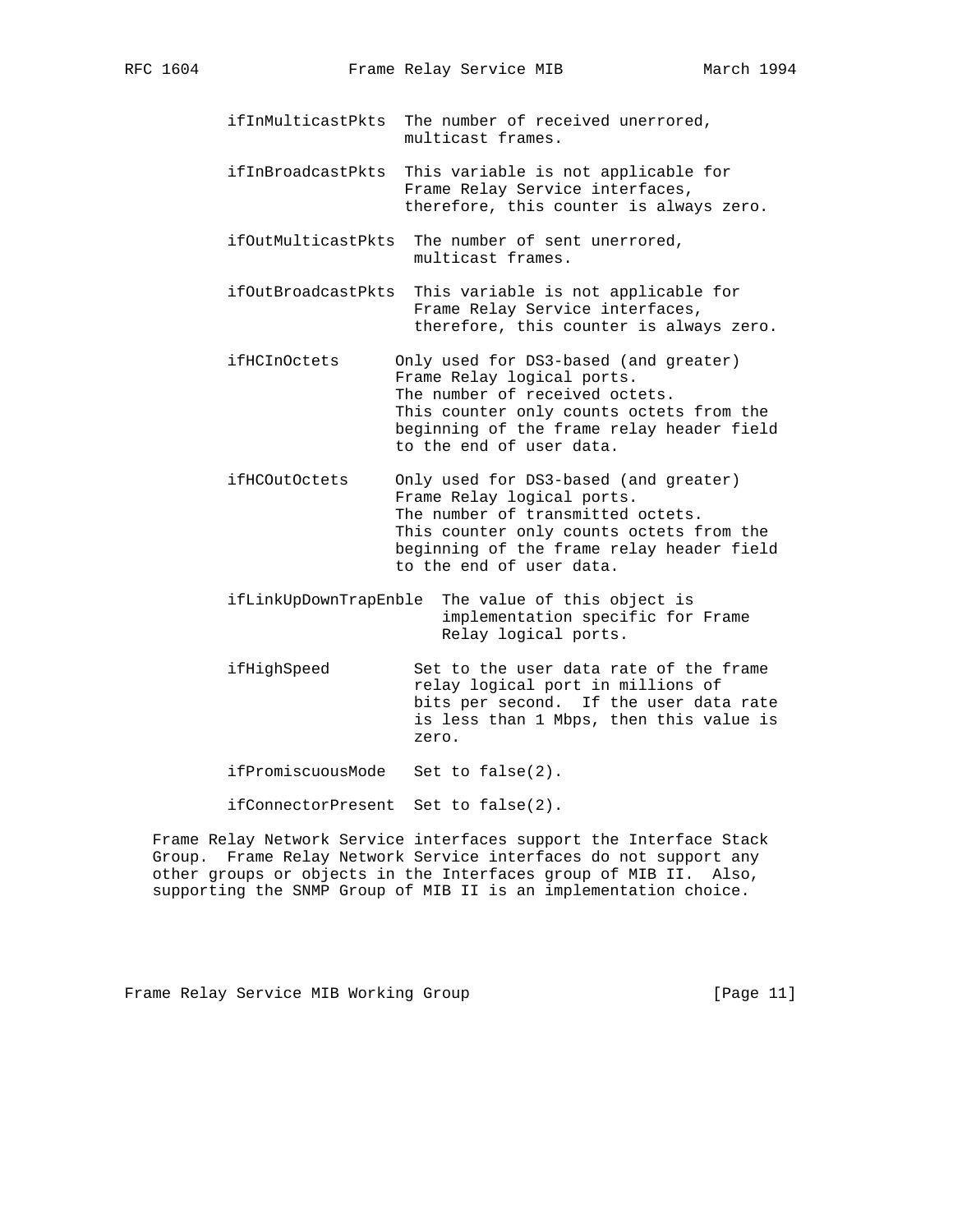4. Object Definitions FRNETSERV-MIB DEFINITIONS ::= BEGIN IMPORTS MODULE-IDENTITY, OBJECT-TYPE, NOTIFICATION-TYPE, Counter32, Integer32, TimeTicks FROM SNMPv2-SMI DisplayString, PhysAddress, TimeStamp, RowStatus FROM SNMPv2-TC MODULE-COMPLIANCE, OBJECT-GROUP FROM SNMPv2-CONF ifIndex, transmission FROM RFC-1213; frnetservMIB MODULE-IDENTITY LAST-UPDATED "9311161200Z" ORGANIZATION "IETF Frame Relay Network MIB Working Group" CONTACT-INFO " Tracy A. Brown Bellcore 331 Newman Springs Rd. Red Bank, NJ 07701 USA Tel: 1-908-758-2107 Fax: 1-908-758-4177 E-mail: tacox@mail.bellcore.com." DESCRIPTION "The MIB module to describe generic objects for Frame Relay Network Service."  $::=$  { transmission 44 } IfIndex ::= TEXTUAL-CONVENTION STATUS current DESCRIPTION "The value of this object identifies the interface for which this entry contains management information. The value of this object for a particular interface has the same value as the ifIndex object, defined in RFC 1213, for the same interface." SYNTAX Integer32 frnetservObjects OBJECT IDENTIFIER ::= { frnetservMIB 1 } frnetservTraps OBJECT IDENTIFIER ::=  $\int$  frnetservMIB 2  $\int$  -- The Frame Relay Service Logical Port Group -- the Frame Relay Logical Port Group

Frame Relay Service MIB Working Group [97] [Page 12]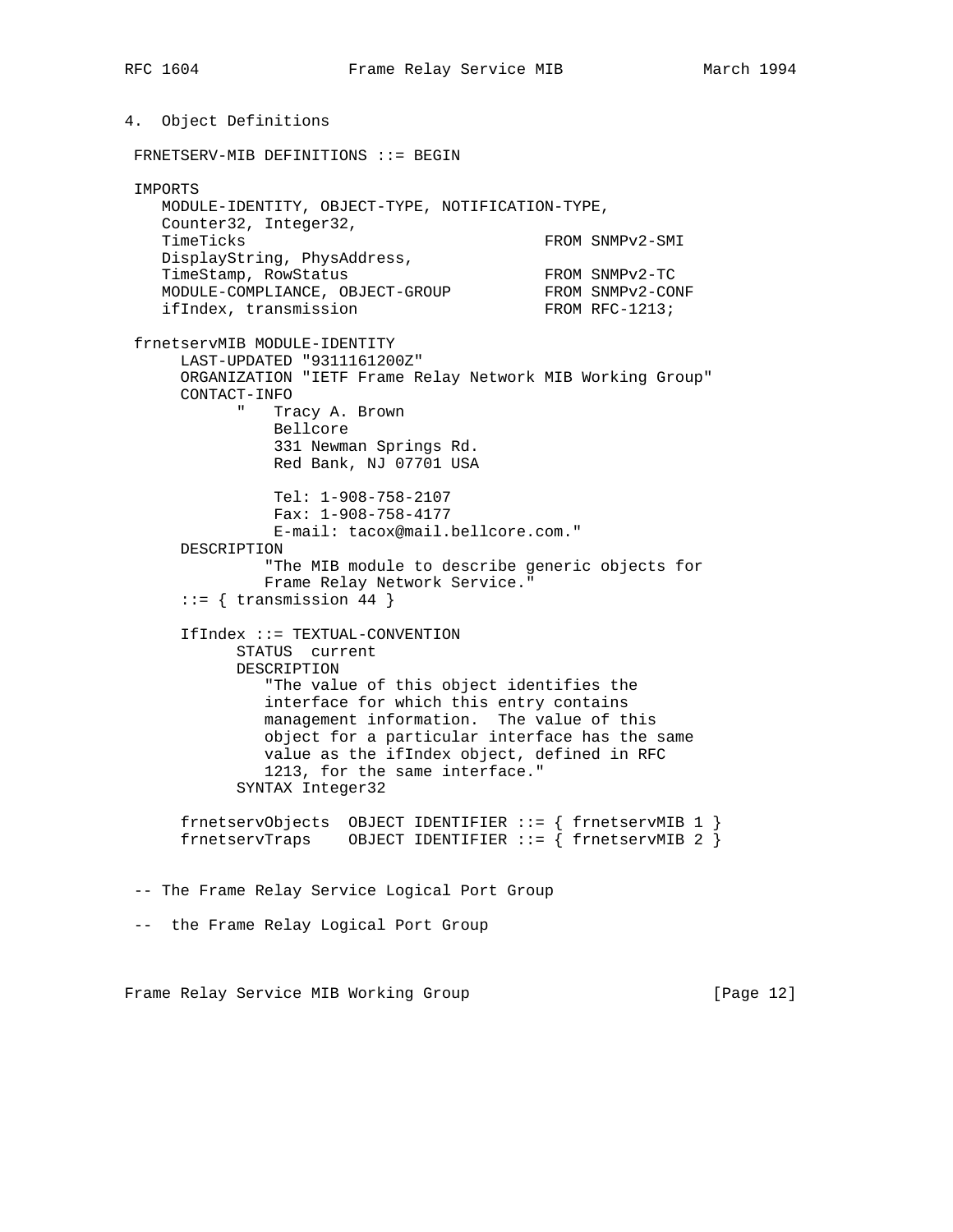```
 -- This table is an interface specific addendum
  -- to the generic ifTable from MIB-II.
frLportTable OBJECT-TYPE
  SYNTAX SEQUENCE OF FrLportEntry
 MAX-ACCESS not-accessible
  STATUS current
 DESCRIPTION
          "The Frame Relay Logical Port Information table."
  ::= { frnetservObjects 1 }
frLportEntry OBJECT-TYPE
  SYNTAX FrLportEntry
  MAX-ACCESS not-accessible
  STATUS current
 DESCRIPTION
           "An entry in the Frame Relay Logical Port
          Information table."
  INDEX { ifIndex }
 ::= \{ frflportTable 1 \}FrLportEntry ::=
   SEQUENCE {
       frLportNumPlan
          INTEGER,
       frLportContact
           DisplayString,
       frLportLocation
          DisplayString,
       frLportType
           INTEGER,
       frLportAddrDLCILen
          INTEGER,
       frLportVCSigProtocol
          INTEGER,
       frLportVCSigPointer
          OBJECT IDENTIFIER
  }
  frLportNumPlan OBJECT-TYPE
      SYNTAX INTEGER {
               other(1),
                e164(2),
                x121(3),
             none(4) }
      MAX-ACCESS read-only
```
Frame Relay Service MIB Working Group [Page 13]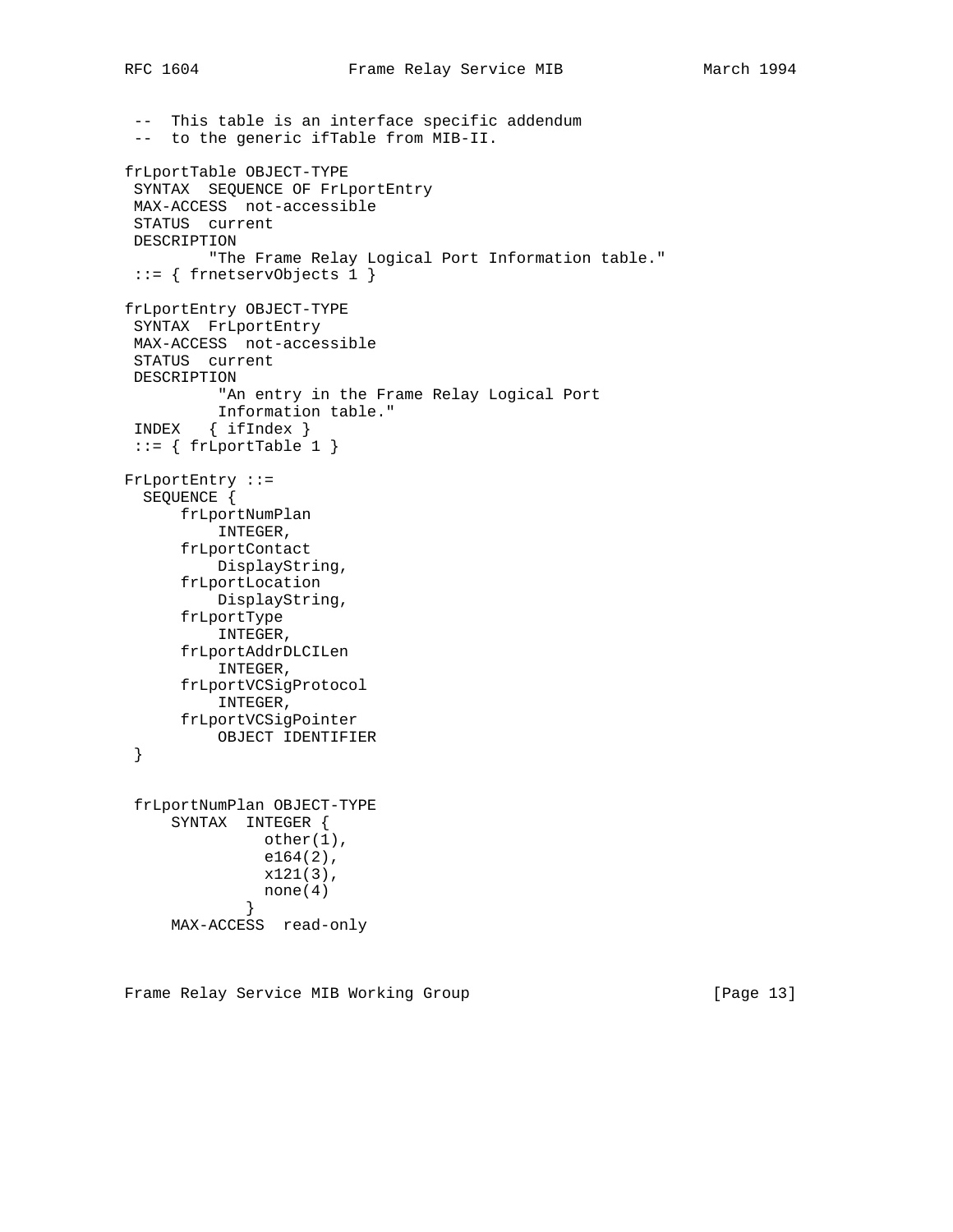```
 STATUS current
     DESCRIPTION
              "The value of this object identifies the network
              address numbering plan for this UNI/NNI logical
              port. The network address is the object
              ifPhysAddress. The value none implies that there
              is no ifPhysAddress. The SNMP proxy-agent will
              return an octet string of zero length for
              ifPhysAddress. The value other means that an
              address has been assigned to this interface, but
              the numbering plan is not enumerated here."
      ::= { frLportEntry 1 }
 frLportContact OBJECT-TYPE
     SYNTAX DisplayString (SIZE(0..255))
     MAX-ACCESS read-only
     STATUS current
     DESCRIPTION
              "The value of this object identifies the network
              contact for this UNI/NNI logical port."
     ::= { frLportEntry 2 }
 frLportLocation OBJECT-TYPE
     SYNTAX DisplayString (SIZE(0..255))
     MAX-ACCESS read-only
     STATUS current
     DESCRIPTION
              "The value of this object identifies the Frame
              Relay network location for this UNI/NNI logical
              port."
     ::= { frLportEntry 3 }
 frLportType OBJECT-TYPE
     SYNTAX INTEGER {
               uni(1),
             nni(2)
 }
     MAX-ACCESS read-only
     STATUS current
     DESCRIPTION
              "The value of this object identifies the type of
              network interface for this logical port."
     ::= { frLportEntry 4 }
 frLportAddrDLCILen OBJECT-TYPE
     SYNTAX INTEGER {
      twoOctets10Bits(1),
      threeOctets10Bits(2),
```
Frame Relay Service MIB Working Group [97] [Page 14]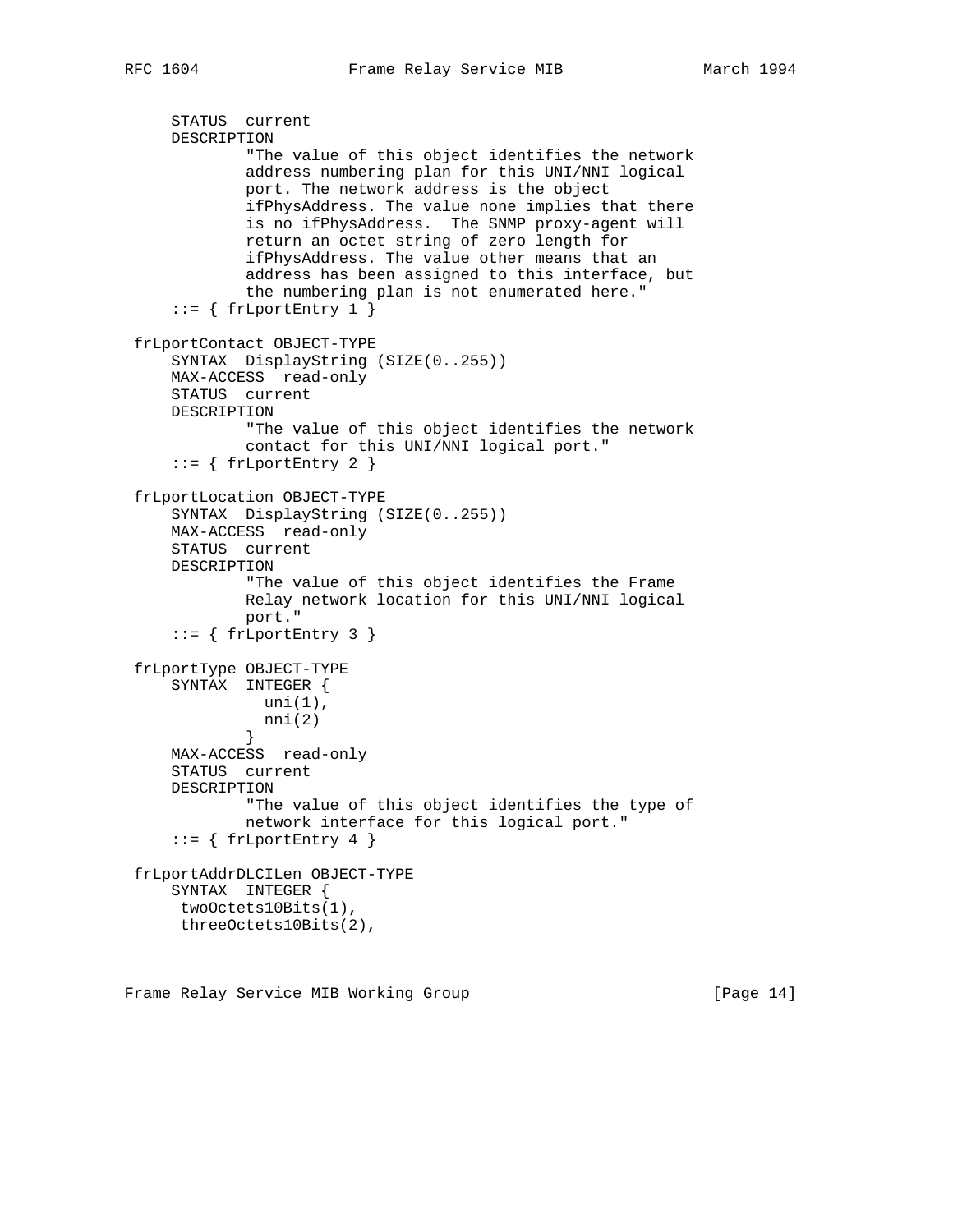```
 threeOctets16Bits(3),
       fourOctets17Bits(4),
      fourOctets23Bits(5)
     }
     MAX-ACCESS read-only
     STATUS current
     DESCRIPTION
              "The value of this object identifies the Q.922
              Address field length and DLCI length for this
              UNI/NNI logical port."
     ::= \{ frfLportEntry 5 \} frLportVCSigProtocol OBJECT-TYPE
     SYNTAX INTEGER {
               none(1),
                lmi(2),
               ansiT1617D(3),
               ansiT1617B(4),
               ccittQ933A(5)
 }
     MAX-ACCESS read-only
     STATUS current
     DESCRIPTION
              "The value of this object identifies the Local
              In-Channel Signaling Protocol that is used for
              this frame relay UNI/NNI logical port."
     ::= { frLportEntry 6 }
 frLportVCSigPointer OBJECT-TYPE
     SYNTAX OBJECT IDENTIFIER
     MAX-ACCESS read-only
     STATUS current
     DESCRIPTION
              "The value of this object is used as a pointer to
              the table that contains the Local In-Channel
              Signaling Protocol parameters and errors for this
              UNI/NNI logical port. See the Frame Relay
              Management VC Signaling Parameters and Errors
              Group."
     ::= { frLportEntry 7 }
 -- the Frame Relay Management VC Signaling Group
 -- This Group contains managed objects for the
 -- Local In-Channel Signaling Parameters and
 -- for signaling errors.
```
Frame Relay Service MIB Working Group [Page 15]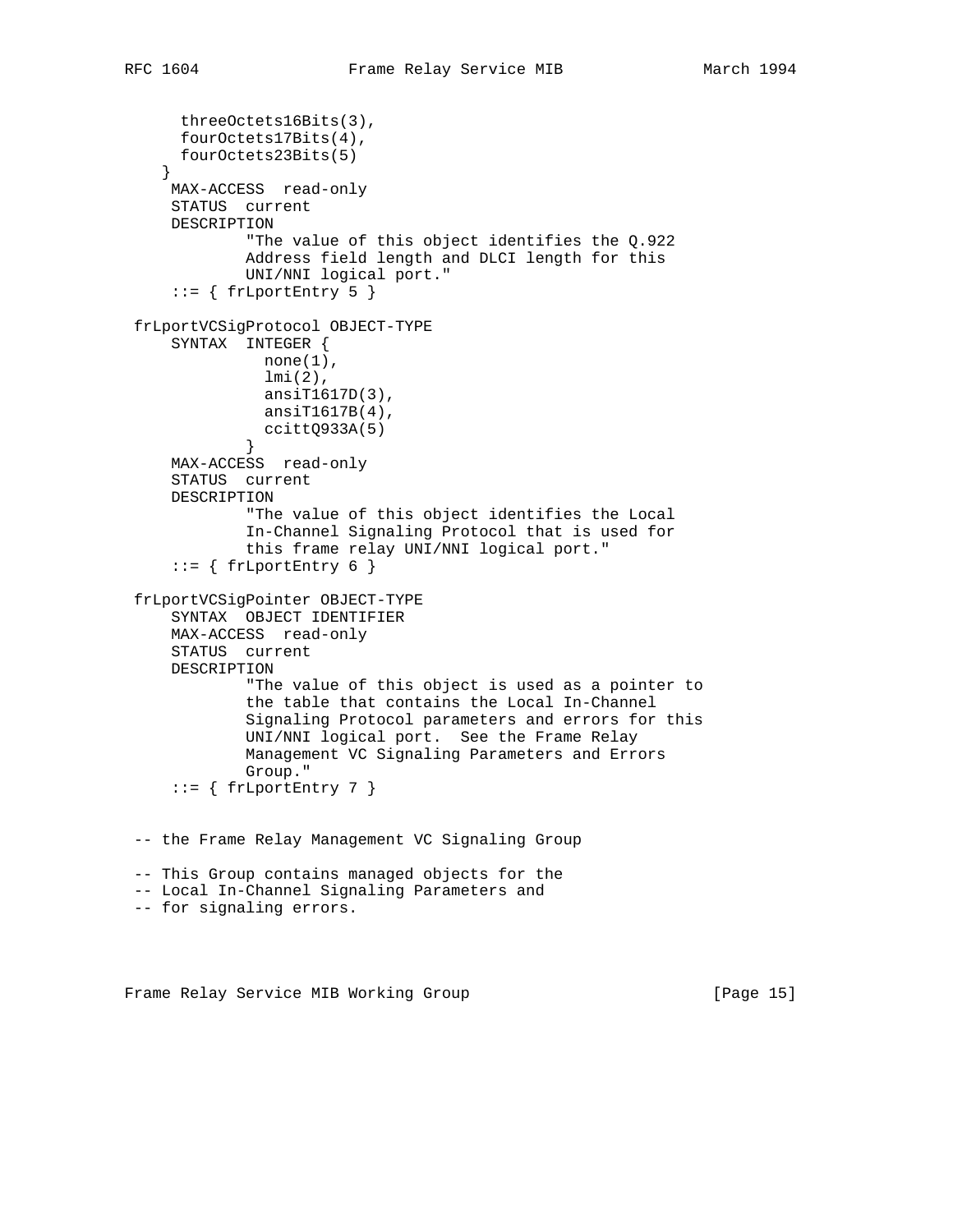```
 frMgtVCSigTable OBJECT-TYPE
     SYNTAX SEQUENCE OF FrMgtVCSigEntry
     MAX-ACCESS not-accessible
     STATUS current
     DESCRIPTION
              "The Frame Relay Management VC Signaling
             Parameters and Errors table."
     ::= { frnetservObjects 2 }
 frMgtVCSigEntry OBJECT-TYPE
     SYNTAX FrMgtVCSigEntry
     MAX-ACCESS not-accessible
     STATUS current
     DESCRIPTION
             "An entry in the Frame Relay Management VC
             Signaling Parameters Errors table."
     INDEX { ifIndex }
     ::= { frMgtVCSigTable 1 }
 FrMgtVCSigEntry ::=
     SEQUENCE {
         frMgtVCSigProced
             INTEGER,
         frMgtVCSigUserN391
             INTEGER,
         frMgtVCSigUserN392
             INTEGER,
         frMgtVCSigUserN393
             INTEGER,
         frMgtVCSigUserT391
             INTEGER,
         frMgtVCSigNetN392
             INTEGER,
         frMgtVCSigNetN393
             INTEGER,
         frMgtVCSigNetT392
             INTEGER,
         frMgtVCSigNetnN4
             INTEGER,
         frMgtVCSigNetnT3
             INTEGER,
         frMgtVCSigUserLinkRelErrors
             Counter32,
         frMgtVCSigUserProtErrors
             Counter32,
         frMgtVCSigUserChanInactive
             Counter32,
         frMgtVCSigNetLinkRelErrors
```
Frame Relay Service MIB Working Group [Page 16]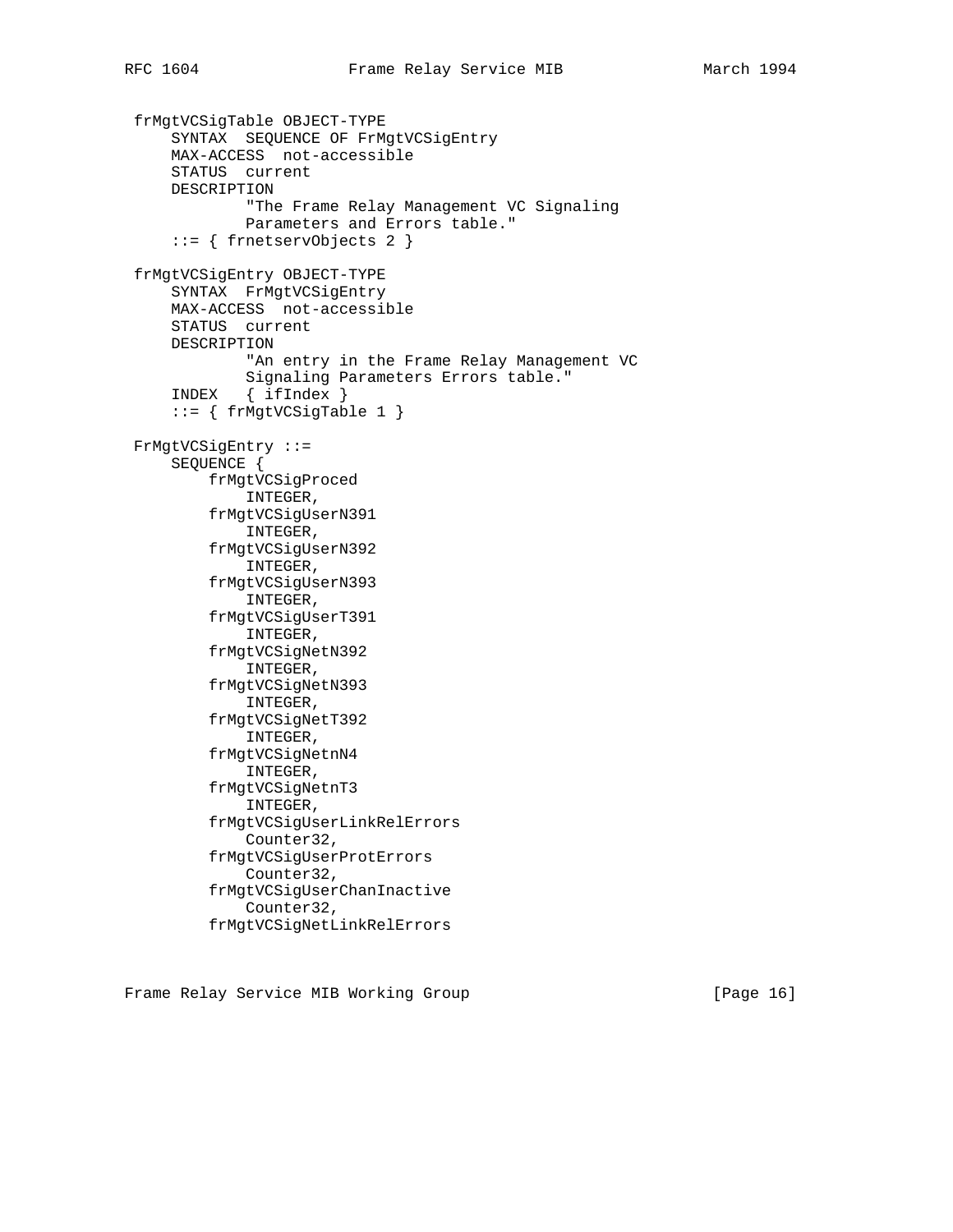```
 Counter32,
         frMgtVCSigNetProtErrors
              Counter32,
         frMgtVCSigNetChanInactive
             Counter32
 }
 frMgtVCSigProced OBJECT-TYPE
     SYNTAX INTEGER {
              u2nnet(1),
             bidirect(2) \} }
     MAX-ACCESS read-only
     STATUS current
     DESCRIPTION
              "The value of this object identifies the Local
              In-Channel Signaling Procedure that is used for
              this UNI/NNI logical port. The UNI/NNI logical
              port can be performing only user-to-network
              network-side procedures or bidirectional
              procedures."
      ::= { frMgtVCSigEntry 1 }
 frMgtVCSigUserN391 OBJECT-TYPE
     SYNTAX INTEGER (1..255)
     MAX-ACCESS read-only
     STATUS current
     DESCRIPTION
              "The value of this object identifies the User-side
              N391 full status polling cycle value for this
              UNI/NNI logical port. If the logical port is not
              performing user-side procedures, then this value
              is equal to noSuchName. This object applies to
              Q.933 Annex A and T1.617 Annex D."
    DEFVAL { 6 }
     ::= { frMgtVCSigEntry 2 }
 frMgtVCSigUserN392 OBJECT-TYPE
     SYNTAX INTEGER (1..10)
     MAX-ACCESS read-only
     STATUS current
     DESCRIPTION
              "The value of this object identifies the User-side
              N392 error threshold value for this UNI/NNI
              logical port. If the logical port is not
              performing user-side procedures, then this value
              is equal to noSuchName. This object applies to
```
Frame Relay Service MIB Working Group [Page 17]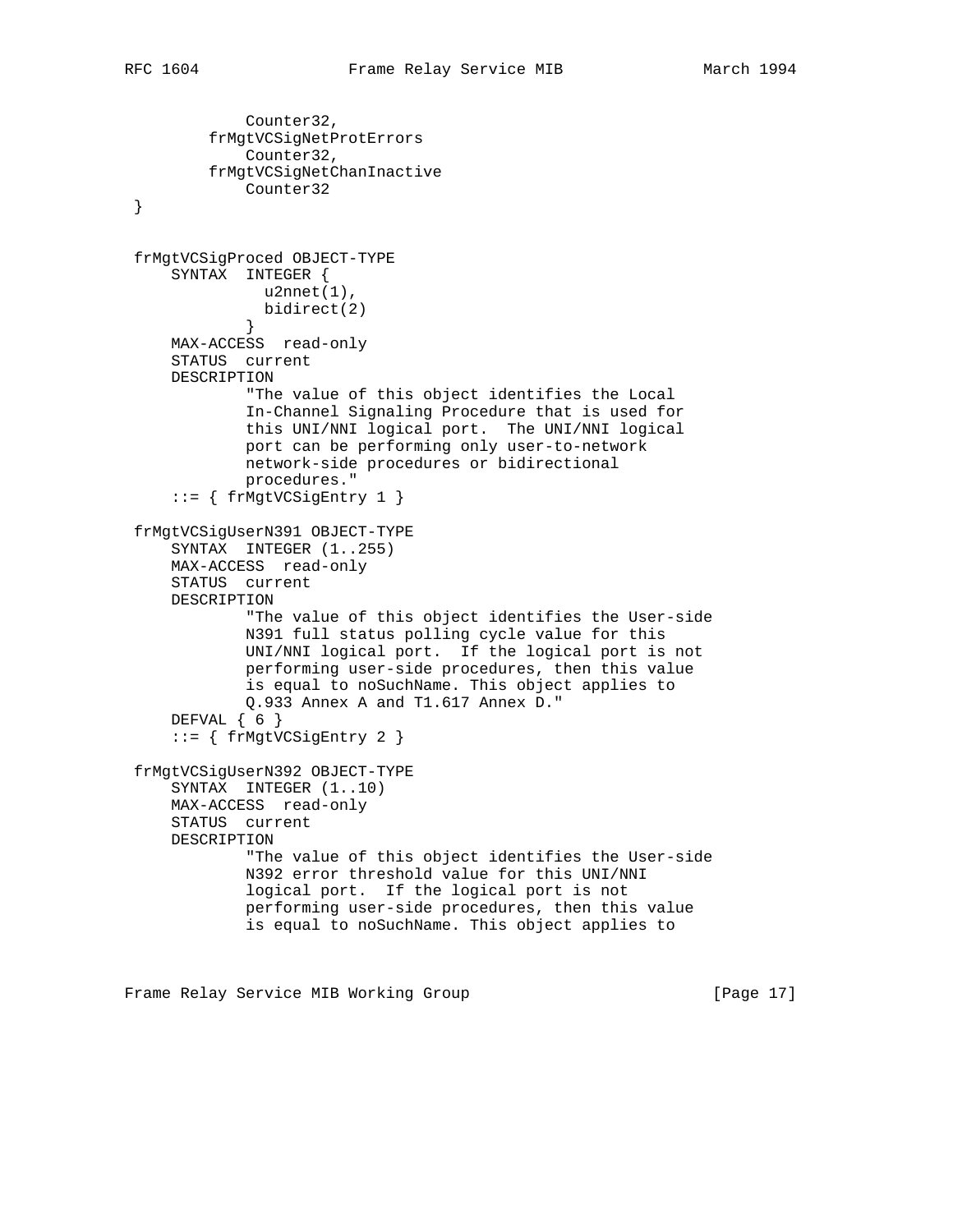```
 Q.933 Annex A and T1.617 Annex D."
     DEFVAL { 3 }
     ::= { frMgtVCSigEntry 3 }
 frMgtVCSigUserN393 OBJECT-TYPE
     SYNTAX INTEGER (1..10)
    MAX-ACCESS read-only
     STATUS current
     DESCRIPTION
             "The value of this object identifies the User-side
             N393 monitored events count value for this UNI/NNI
             logical port. If the logical port is not
             performing user-side procedures, then this value
             is equal to noSuchName. This object applies to
             Q.933 Annex A and T1.617 Annex D."
     DEFVAL { 4 }
     ::= { frMgtVCSigEntry 4 }
 frMgtVCSigUserT391 OBJECT-TYPE
     SYNTAX INTEGER (5..30)
     MAX-ACCESS read-only
     STATUS current
    DESCRIPTION
             "The value of this object identifies the User-side
             T391 link integrity verification polling timer
             value for this UNI/NNI logical port. If the
             logical port is not performing user-side
             procedures, then this value is equal to
             noSuchName. This object applies to Q.933 Annex A
            and T1.617 Annex D."
     DEFVAL { 10 }
    ::= { frMgtVCSigEntry 5 }
 frMgtVCSigNetN392 OBJECT-TYPE
     SYNTAX INTEGER (1..10)
     MAX-ACCESS read-only
     STATUS current
     DESCRIPTION
             "The value of this object identifies the Network-
             side N392 error threshold value (nN2 for LMI) for
             this UNI/NNI logical port. If the logical port is
             not performing network-side procedures, then this
             value is equal to noSuchName. This object applies
             to Q.933 Annex A, T1.617 Annex D and LMI."
    DEFVAL { 3 }
     ::= { frMgtVCSigEntry 6 }
 frMgtVCSigNetN393 OBJECT-TYPE
```
Frame Relay Service MIB Working Group [Page 18]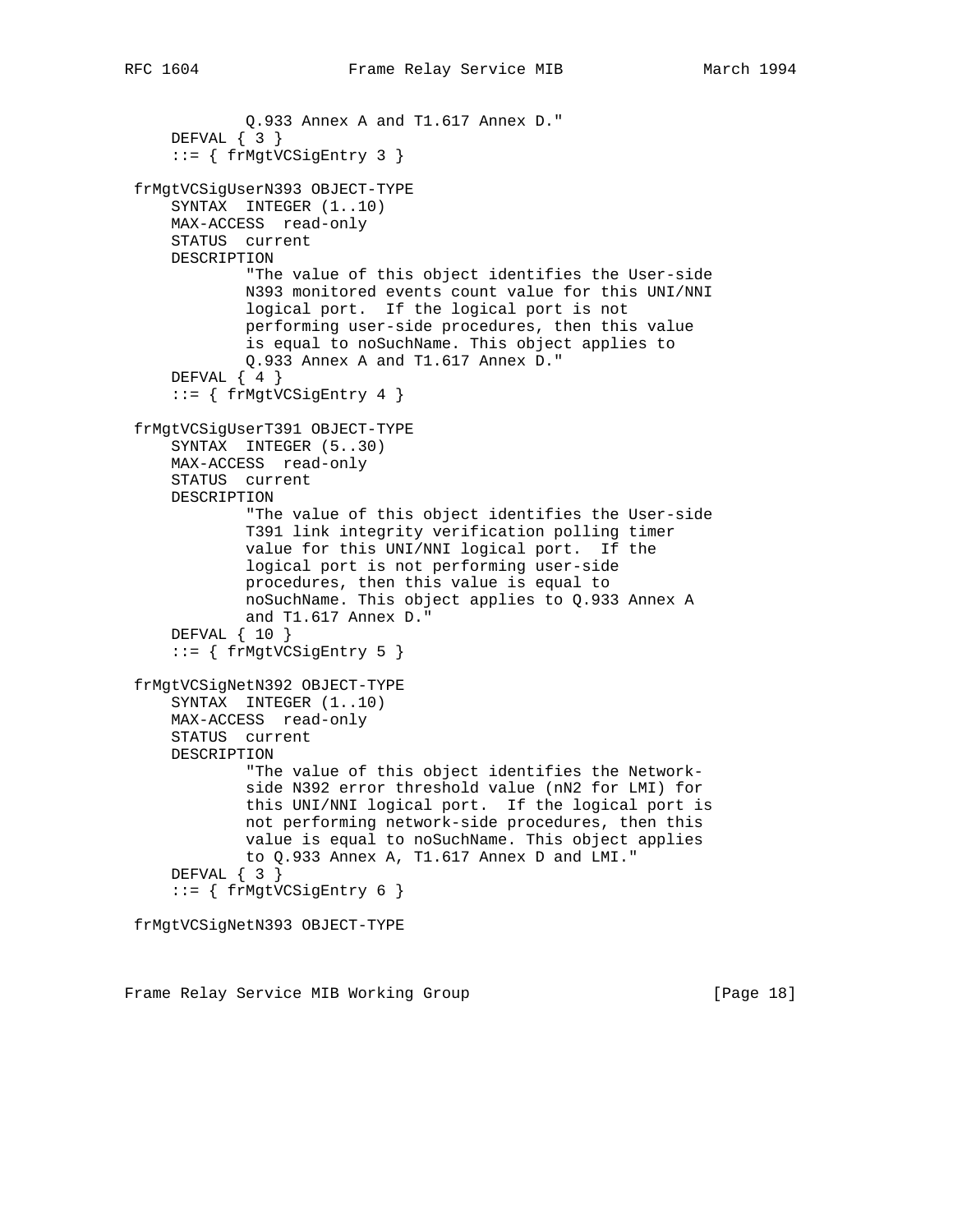```
 SYNTAX INTEGER (1..10)
     MAX-ACCESS read-only
     STATUS current
     DESCRIPTION
             "The value of this object identifies the Network-
             side N393 monitored events count value (nN3 for
             LMI) for this UNI/NNI logical port. If the
             logical port is not performing network-side
             procedures, then this value is equal to
             noSuchName. This object applies to Q.933 Annex A,
             T1.617 Annex D and LMI."
     DEFVAL { 4 }
     ::= { frMgtVCSigEntry 7 }
 frMgtVCSigNetT392 OBJECT-TYPE
     SYNTAX INTEGER (5..30)
     MAX-ACCESS read-only
     STATUS current
    DESCRIPTION
             "The value of this object identifies the Network-
             side T392 polling verification timer value (nT2
             for LMI) for this UNI/NNI logical port. If the
             logical port is not performing network-side
             procedures, then this value is equal to
             noSuchName. This object applies to Q.933 Annex A,
             T1.617 Annex D and LMI."
     DEFVAL { 15 }
     ::= { frMgtVCSigEntry 8 }
 frMgtVCSigNetnN4 OBJECT-TYPE
     SYNTAX INTEGER (5..5)
    MAX-ACCESS read-only
     STATUS current
     DESCRIPTION
             "The value of this object identifies the Network-
             side nN4 maximum status enquires received value
             for this UNI/NNI logical port. If the logical
             port is not performing network-side procedures or
             is not performing LMI procedures, then this value
             is equal to noSuchName. This object applies only
             to LMI and always has a value of 5."
     ::= { frMgtVCSigEntry 9 }
 frMgtVCSigNetnT3 OBJECT-TYPE
     SYNTAX INTEGER (5 | 10 | 15 | 20 | 25 | 30)
    MAX-ACCESS read-only
    STATUS current
    DESCRIPTION
```
Frame Relay Service MIB Working Group [Page 19]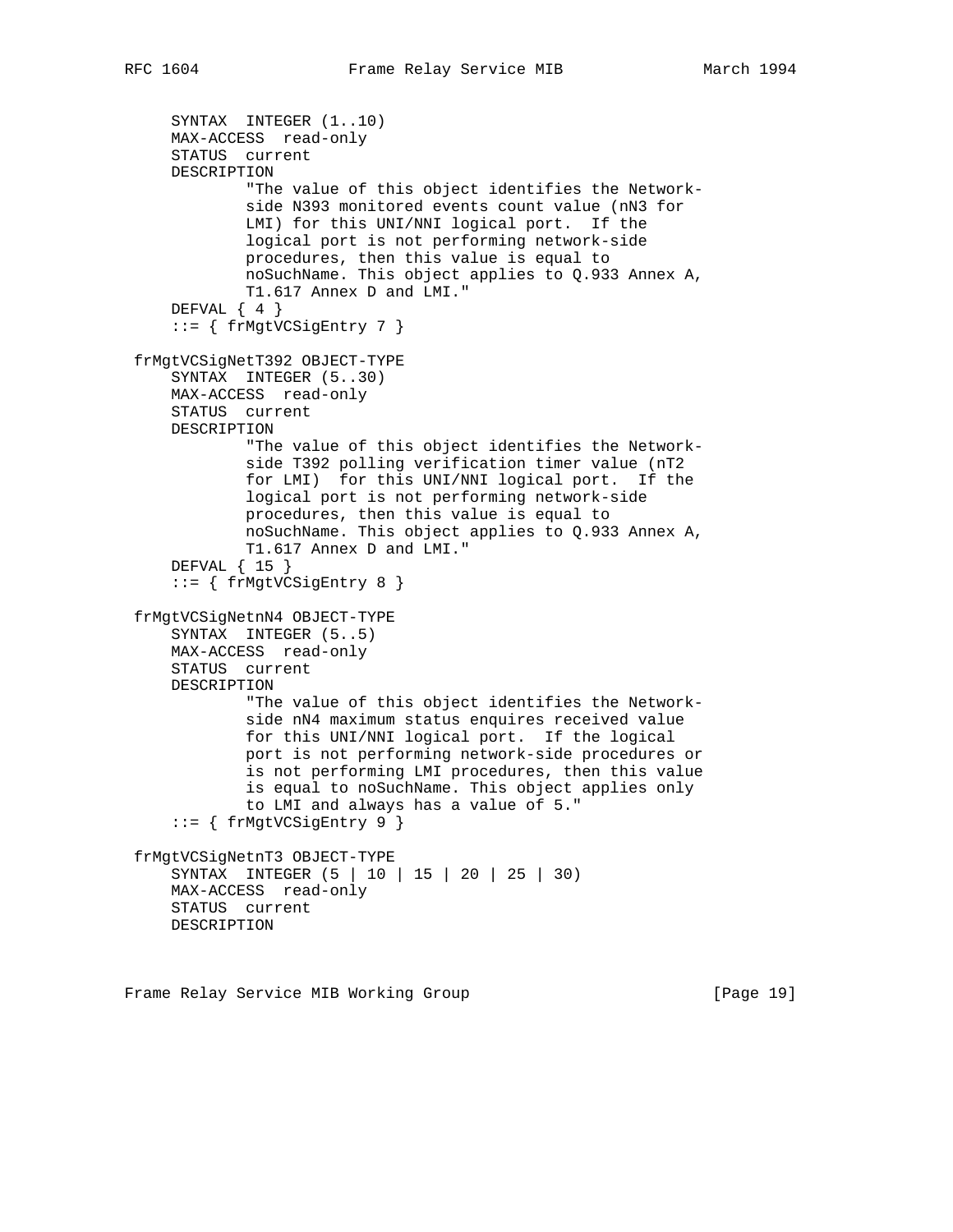```
 "The value of this object identifies the Network-
             side nT3 timer (for nN4 status enquires received)
             value for this UNI/NNI logical port. If the
             logical port is not performing network-side
             procedures or is not performing LMI procedures,
             then this value is equal to noSuchName. This
             object applies only to LMI."
     DEFVAL { 20 }
     ::= { frMgtVCSigEntry 10 }
 frMgtVCSigUserLinkRelErrors OBJECT-TYPE
     SYNTAX Counter32
     MAX-ACCESS read-only
     STATUS current
     DESCRIPTION
             "The number of user-side local in-channel
             signaling link reliability errors (i.e., non-
             receipt of Status/Status Enquiry messages or
             invalid sequence numbers in a Link Integrity
             Verification Information Element) for this UNI/NNI
             logical port. If the logical port is not
             performing user-side procedures, then this value
             is equal to noSuchName."
     ::= { frMgtVCSigEntry 11 }
 frMgtVCSigUserProtErrors OBJECT-TYPE
     SYNTAX Counter32
     MAX-ACCESS read-only
     STATUS current
     DESCRIPTION
             "The number of user-side local in-channel
             signaling protocol errors (i.e., protocol
             discriminator, message type, call reference, and
             mandatory information element errors) for this
             UNI/NNI logical port. If the logical port is not
             performing user-side procedures, then this value
             is equal to noSuchName."
     ::= { frMgtVCSigEntry 12 }
 frMgtVCSigUserChanInactive OBJECT-TYPE
     SYNTAX Counter32
     MAX-ACCESS read-only
     STATUS current
     DESCRIPTION
             "The number of times the user-side channel was
             declared inactive (i.e., N392 errors in N393
             events) for this UNI/NNI logical port. If the
             logical port is not performing user-side
```
Frame Relay Service MIB Working Group [97] [Page 20]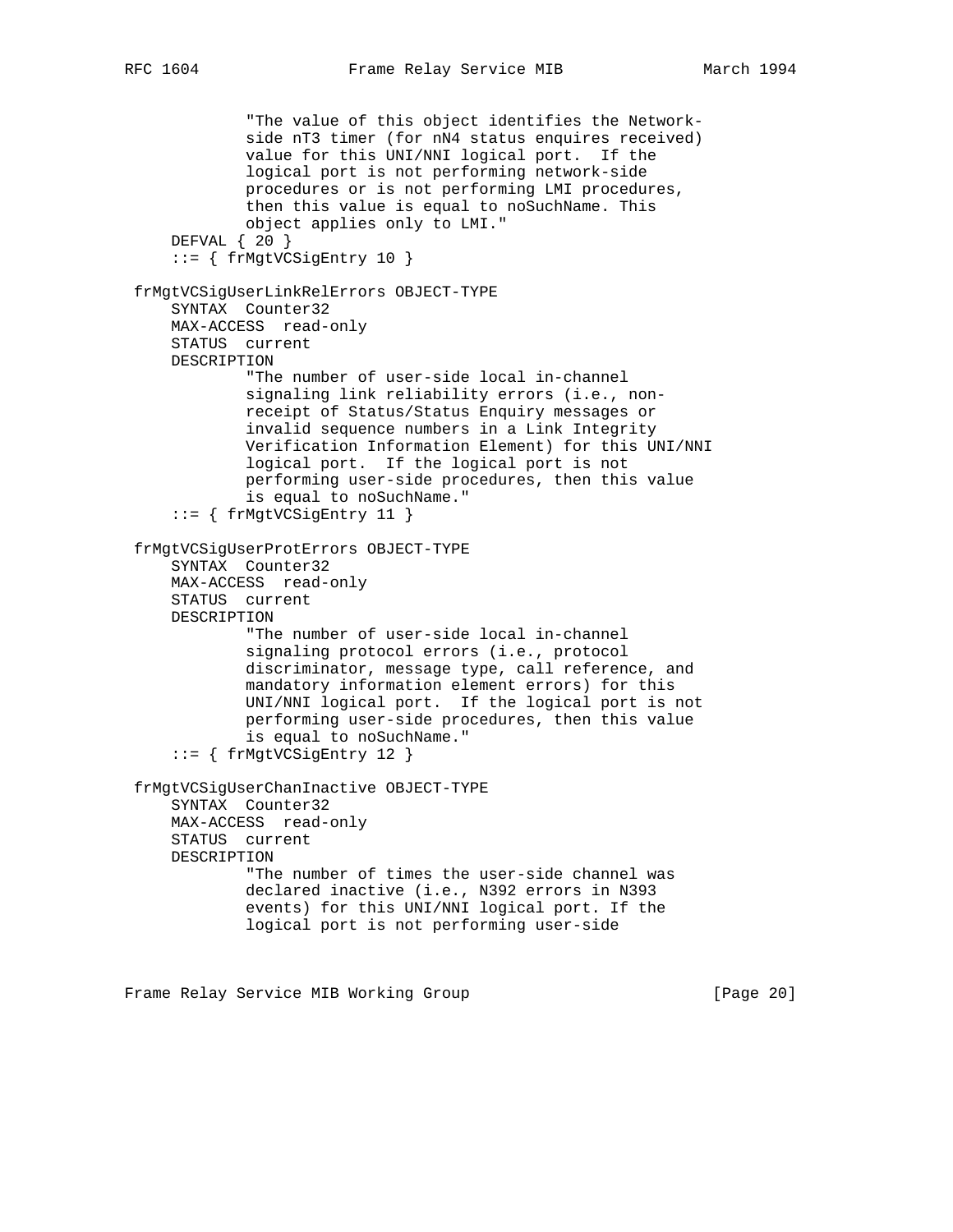procedures, then this value is equal to noSuchName." ::= { frMgtVCSigEntry 13 } frMgtVCSigNetLinkRelErrors OBJECT-TYPE SYNTAX Counter32 MAX-ACCESS read-only STATUS current DESCRIPTION "The number of network-side local in-channel signaling link reliability errors (i.e., non receipt of Status/Status Enquiry messages or invalid sequence numbers in a Link Integrity Verification Information Element) for this UNI/NNI logical port. If the logical port is not performing network-side procedures, then this value is equal to noSuchName." ::= { frMgtVCSigEntry 14 } frMgtVCSigNetProtErrors OBJECT-TYPE SYNTAX Counter32 MAX-ACCESS read-only STATUS current DESCRIPTION "The number of network-side local in-channel signaling protocol errors (i.e., protocol discriminator, message type, call reference, and mandatory information element errors) for this UNI/NNI logical port. If the logical port is not performing network-side procedures, then this value is equal to noSuchName." ::= { frMgtVCSigEntry 15 } frMgtVCSigNetChanInactive OBJECT-TYPE SYNTAX Counter32 MAX-ACCESS read-only STATUS current DESCRIPTION "The number of times the network-side channel was declared inactive (i.e., N392 errors in N393 events) for this UNI/NNI logical port. If the logical port is not performing network-side procedures, then this value is equal to noSuchName." ::= { frMgtVCSigEntry 16 }

Frame Relay Service MIB Working Group [97] [Page 21]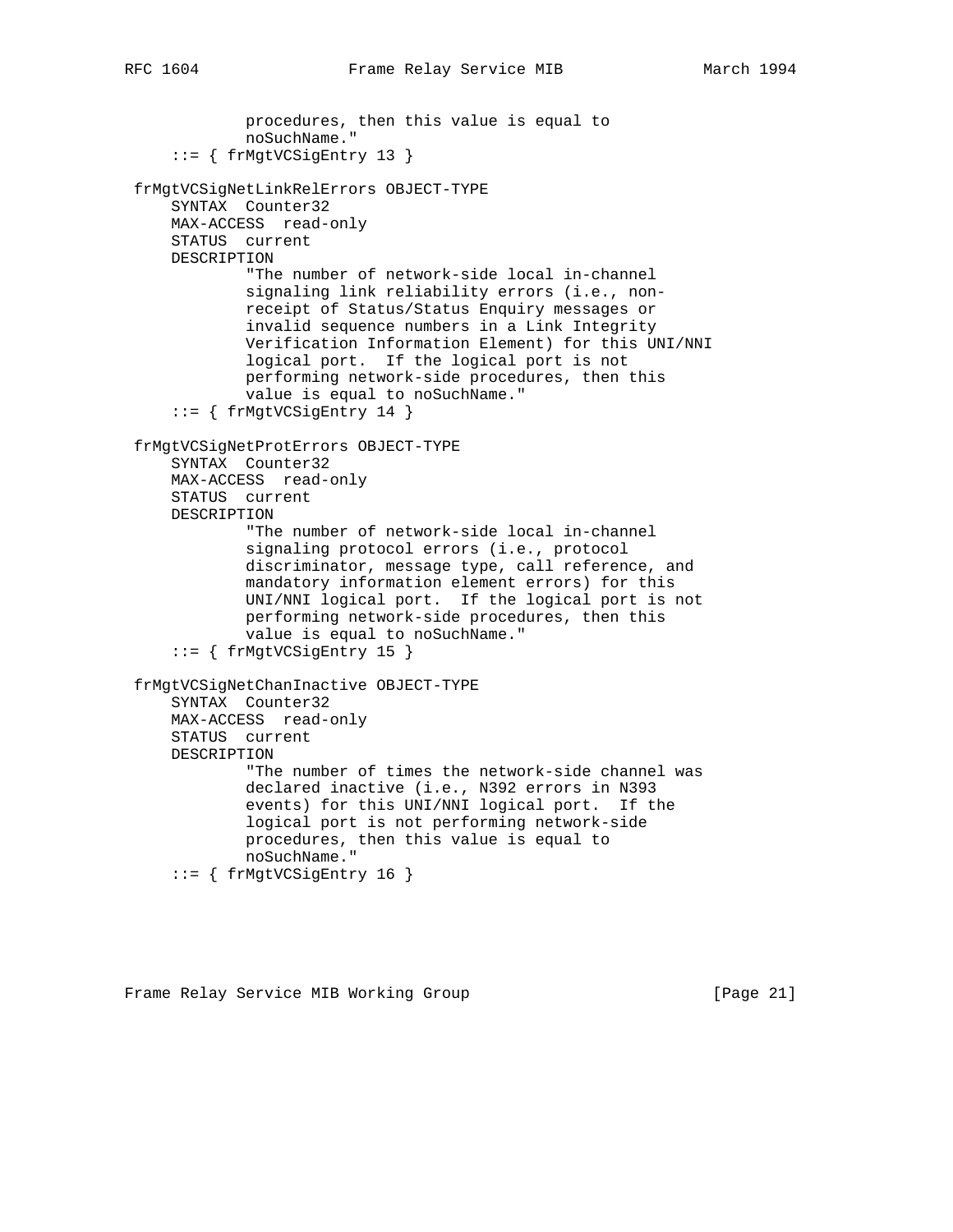-- The PVC End-Point Group -- This table is used to identify the traffic parameters -- for a bi-directional PVC segment end-point, and it also -- provides statistics for a PVC segment -- end-point. -- A PVC segment end-point is identified by a UNI/NNI -- logical port index value and DLCI index value. -- If the Frame Relay service provider allows -- the Frame Relay CNM subscriber to create, modify -- or delete PVCs using SNMP, then this table is used to identify -- and reserve -- the requested traffic parameters of each -- PVC segment end-point. The Connection table -- is used to "connect" the end-points together. -- Not all implementations will support the -- capability of creating/modifying/deleting -- PVCs using SNMP as a feature of Frame Relay -- CNM service. -- Uni-directional PVCs are modeled with zero -- valued traffic parameters in one of the -- directions (In or Out direction) in this table. -- To create a PVC, the following procedures -- shall be followed: -- 1). Create the entries for the PVC segment endpoints in the -- frPVCEndptTable by specifying the traffic parameters -- for the bi-directional PVC segment endpoints. -- As shown in the figure, a point-to-point PVC has -- two endpoints, thus two entries in this table. -- Uni-directional PVCs are modeled -- with zero valued traffic parameters in one -- direction; all the 'In' direction parameters -- for one Frame Relay PVC End-point or -- all the 'Out' direction -- parameters for the other Frame Relay PVC -- End-point.

Frame Relay Service MIB Working Group [97] [Page 22]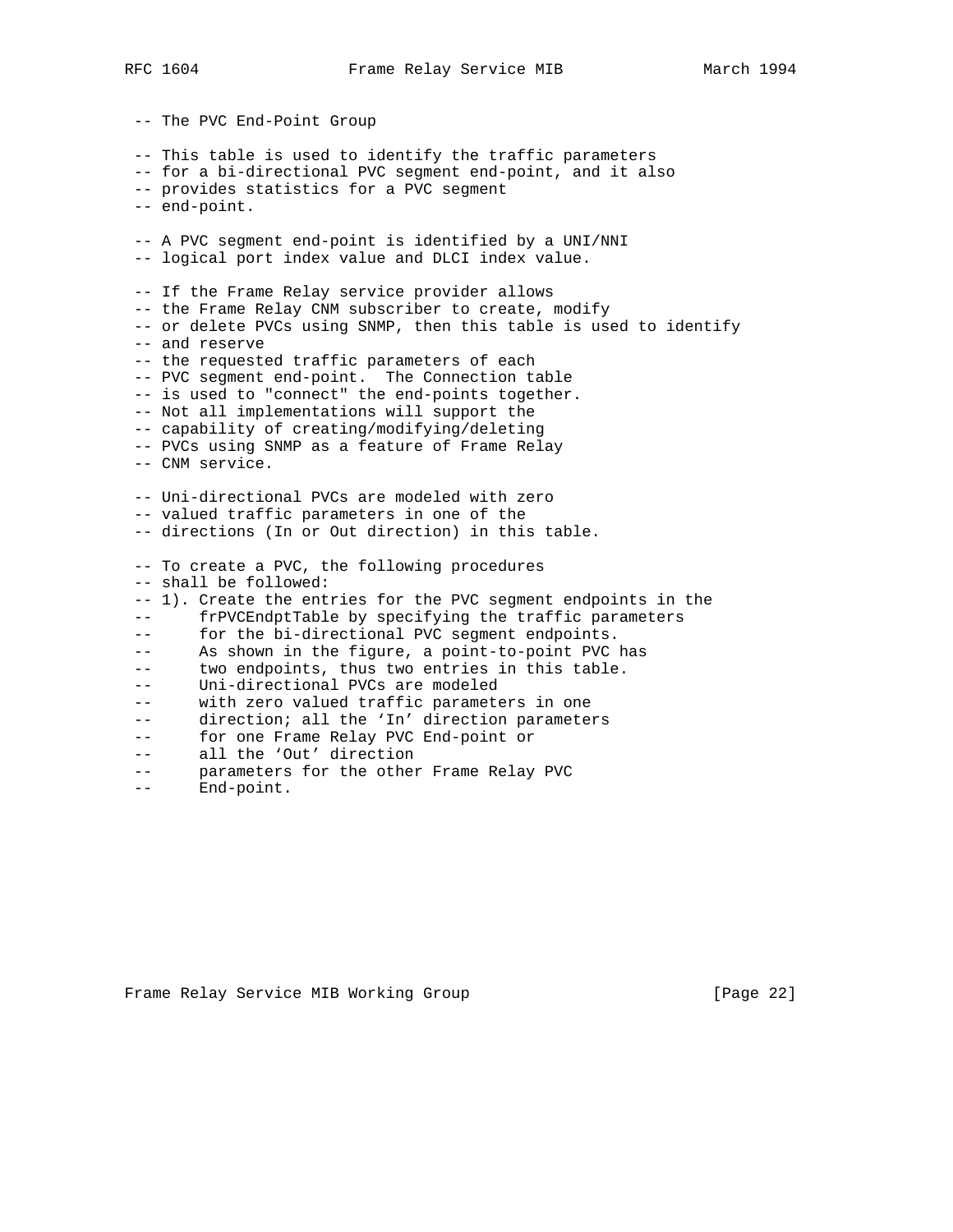-- In \_\_\_\_\_\_\_\_\_\_\_\_\_\_\_\_\_\_\_\_\_\_\_\_\_\_\_\_\_\_\_\_\_\_\_\_ Out -- >>>>>>| |>>>>>>>> -- \_\_\_\_\_\_\_\_\_| Frame Relay Network -- Out | | In  $- \leftarrow$   $\leftarrow$  -- |\_\_\_\_\_\_\_\_\_\_\_\_\_\_\_\_\_\_\_\_\_\_\_\_\_\_\_\_\_\_\_\_\_\_\_| -- Frame Relay PVC **Frame Relay** -- End-point extended by PVC End-point -- 2). Go to the Frame Relay Connection Group.  $- -$  -- The Frame Relay PVC End-point Table frPVCEndptTable OBJECT-TYPE SYNTAX SEQUENCE OF FrPVCEndptEntry MAX-ACCESS not-accessible STATUS current DESCRIPTION "The Frame Relay PVC End-Point table. This table is used to model a PVC end-point. This table contains the traffic parameters and statistics for a PVC end-point." ::= { frnetservObjects 3 } frPVCEndptEntry OBJECT-TYPE SYNTAX FrPVCEndptEntry MAX-ACCESS not-accessible STATUS current DESCRIPTION "An entry in the Frame Relay PVC Endpoint table." INDEX { ifIndex, frPVCEndptDLCIIndex } ::= { frPVCEndptTable 1 } FrPVCEndptEntry ::= SEQUENCE { frPVCEndptDLCIIndex Integer32, frPVCEndptInMaxFrameSize Integer32, frPVCEndptInBc Integer32, frPVCEndptInBe Integer32, frPVCEndptInCIR Integer32, frPVCEndptOutMaxFrameSize Integer32,

Frame Relay Service MIB Working Group [97] [Page 23]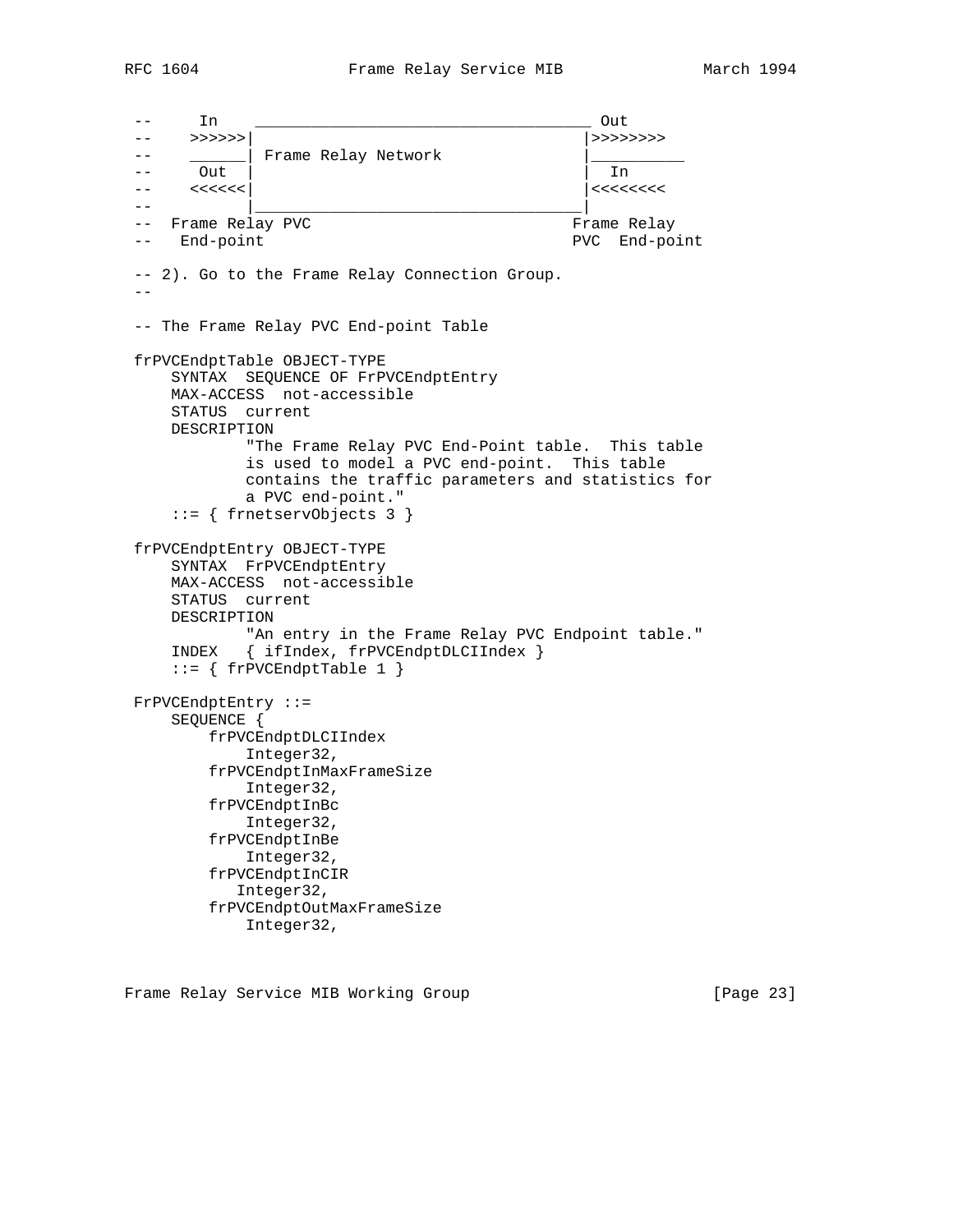frPVCEndptOutBc Integer32, frPVCEndptOutBe Integer32, frPVCEndptOutCIR Integer32, frPVCEndptConnectIdentifier Integer32, frPVCEndptRowStatus RowStatus, frPVCEndptRcvdSigStatus INTEGER, frPVCEndptInFrames Counter32, frPVCEndptOutFrames Counter32, frPVCEndptInDEFrames Counter32, frPVCEndptInExcessFrames Counter32, frPVCEndptOutExcessFrames Counter32, frPVCEndptInDiscards Counter32, frPVCEndptInOctets Counter32, frPVCEndptOutOctets Counter32 } frPVCEndptDLCIIndex OBJECT-TYPE SYNTAX Integer32 MAX-ACCESS not-accessible STATUS current DESCRIPTION "The value of this object is equal to the DLCI value for this PVC end-point."  $::=$  { frPVCEndptEntry 1 } frPVCEndptInMaxFrameSize OBJECT-TYPE SYNTAX Integer32 MAX-ACCESS read-create STATUS current DESCRIPTION "The value of this object is the size in octets of the largest frame relay information field for this PVC end-point in the ingress direction (into the

Frame Relay Service MIB Working Group [97] [Page 24]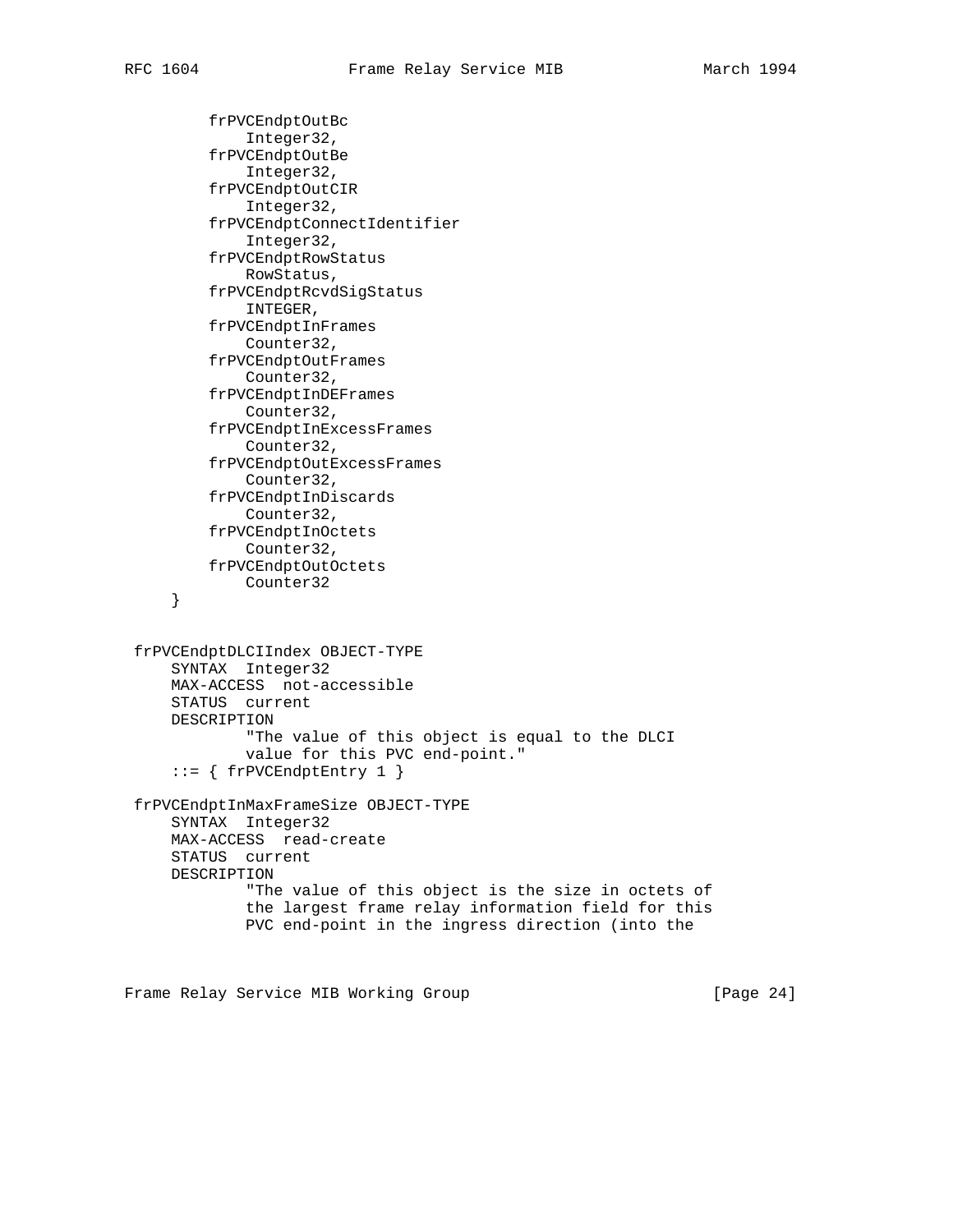```
 frame relay network). The value of
             frPVCEndptInMaxFrameSize must be less than or
             equal to the corresponding ifMtu for this Frame
             Relay UNI/NNI logical port."
     ::= { frPVCEndptEntry 2 }
 frPVCEndptInBc OBJECT-TYPE
     SYNTAX Integer32
     MAX-ACCESS read-create
     STATUS current
     DESCRIPTION
             "The value of this object is equal to the
             committed burst size (Bc) parameter (measured in
             bits) for this PVC end-point in the ingress
             direction (into the frame relay network)."
     ::= { frPVCEndptEntry 3 }
 frPVCEndptInBe OBJECT-TYPE
     SYNTAX Integer32
     MAX-ACCESS read-create
     STATUS current
     DESCRIPTION
             "The value of this object is equal to the excess
             burst size (Be) parameter (measured in bits) for
             this PVC end-point in the ingress direction (into
             the frame relay network)."
    ::= { frPVCEndptEntry 4 }
 frPVCEndptInCIR OBJECT-TYPE
     SYNTAX Integer32
    MAX-ACCESS read-create
     STATUS current
    DESCRIPTION
             "The value of this object is equal to the
             committed information rate (CIR) parameter
             (measured in bits per second) for this PVC end-
             point in the ingress direction (into the frame
             relay network)."
     ::= { frPVCEndptEntry 5 }
 frPVCEndptOutMaxFrameSize OBJECT-TYPE
     SYNTAX Integer32
    MAX-ACCESS read-create
     STATUS current
     DESCRIPTION
             "The value of this object is the size in octets of
             the largest frame relay information field for this
             PVC end-point in the egress direction (out of the
```
Frame Relay Service MIB Working Group [Page 25]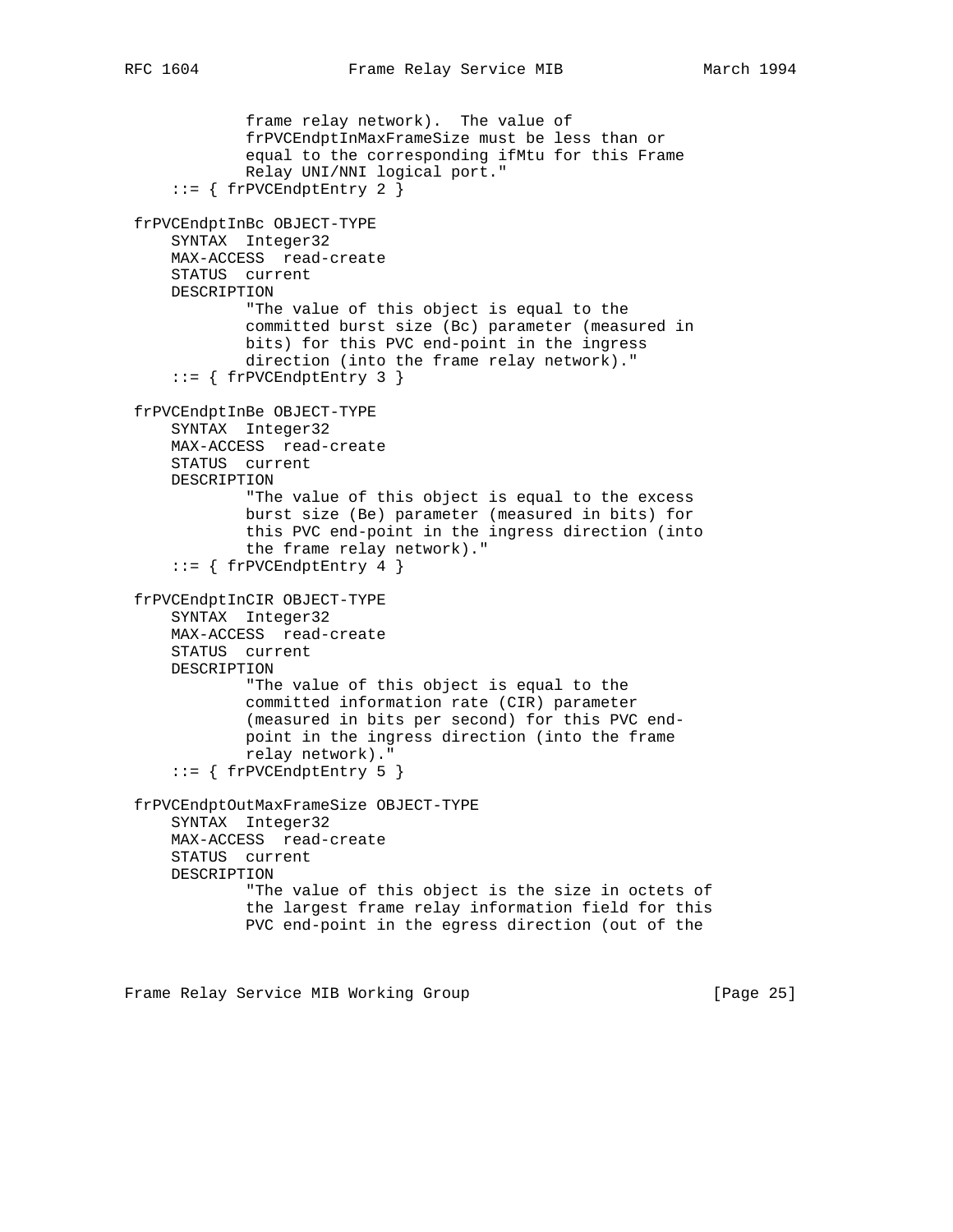```
 frame relay network). The value of
             frPVCEndptOutMaxFrameSize must be less than or
             equal to the corresponding ifMtu for this Frame
             Relay UNI/NNI logical port."
    ::= { frPVCEndptEntry 6 }
 frPVCEndptOutBc OBJECT-TYPE
     SYNTAX Integer32
     MAX-ACCESS read-create
     STATUS current
     DESCRIPTION
             "The value of this object is equal to the
             committed burst size (Bc) parameter (measured in
             bits) for this PVC end-point in the egress
             direction (out of the frame relay network)."
    ::= { frPVCEndptEntry 7 }
 frPVCEndptOutBe OBJECT-TYPE
     SYNTAX Integer32
     MAX-ACCESS read-create
     STATUS current
     DESCRIPTION
             "The value of this object is equal to the excess
             burst size (Be) parameter (measured in bits) for
             this PVC end-point in the egress direction (out of
             the frame relay network)."
    ::= { frPVCEndptEntry 8 }
 frPVCEndptOutCIR OBJECT-TYPE
     SYNTAX Integer32
    MAX-ACCESS read-create
     STATUS current
    DESCRIPTION
             "The value of this object is equal to the
             committed information rate (CIR) parameter
             (measured in bits per second) for this PVC end-
             point in the egress direction (out of the frame
             relay network)."
     ::= { frPVCEndptEntry 9 }
 frPVCEndptConnectIdentifier OBJECT-TYPE
     SYNTAX Integer32
    MAX-ACCESS read-only
     STATUS current
     DESCRIPTION
             "This object is used to associate PVC end-points
             as being part of one PVC segment connection. This
             value of this object is equal to the value of
```
Frame Relay Service MIB Working Group [97] [Page 26]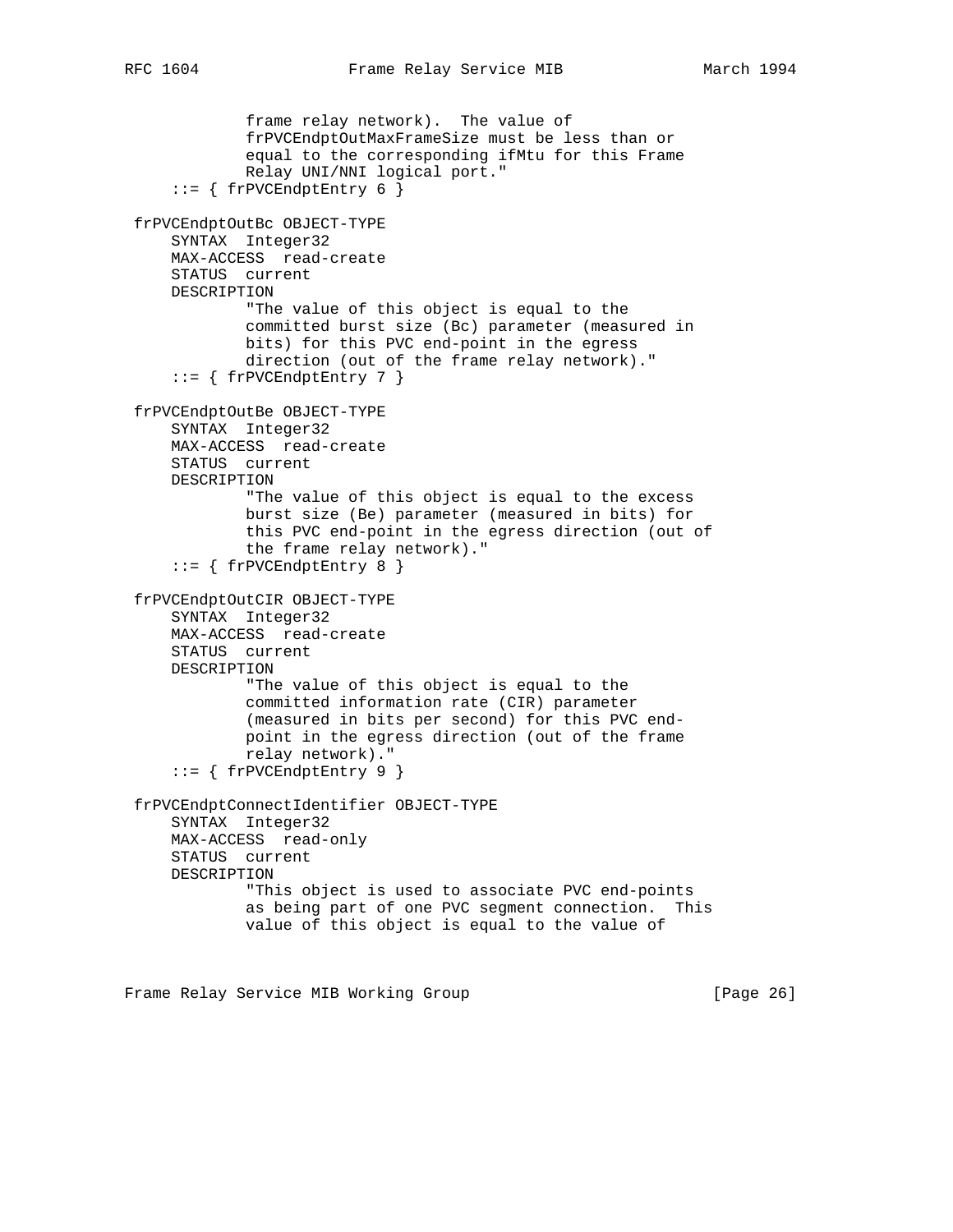```
 frPVCConnectIndex, which is used as one of the
 indices into the frPVCConnectTable. The value of
 this object is provided by the agent, after the
             associated entries in the frPVCConnectTable have
             been created."
     ::= { frPVCEndptEntry 10 }
 frPVCEndptRowStatus OBJECT-TYPE
     SYNTAX RowStatus
     MAX-ACCESS read-create
     STATUS current
     DESCRIPTION
             "This object is used to create new rows in this
             table, modify existing rows, and to delete
             existing rows. To create a new PVC, the entries
             for the PVC segment end-points in the
             frPVCEndptTable must first be created. Next, the
             frPVCConnectTable is used to associate the Frame
             Relay PVC segment end-points. In order for the
             manager to have the necessary error diagnostics,
             the frPVCEndptRowStatus object must initially be
             set to 'createAndWait'. While the
             frPVCEndptRowStatus object is in the
             'createAndWait' state, the manager can set each
             columnar object and get the necessary error
 diagnostics. The frPVCEndptRowStatus object may
 not be set to 'active' unless the following
             columnar objects exist in this row:
             frPVCEndptInMaxFrameSize, frPVCEndptInBc,
             frPVCEndptInBe, frPVCEndptInCIR,
             frPVCEndptOutMaxFrameSize, frPVCEndptOutBc,
             frPVCEndptOutBe, and frPVCEndptOutCIR."
     ::= { frPVCEndptEntry 11 }
 frPVCEndptRcvdSigStatus OBJECT-TYPE
     SYNTAX INTEGER {
               deleted(1),
               active(2),
```
"The value of this object identifies the PVC

 status received via the local in-channel signaling procedures for this PVC end-point. This object is only pertinent for interfaces that perform the

Frame Relay Service MIB Working Group [97] [Page 27]

 inactive(3), none(4)

MAX-ACCESS read-only

 STATUS current DESCRIPTION

}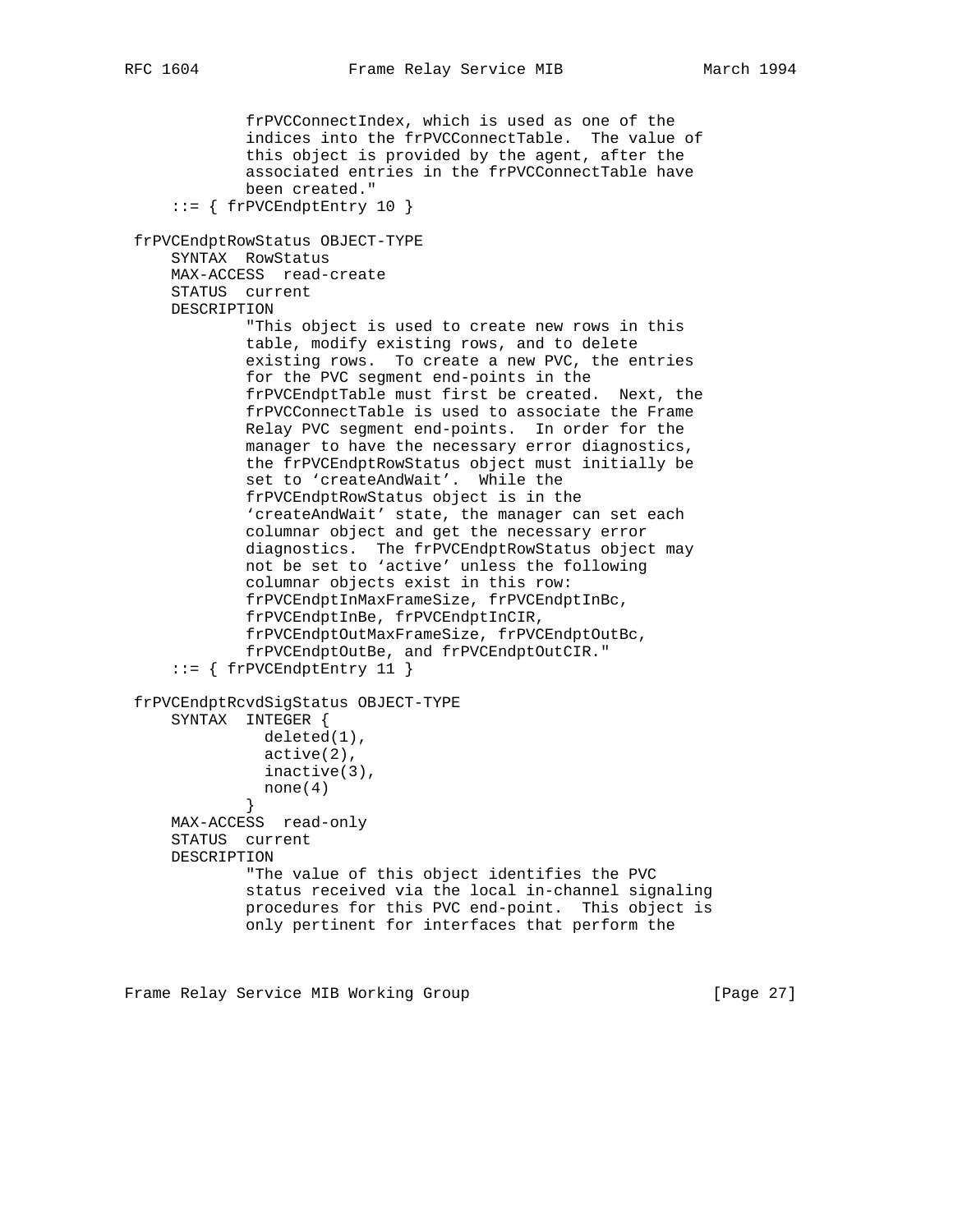```
 bidirectional procedures. For user-to-network
             network side procedures, the value of this object
             should be none."
    ::= { frPVCEndptEntry 12 }
 frPVCEndptInFrames OBJECT-TYPE
     SYNTAX Counter32
    MAX-ACCESS read-only
     STATUS current
     DESCRIPTION
             "The number of frames received by the network
             (ingress) for this PVC end-point. This includes
             any frames discarded by the network due to
             submitting more than Bc + Be data or due to any
             network congestion recovery procedures."
     ::= { frPVCEndptEntry 13 }
 frPVCEndptOutFrames OBJECT-TYPE
     SYNTAX Counter32
     MAX-ACCESS read-only
     STATUS current
     DESCRIPTION
             "The number of frames sent by the network (egress)
             regardless of whether they are Bc or Be frames for
             this PVC end-point."
    ::= { frPVCEndptEntry 14 }
 frPVCEndptInDEFrames OBJECT-TYPE
     SYNTAX Counter32
     MAX-ACCESS read-only
     STATUS current
     DESCRIPTION
             "The number of frames received by the network
             (ingress) with the DE bit set to (1) for this PVC
             end-point."
     ::= { frPVCEndptEntry 15 }
 frPVCEndptInExcessFrames OBJECT-TYPE
     SYNTAX Counter32
     MAX-ACCESS read-only
     STATUS current
     DESCRIPTION
             "The number of frames received by the network
             (ingress) for this PVC end-point which were
             treated as excess traffic. Frames which are sent
             to the network with DE set to zero are treated as
             excess when more than Bc bits are submitted to the
             network during the Committed Information Rate
```
Frame Relay Service MIB Working Group [97] [Page 28]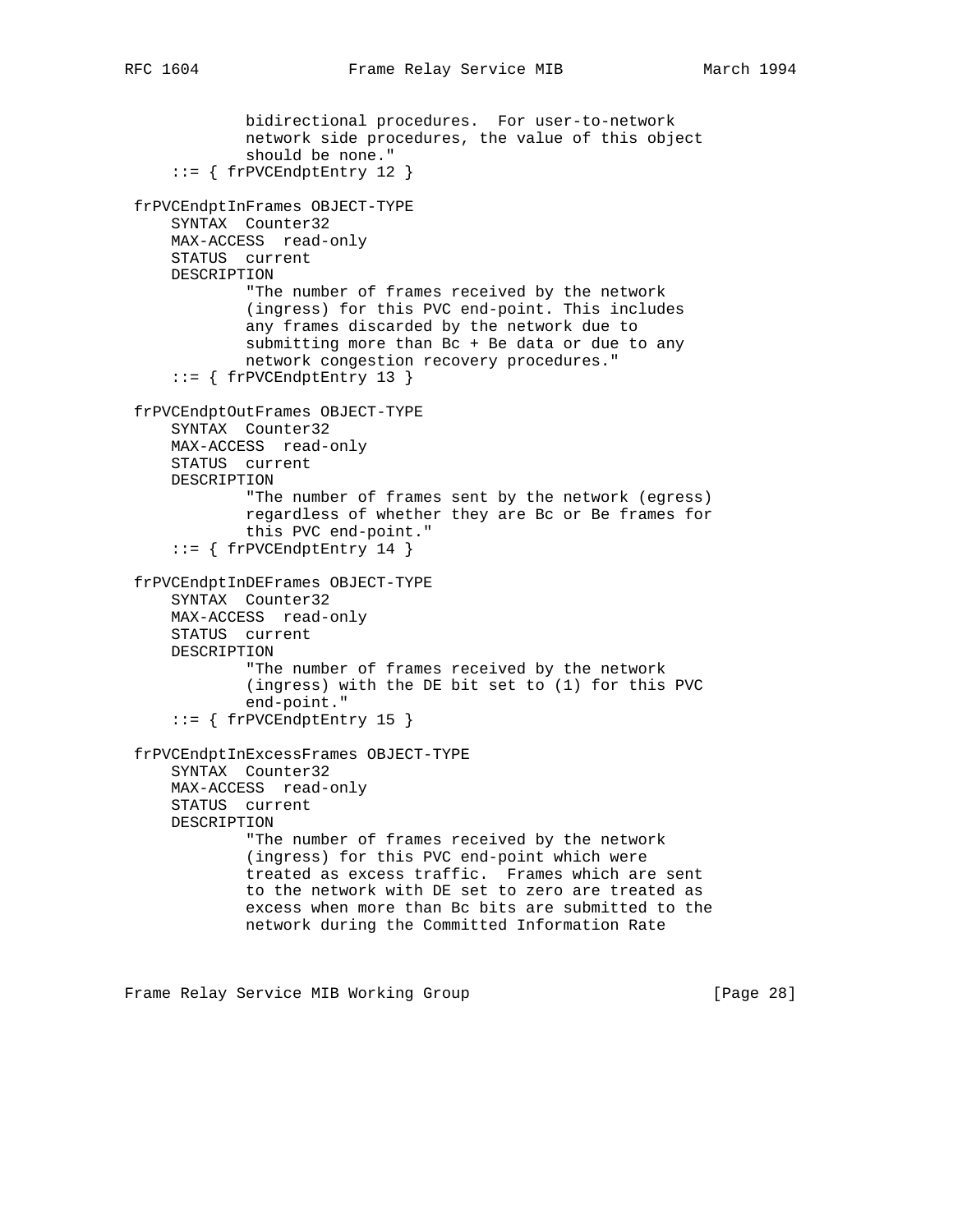Measurement Interval (Tc). Excess traffic may or may not be discarded at the ingress if more than Bc + Be bits are submitted to the network during Tc. Traffic discarded at the ingress is not recorded in frPVCEndptInExcessFrames. Frames which are sent to the network with DE set to one are also treated as excess traffic."  $::=$  { frPVCEndptEntry 16 } frPVCEndptOutExcessFrames OBJECT-TYPE SYNTAX Counter32 MAX-ACCESS read-only STATUS current DESCRIPTION "The number of frames sent by the network (egress) for this PVC end-point which were treated as excess traffic. (The DE bit may be set to one.)"  $::=$  { frPVCEndptEntry 17 } frPVCEndptInDiscards OBJECT-TYPE SYNTAX Counter32 MAX-ACCESS read-only STATUS current DESCRIPTION "The number of frames received by the the network (ingress) that were discarded due to traffic enforcement for this PVC end-point." ::= { frPVCEndptEntry 18 } frPVCEndptInOctets OBJECT-TYPE SYNTAX Counter32 MAX-ACCESS read-only STATUS current DESCRIPTION "The number of octets received by the network (ingress) for this PVC end-point. This counter should only count octets from the beginning of the frame relay header field to the end of user data. If the network supporting Frame Relay can not count octets, then this count should be an approximation." ::= { frPVCEndptEntry 19 } frPVCEndptOutOctets OBJECT-TYPE SYNTAX Counter32 MAX-ACCESS read-only STATUS current DESCRIPTION

Frame Relay Service MIB Working Group [97] [Page 29]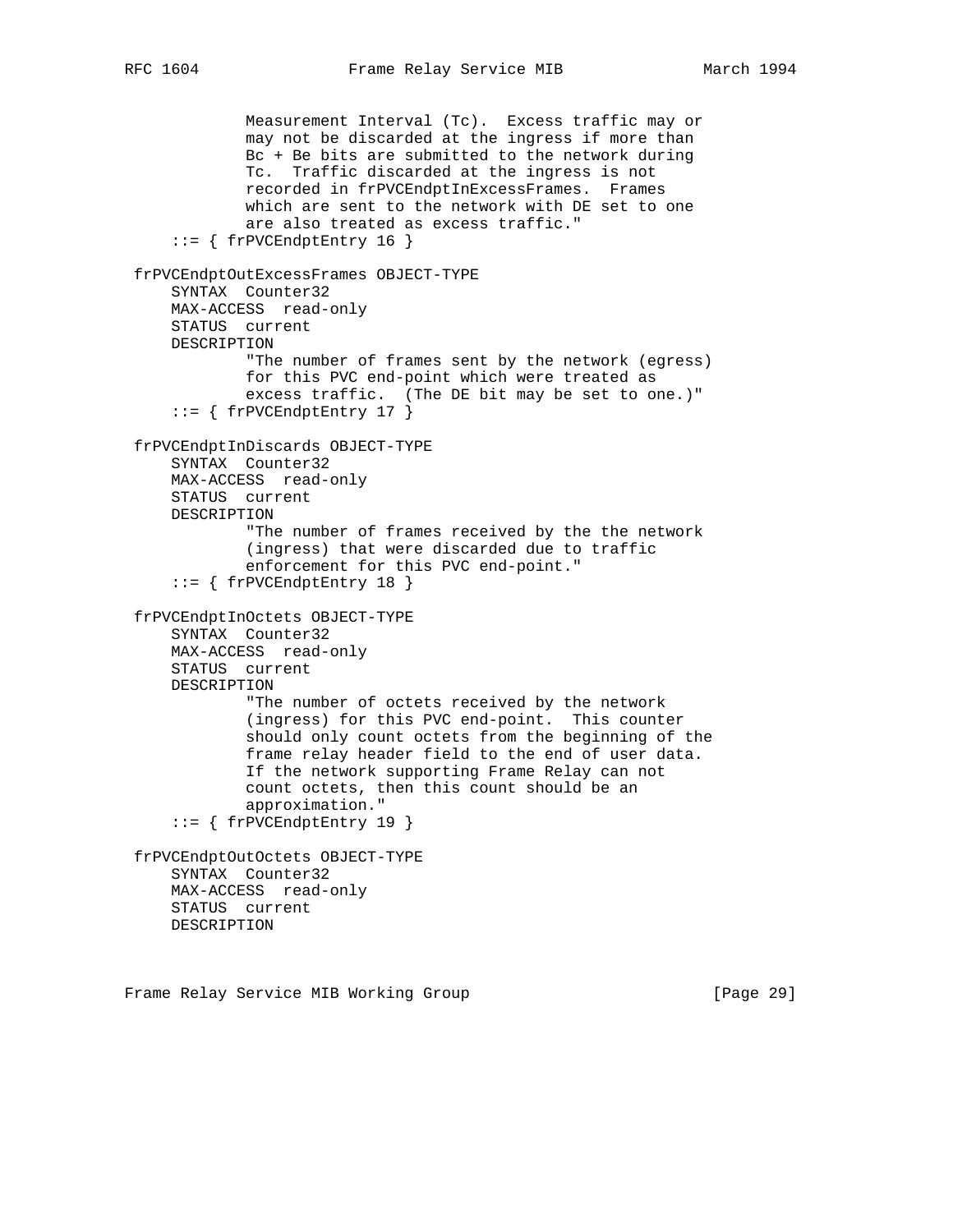"The number of octets sent by the network (egress) for this PVC end-point. This counter should only count octets from the beginning of the frame relay header field to the end of user data. If the network supporting Frame Relay can not count octets, then this count should be an approximation."  $::=$  { frPVCEndptEntry 20 } -- The Frame Relay PVC Connection Group -- The Frame Relay PVC Connection Group -- is used to model the bi-directional -- PVC segment flows; -- point-to-point PVCs, point-to-multipoint -- PVCs, and multipoint-to-multipoint -- PVCs. -- This table has read-create access and -- is used to associate PVC end-points -- together as belonging to one connection. -- The frPVCConnectIndex is used to associate -- all the bi-directional flows. -- Not all implementations will support the -- capability of creating/modifying/deleting -- PVCs using SNMP as a feature of Frame Relay -- CNM service. -- Once the entries in the frPVCEndptTable -- are created, the following step are used -- to associate the PVC end-points as belonging -- to one PVC connection: -- 1). Obtain a unique frPVCConnectIndex -- using the frPVCConnectIndexValue object. -- 2). Connect the PVC segment endpoints together -- with the applicable frPVCConnectIndex value -- obtained via -- frPVCConnectIndexValue. -- The entries in this table are created by using -- the frPVCConnectRowStatus object. -- 3). The agent will provide the value of the -- corresponding instances of -- frPVCEndptConnectIdentifier with the -- the frPVCConnectIndex value. -- 4). Set frPVCConnectAdminStatus to 'active' in all -- rows for this PVC segment to

-- turn the PVC on.

Frame Relay Service MIB Working Group [Page 30]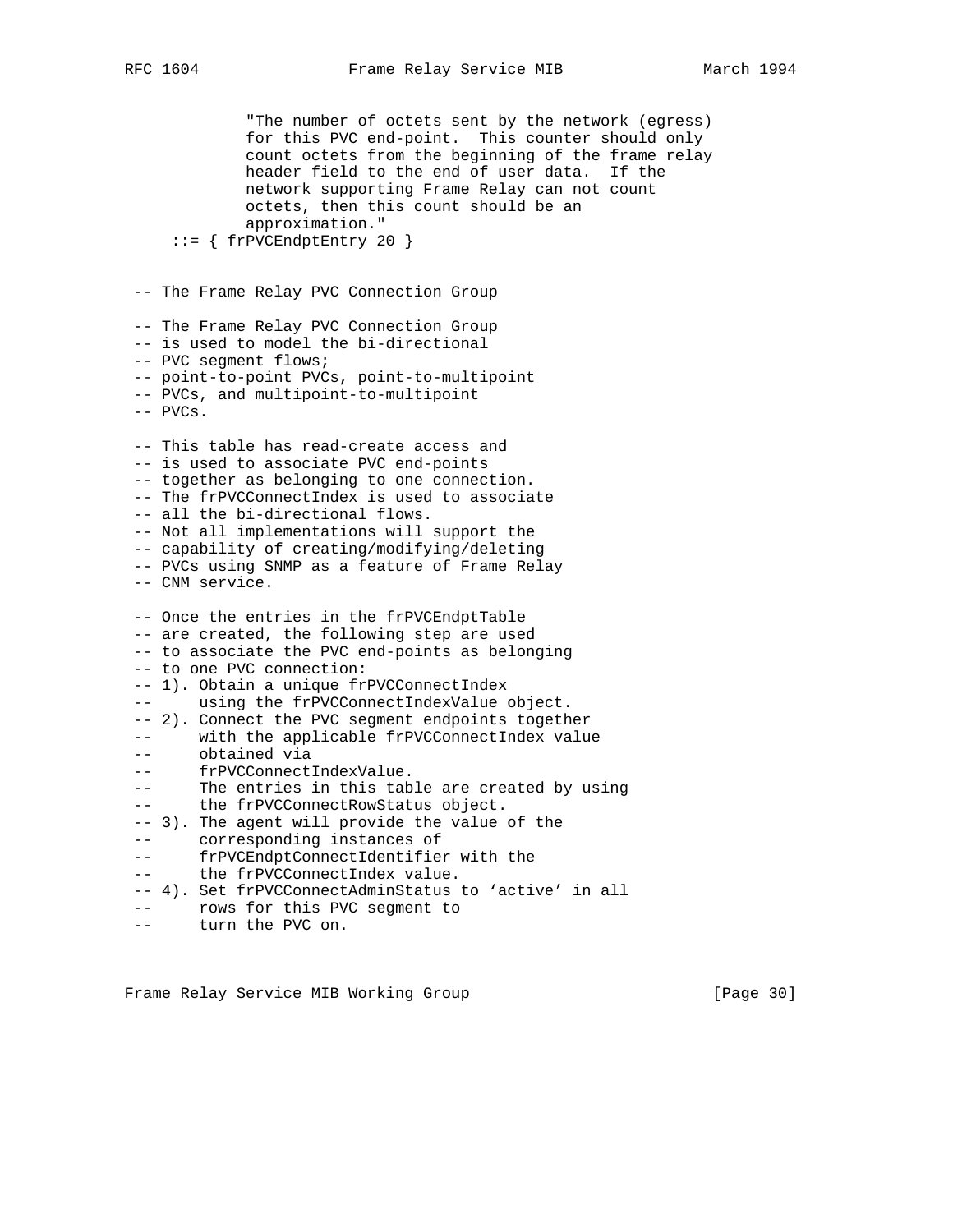-- For example, the Frame Relay PVC Connection Group -- models a bi-directional, point-to-point PVC segment -- as one entry in this table. -- Frame Relay Network Frame Relay Network -- Low Port \_\_\_\_\_\_\_\_\_\_\_\_\_\_\_\_\_\_\_\_\_\_\_\_\_\_\_\_\_\_\_\_\_\_\_\_ High Port -- | | -- \_\_\_\_\_\_\_\_| >> from low to high PVC flow >> --  $|$  << from high to low PVC flow << -- |\_\_\_\_\_\_\_\_\_\_\_\_\_\_\_\_\_\_\_\_\_\_\_\_\_\_\_\_\_\_\_\_\_\_\_|  $-$  -- The terms low and high are chosen to represent numerical -- ordering of a PVC segment's endpoints for representation -- in this table. That is, the endpoint with the lower value -- of ifIndex is termed 'low', while the opposite endpoint -- of the segment is termed 'high'. -- This terminology is to provide directional information; -- for example the frPVCConnectL2hOperStatus and -- frPVCConnectH2lOperStatus as illustrated above. -- If the Frame Relay Connection table is used to model -- a unidirectional PVC, then one direction (either from low to high -- or from high to low) has its Operational Status equal to down. -- A PVC segment is a portion of a PVC -- that traverses one Frame Relay Network, and -- a PVC segment is identified -- by its two end-points (UNI/NNI logical port index -- value and DLCI index value) -- through one Frame Relay Network. frPVCConnectIndexValue OBJECT-TYPE SYNTAX INTEGER (0..2147483647) MAX-ACCESS read-only STATUS current DESCRIPTION "This object contains an appropriate value to be used for frPVCConnectIndex when creating entries in the frPVCConnectTable. The value 0 indicates that no unassigned entries are available. To obtain the frPVCConnectIndex value for a new entry, the manager issues a management protocol retrieval operation to obtain the current value of this object. After each retrieval, the agent should modify the value to the next unassigned index."

Frame Relay Service MIB Working Group [Page 31]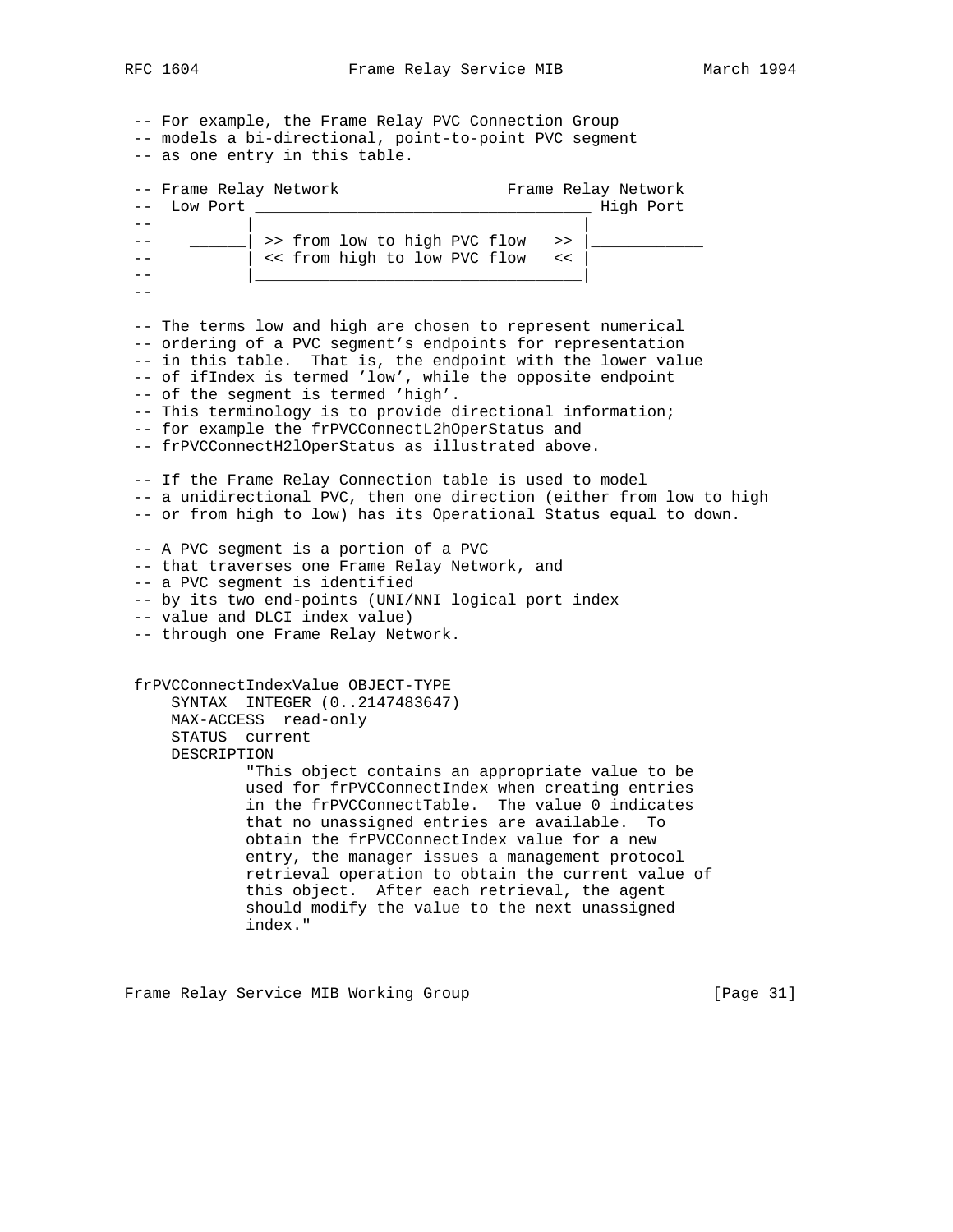::= { frnetservObjects 4 } -- The Frame Relay PVC Connection Table frPVCConnectTable OBJECT-TYPE SYNTAX SEQUENCE OF FrPVCConnectEntry MAX-ACCESS not-accessible STATUS current DESCRIPTION "The Frame Relay PVC Connect table. A bi directional PVC segment is modeled as one entry in this table." ::= { frnetservObjects 5 } frPVCConnectEntry OBJECT-TYPE SYNTAX FrPVCConnectEntry MAX-ACCESS not-accessible STATUS current DESCRIPTION "An entry in the Frame Relay PVC Connect table. This entry is used to model a PVC segment in two directions." INDEX { frPVCConnectIndex, frPVCConnectLowIfIndex, frPVCConnectLowDLCIIndex, frPVCConnectHighIfIndex, frPVCConnectHighDLCIIndex } ::= { frPVCConnectTable 1 } FrPVCConnectEntry ::= SEQUENCE { frPVCConnectIndex Integer32, frPVCConnectLowIfIndex IfIndex, frPVCConnectLowDLCIIndex Integer32, frPVCConnectHighIfIndex IfIndex, frPVCConnectHighDLCIIndex Integer32, frPVCConnectAdminStatus INTEGER, frPVCConnectL2hOperStatus INTEGER, frPVCConnectH2lOperStatus INTEGER, frPVCConnectL2hLastChange TimeStamp, frPVCConnectH2lLastChange

Frame Relay Service MIB Working Group [97] [Page 32]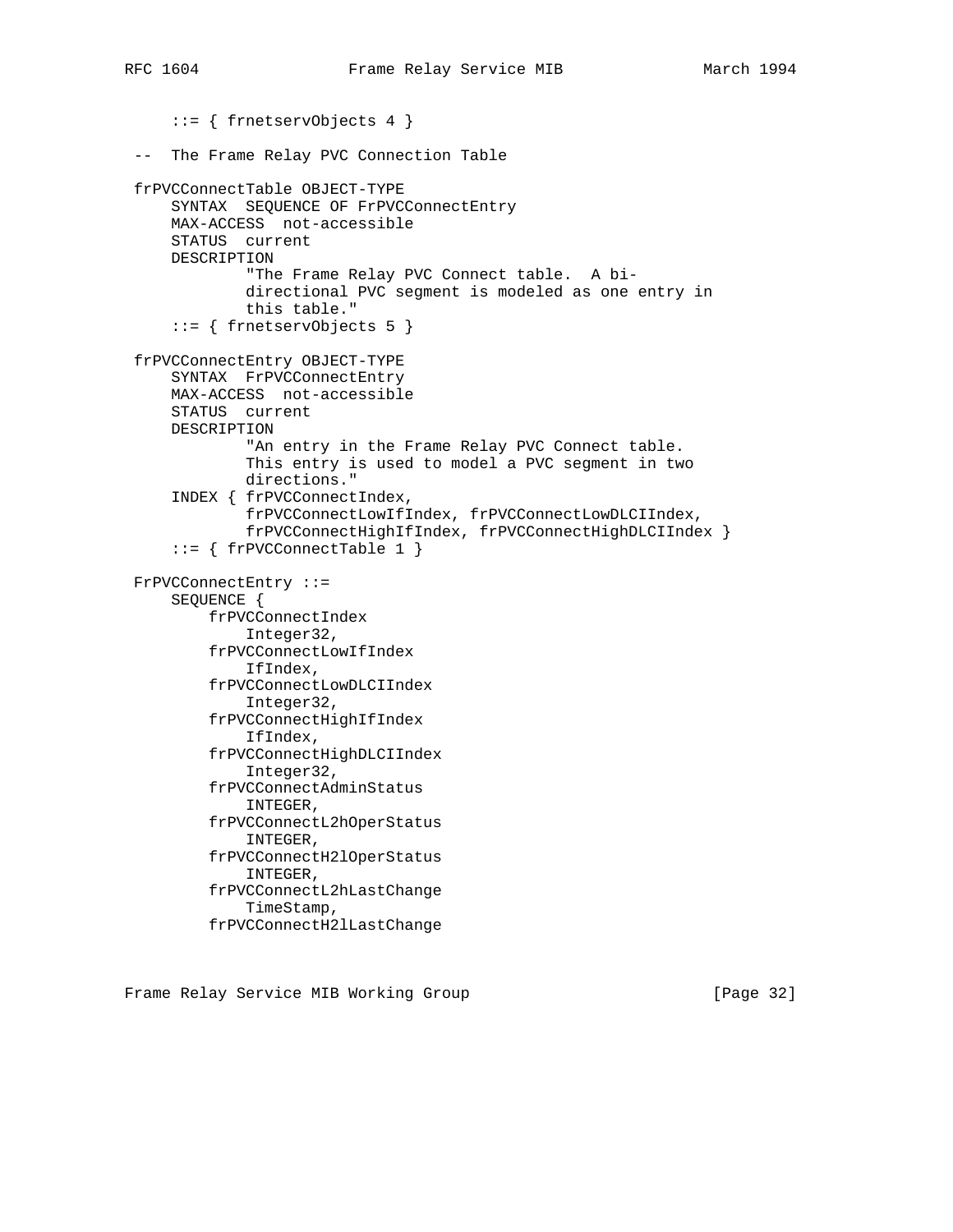TimeStamp, frPVCConnectRowStatus RowStatus } frPVCConnectIndex OBJECT-TYPE SYNTAX Integer32 MAX-ACCESS not-accessible STATUS current DESCRIPTION "The value of this object is equal to the frPVCConnectIndexValue obtained to uniquely identify this PVC segment connection." ::= { frPVCConnectEntry 1 } frPVCConnectLowIfIndex OBJECT-TYPE SYNTAX IfIndex MAX-ACCESS not-accessible STATUS current DESCRIPTION "The value of this object is equal to MIB II's ifIndex value of the UNI/NNI logical port for this PVC segment. The term low implies that this PVC segment end-point has the numerically lower ifIndex value than the connected/associated PVC segment end-point. If the value is equal to zero, then this logical port is not a Frame Relay UNI/NNI logical port." ::= { frPVCConnectEntry 2 } frPVCConnectLowDLCIIndex OBJECT-TYPE SYNTAX Integer32 MAX-ACCESS not-accessible STATUS current DESCRIPTION "The value of this object is equal to the DLCI value for this end-point of the PVC segment. If the value is equal to zero, then this endpoint of the PVC segment is not a Frame Relay connection." ::= { frPVCConnectEntry 3 } frPVCConnectHighIfIndex OBJECT-TYPE SYNTAX IfIndex MAX-ACCESS not-accessible STATUS current DESCRIPTION "The value of this object is equal to MIB II's ifIndex value for the UNI/NNI logical port for

Frame Relay Service MIB Working Group [Page 33]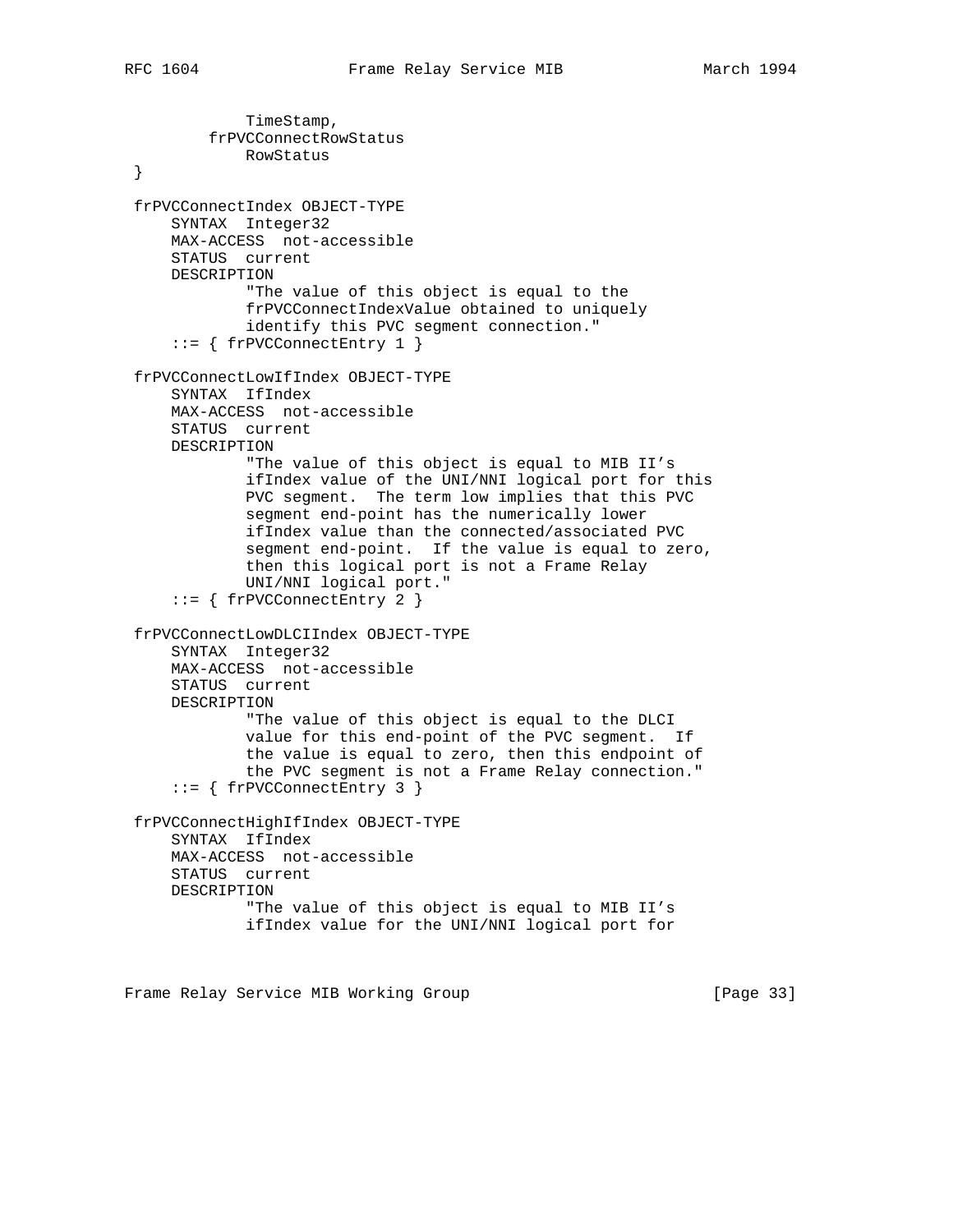```
 this PVC segment. The term high implies that this
              PVC segment end-point has the numerically higher
              ifIndex value than the connected/associated PVC
              segment end-point."
      ::= { frPVCConnectEntry 4 }
 frPVCConnectHighDLCIIndex OBJECT-TYPE
     SYNTAX Integer32
     MAX-ACCESS not-accessible
     STATUS current
     DESCRIPTION
              "The value of this object is equal to the egress
              DLCI value for this end-point of the PVC segment."
      ::= { frPVCConnectEntry 5 }
 frPVCConnectAdminStatus OBJECT-TYPE
     SYNTAX INTEGER {
              active(1),
               inactive(2),
             testing(3)<br>}
 }
     MAX-ACCESS read-create
     STATUS current
     DESCRIPTION
              "The value of this object identifies the desired
              administrative status of this bi-directional PVC
              segment. The active state means the PVC segment
              is currently operational; the inactive state means
              the PVC segment is currently not operational; the
              testing state means the PVC segment is currently
              undergoing a test. This state is set by an
              administrative entity. This value affects the PVC
              status indicated across the ingress NNI/UNI of
              both end-points of the bi-directional PVC segment.
              When a PVC segment connection is created using
              this table, this object is initially set to
              'inactive'. After the frPVCConnectRowStatus
              object is set to 'active' (and the
              corresponding/associated entries in the
              frPVCEndptTable have their frPVCEndptRowStatus
              object set to 'active'), the
              frPVCConnectAdminStatus object may be set to
              'active' to turn on the PVC segment connection."
     ::= { frPVCConnectEntry 6 }
 frPVCConnectL2hOperStatus OBJECT-TYPE
     SYNTAX INTEGER {
```
active(1),

Frame Relay Service MIB Working Group [97] [Page 34]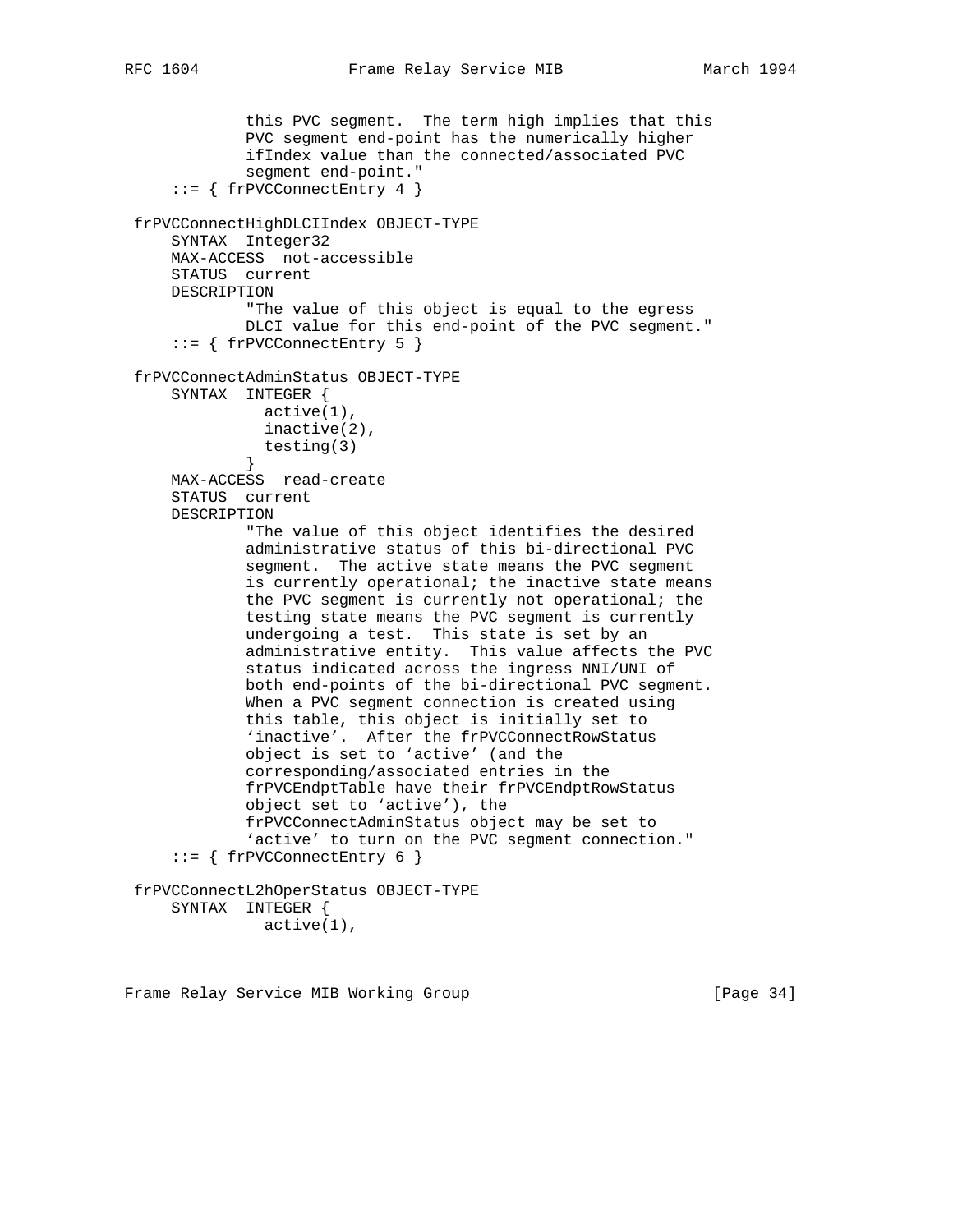```
 inactive(2),
               testing(3),
               unknown(4)
 }
     MAX-ACCESS read-only
     STATUS current
     DESCRIPTION
             "The value of this object identifies the current
             operational status of the PVC segment connection
             in one direction; (i.e., in the low to high
             direction). The active state means it is
             currently operational; the inactive state means it
             is currently not operational; the testing state
             means it is currently undergoing a test; the
             unknown state means the status of it currently can
             not be determined. This value affects the PVC
             status indicated across the ingress NNI/UNI (low
             side) of the PVC segment."
      ::= { frPVCConnectEntry 7 }
 frPVCConnectH2lOperStatus OBJECT-TYPE
     SYNTAX INTEGER {
               active(1),
               inactive(2),
               testing(3),
             unknown(4)<br>}
 }
     MAX-ACCESS read-only
     STATUS current
     DESCRIPTION
              "The value of this object identifies the current
             operational status of the PVC segment connection
             in one direction; (i.e., in the high to low
             direction). The active state means it is
             currently operational; the inactive state means it
             is currently not operational; the testing state
             means it is currently undergoing a test; the
             unknown state means the status of it currently can
             not be determined. This value affects the PVC
             status indicated across the ingress NNI/UNI (high
             side) of the PVC segment."
      ::= { frPVCConnectEntry 8 }
 frPVCConnectL2hLastChange OBJECT-TYPE
     SYNTAX TimeStamp
     MAX-ACCESS read-only
     STATUS current
     DESCRIPTION
```
Frame Relay Service MIB Working Group [Page 35]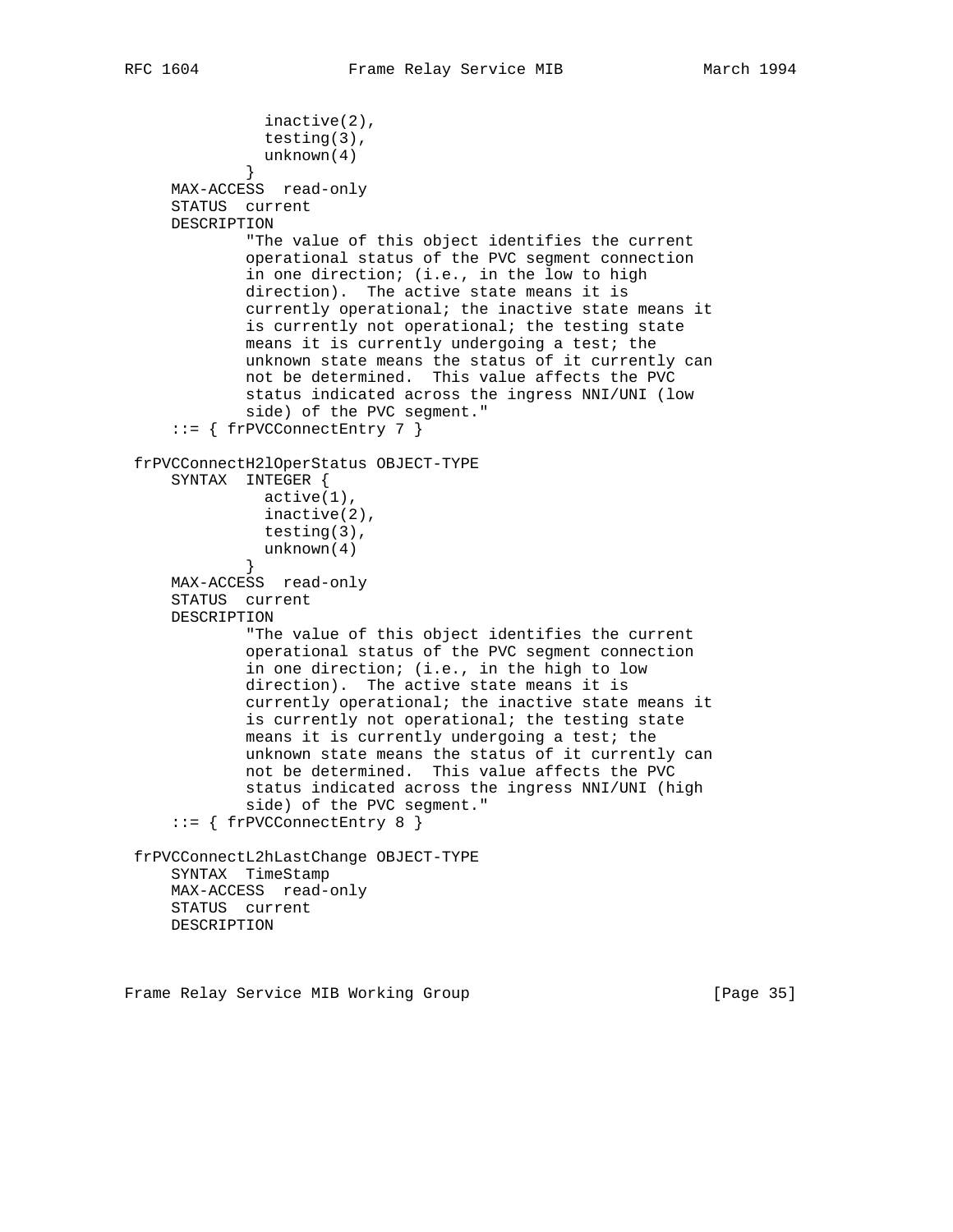"The value of MIB II's sysUpTime object at the time this PVC segment entered its current operational state in the low to high direction. If the current state was entered prior to the last re-initialization of the proxy-agent, then this object contains a zero value." ::= { frPVCConnectEntry 9 } frPVCConnectH2lLastChange OBJECT-TYPE SYNTAX TimeStamp MAX-ACCESS read-only STATUS current DESCRIPTION "The value of MIB II's sysUpTime object at the time this PVC segment entered its current operational state in the high to low direction. If the current state was entered prior to the last re-initialization of the proxy-agent, then this object contains a zero value." ::= { frPVCConnectEntry 10 } frPVCConnectRowStatus OBJECT-TYPE SYNTAX RowStatus MAX-ACCESS read-create STATUS current DESCRIPTION "The status of this entry in the frPVCConnectTable. This variable is used to create new connections for the PVC end-points and to change existing connections of the PVC end points. This object must be initially set to 'createAndWait'. In this state, the agent checks the parameters in the associated entries in the frPVCEndptTable to verify that the PVC end-points can be connected (i.e., the In parameters for one PVC end-point are equal to the Out parameters for the other PVC end-point). This object can not be set to 'active' unless the following columnar object exist in this row: frPVCConnectAdminStatus. The agent also supplies the associated value of frPVCConnectIndex for the frPVCEndptConnectIdentifier instances. To turn on a PVC segment connection, the frPVCConnectAdminStatus is set to 'active'." ::= { frPVCConnectEntry 11 }

Frame Relay Service MIB Working Group [97] [Page 36]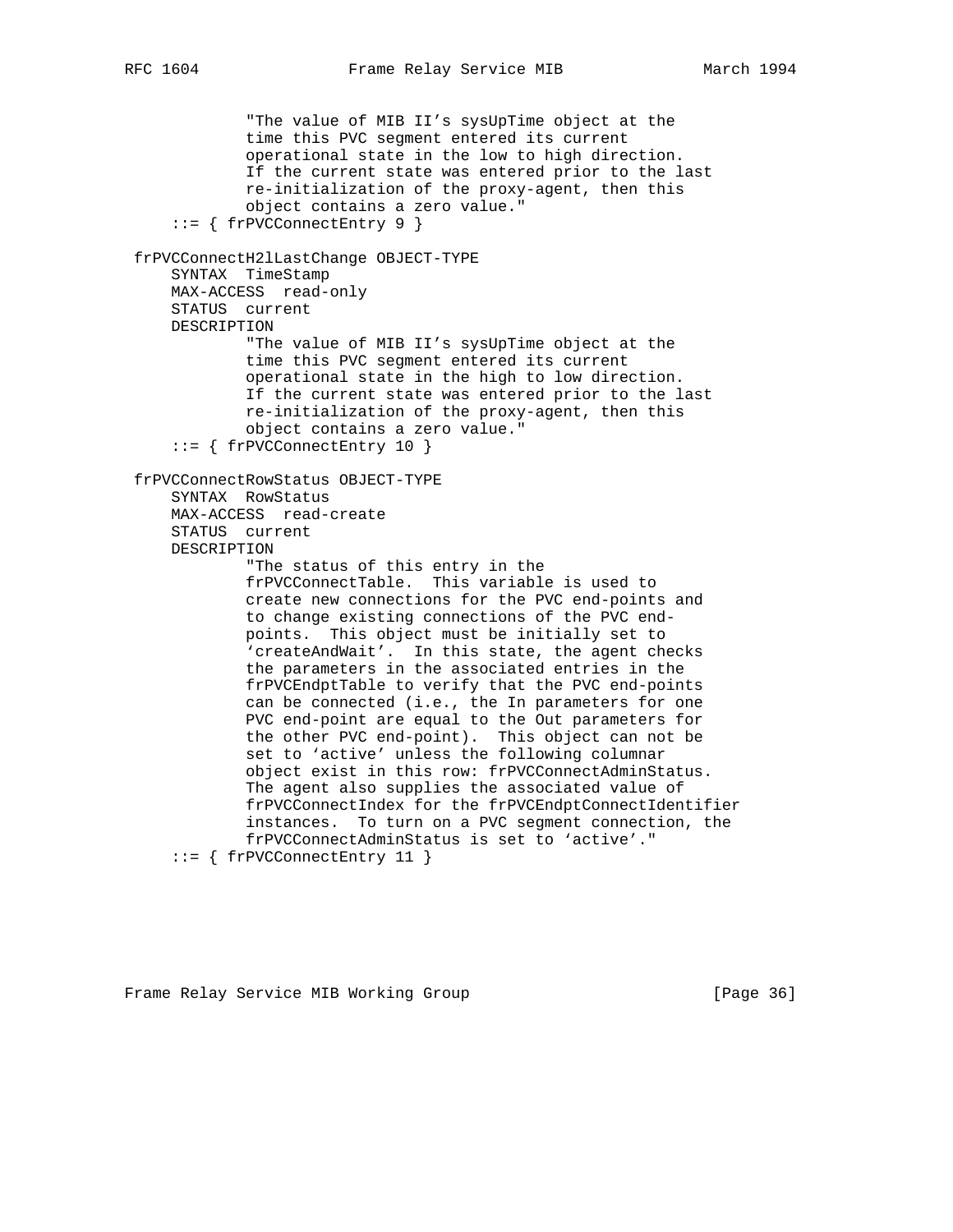-- The Frame Relay Accounting Groups -- The groups are the following: -- Accounting on a PVC basis -- Accounting on an Interface/Logical Port basis -- The Accounting on a Frame Relay PVC basis Group -- The accounting information is collected for a PVC -- segment end-point. frAccountPVCTable OBJECT-TYPE SYNTAX SEQUENCE OF FrAccountPVCEntry MAX-ACCESS not-accessible STATUS current DESCRIPTION "The Frame Relay Accounting PVC table. This table is used to perform accounting on a PVC segment end-point basis." ::= { frnetservObjects 6 } frAccountPVCEntry OBJECT-TYPE SYNTAX FrAccountPVCEntry MAX-ACCESS not-accessible STATUS current DESCRIPTION "An entry in the Frame Relay Accounting PVC table." INDEX { ifIndex, frAccountPVCDLCIIndex } ::= { frAccountPVCTable 1 } FrAccountPVCEntry ::= SEQUENCE { frAccountPVCDLCIIndex Integer32, frAccountPVCSegmentSize Integer32, frAccountPVCInSegments Counter32, frAccountPVCOutSegments Counter32 } frAccountPVCDLCIIndex OBJECT-TYPE

 SYNTAX Integer32 MAX-ACCESS not-accessible STATUS current

Frame Relay Service MIB Working Group [Page 37]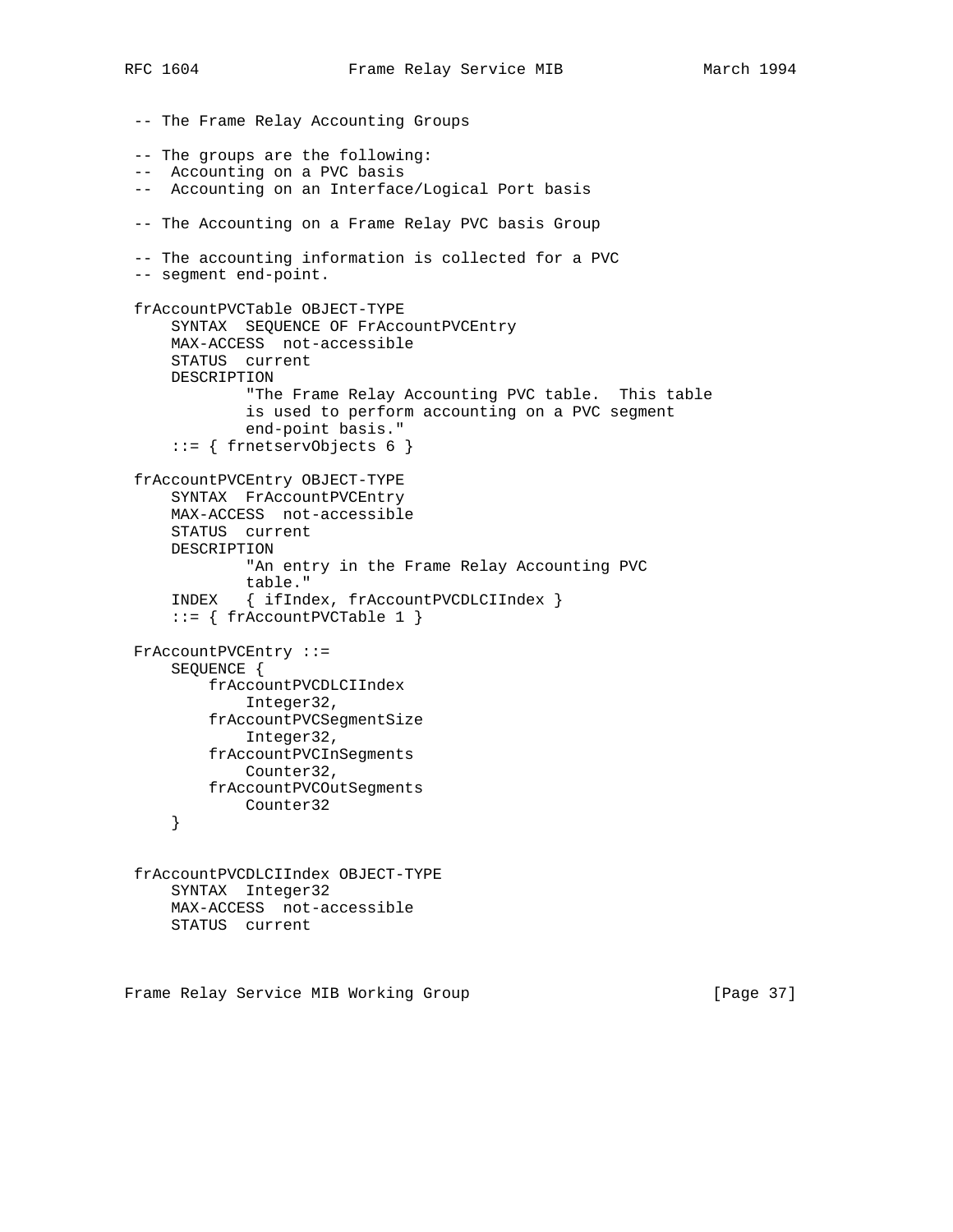```
 DESCRIPTION
             "The value of this object is equal to the DLCI
             value for this PVC segment end-point."
     ::= { frAccountPVCEntry 1 }
 frAccountPVCSegmentSize OBJECT-TYPE
     SYNTAX Integer32
    MAX-ACCESS read-only
     STATUS current
     DESCRIPTION
             "The value of this object is equal to the Segment
             Size for this PVC segment end-point."
     ::= { frAccountPVCEntry 2 }
 frAccountPVCInSegments OBJECT-TYPE
     SYNTAX Counter32
     MAX-ACCESS read-only
     STATUS current
    DESCRIPTION
             "The value of this object is equal to the number
             of segments received by this PVC segment end-
             point."
     ::= { frAccountPVCEntry 3 }
  frAccountPVCOutSegments OBJECT-TYPE
     SYNTAX Counter32
     MAX-ACCESS read-only
     STATUS current
     DESCRIPTION
             "The value of this object is equal to the number
             of segments sent by this PVC segment end-point."
     ::= { frAccountPVCEntry 4 }
 -- The Accounting on a Frame Relay Logical Port basis Group
 frAccountLportTable OBJECT-TYPE
     SYNTAX SEQUENCE OF FrAccountLportEntry
     MAX-ACCESS not-accessible
     STATUS current
    DESCRIPTION
             "The Frame Relay Accounting Logical Port table.
             This table is used to perform accounting on a
             UNI/NNI Logical Port basis."
     ::= { frnetservObjects 7 }
 frAccountLportEntry OBJECT-TYPE
```
Frame Relay Service MIB Working Group [97] [Page 38]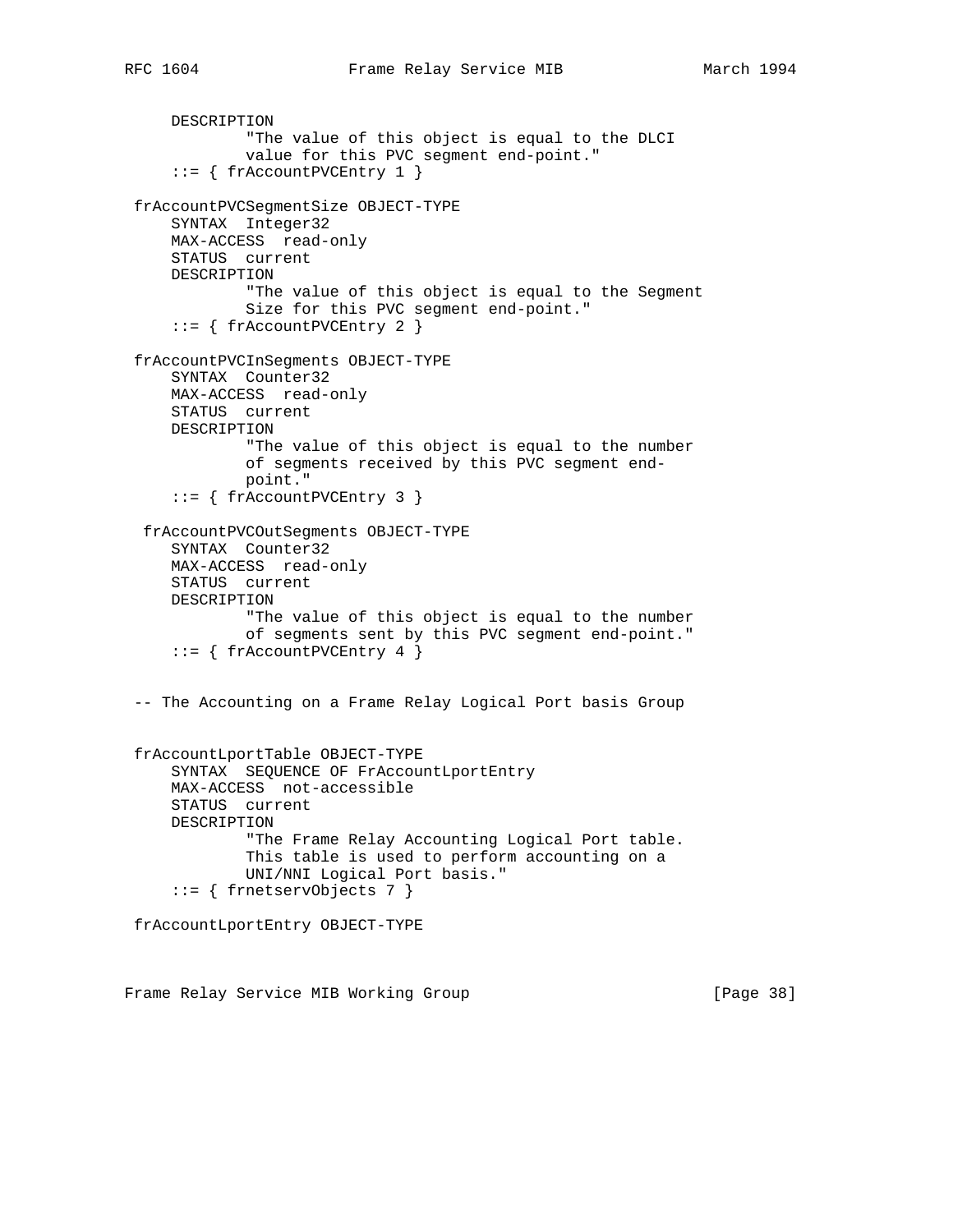```
 SYNTAX FrAccountLportEntry
     MAX-ACCESS not-accessible
     STATUS current
     DESCRIPTION
             "An entry in the Frame Relay Accounting Logical
             Port table."
     INDEX { ifIndex }
     ::= { frAccountLportTable 1 }
 FrAccountLportEntry ::=
     SEQUENCE {
         frAccountLportSegmentSize
             Integer32,
         frAccountLportInSegments
             Counter32,
         frAccountLportOutSegments
            Counter32
     }
 frAccountLportSegmentSize OBJECT-TYPE
     SYNTAX Integer32
    MAX-ACCESS read-only
     STATUS current
    DESCRIPTION
             "The value of this object is equal to the Segment
             Size for this UNI/NNI logical port."
     ::= { frAccountLportEntry 1 }
 frAccountLportInSegments OBJECT-TYPE
     SYNTAX Counter32
    MAX-ACCESS read-only
     STATUS current
     DESCRIPTION
             "The value of this object is equal to the number
             of segments received by this UNI/NNI logical
             port."
     ::= { frAccountLportEntry 2 }
 frAccountLportOutSegments OBJECT-TYPE
     SYNTAX Counter32
     MAX-ACCESS read-only
     STATUS current
     DESCRIPTION
             "The value of this object is equal to the number
             of segments sent by this UNI/NNI logical port."
     ::= { frAccountLportEntry 3 }
```
Frame Relay Service MIB Working Group [Page 39]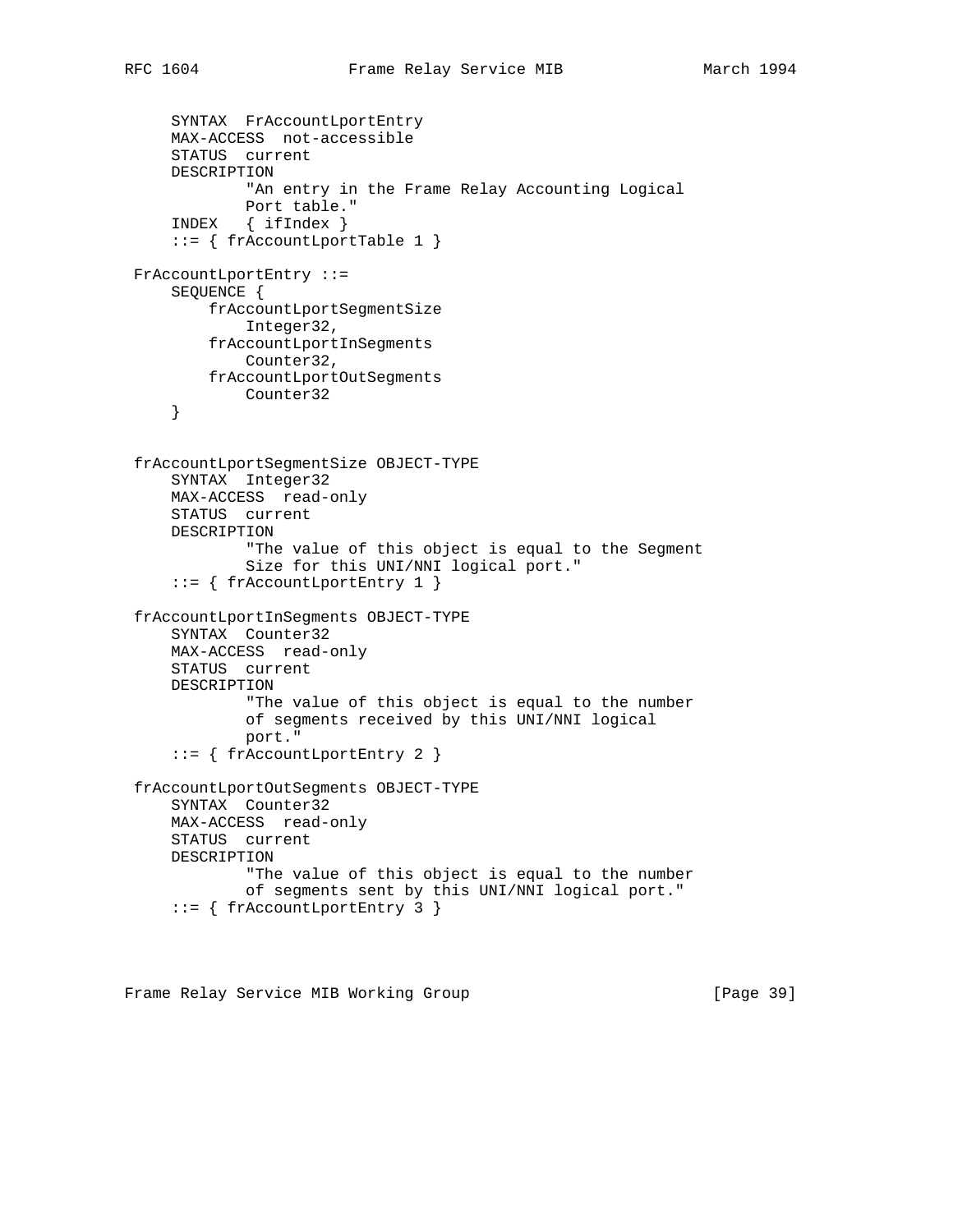-- Frame Relay Network Service TRAPS frPVCConnectStatusChange NOTIFICATION-TYPE OBJECTS { frPVCConnectIndex, frPVCConnectLowIfIndex, frPVCConnectLowDLCIIndex, frPVCConnectHighIfIndex, frPVCConnectHighDLCIIndex, frPVCConnectL2hOperStatus, frPVCConnectH2lOperStatus, frPVCEndptRcvdSigStatus } STATUS current DESCRIPTION "This trap indicates that the indicated PVC has changed state. This trap is not sent if an FR-UNI changes state; a linkDown or linkUp trap should be sent instead." ::= { frnetservTraps 1 } -- Conformance Information frnetservConformance OBJECT IDENTIFIER ::= { frnetservMIB 3 } frnetservGroups OBJECT IDENTIFIER ::= { frnetservConformance 1 } frnetservCompliances OBJECT IDENTIFIER ::= { frnetservConformance 2 } -- Compliance Statements frnetservCompliance MODULE-COMPLIANCE STATUS current DESCRIPTION "The compliance statement for SNMPv2 entities which have Frame Relay Network Service Interfaces." MODULE -- this module MANDATORY-GROUPS { frnetservLportGroup, frnetservMgtVCSigGroup, frnetservPVCEndptGroup, frnetservPVCConnectGroup } GROUP frnetservAccountPVCGroup DESCRIPTION "This group is optional for Frame Relay interfaces. It is mandatory if and only if accounting is performed on a PVC basis this Frame Relay interface." GROUP frnetservAccountLportGroup

Frame Relay Service MIB Working Group [97] [Page 40]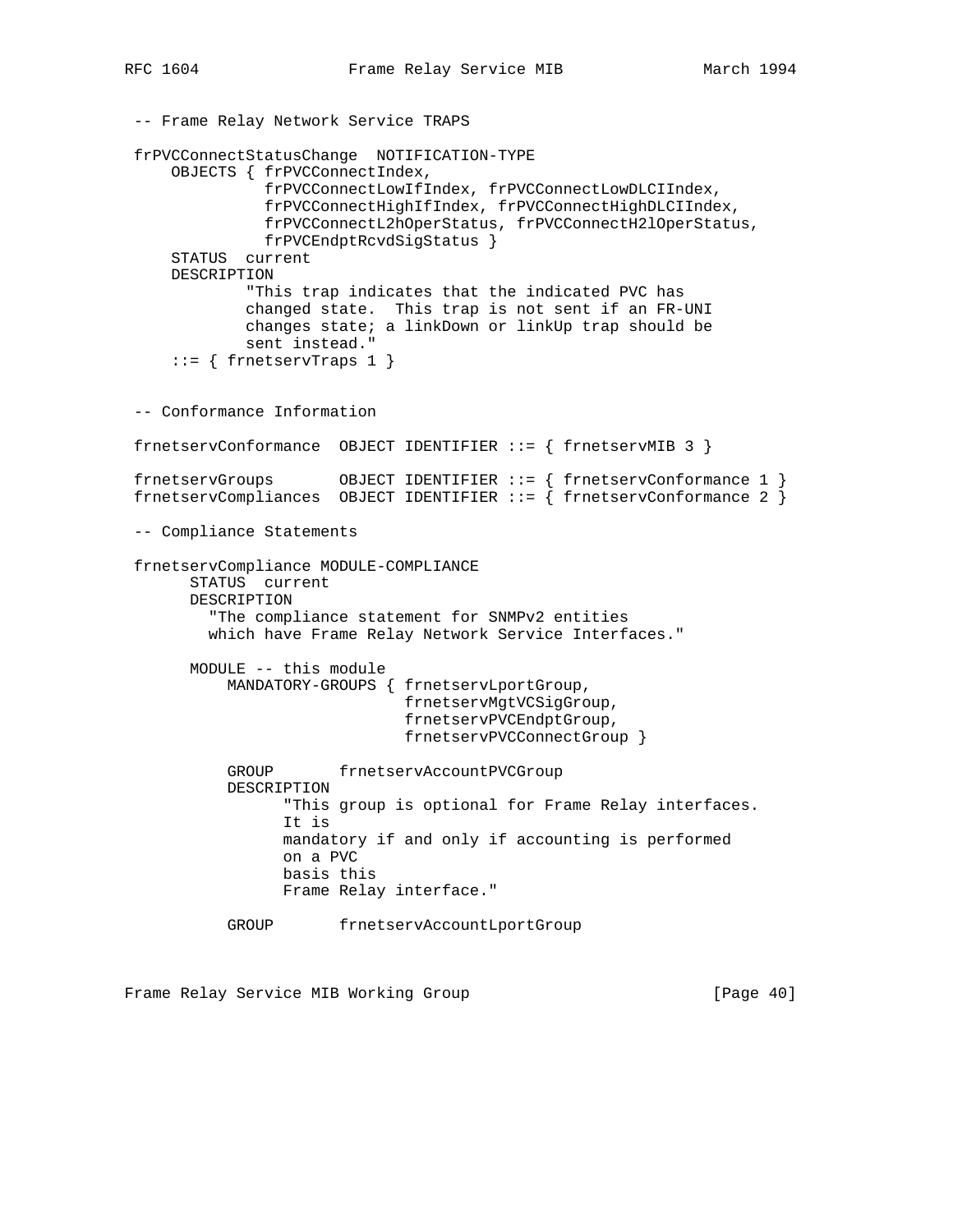DESCRIPTION "This group is optional for Frame Relay interfaces. It is mandatory if and only if accounting is performed on a logical port basis this Frame Relay interface." OBJECT frPVCEndptInMaxFrameSize SYNTAX Integer32 MIN-ACCESS read-only DESCRIPTION "Write access is not required." OBJECT frPVCEndptInBc SYNTAX Integer32 MIN-ACCESS read-only DESCRIPTION "Write access is not required." OBJECT frPVCEndptInBe SYNTAX Integer32 MIN-ACCESS read-only DESCRIPTION "Write access is not required." OBJECT frPVCEndptInCIR SYNTAX Integer32 MIN-ACCESS read-only DESCRIPTION "Write access is not required." OBJECT frPVCEndptOutMaxFrameSize SYNTAX Integer32 MIN-ACCESS read-only DESCRIPTION "Write access is not required." OBJECT frPVCEndptOutBc SYNTAX Integer32 MIN-ACCESS read-only DESCRIPTION "Write access is not required." OBJECT frPVCEndptOutBe SYNTAX Integer32 MIN-ACCESS read-only DESCRIPTION

Frame Relay Service MIB Working Group [Page 41]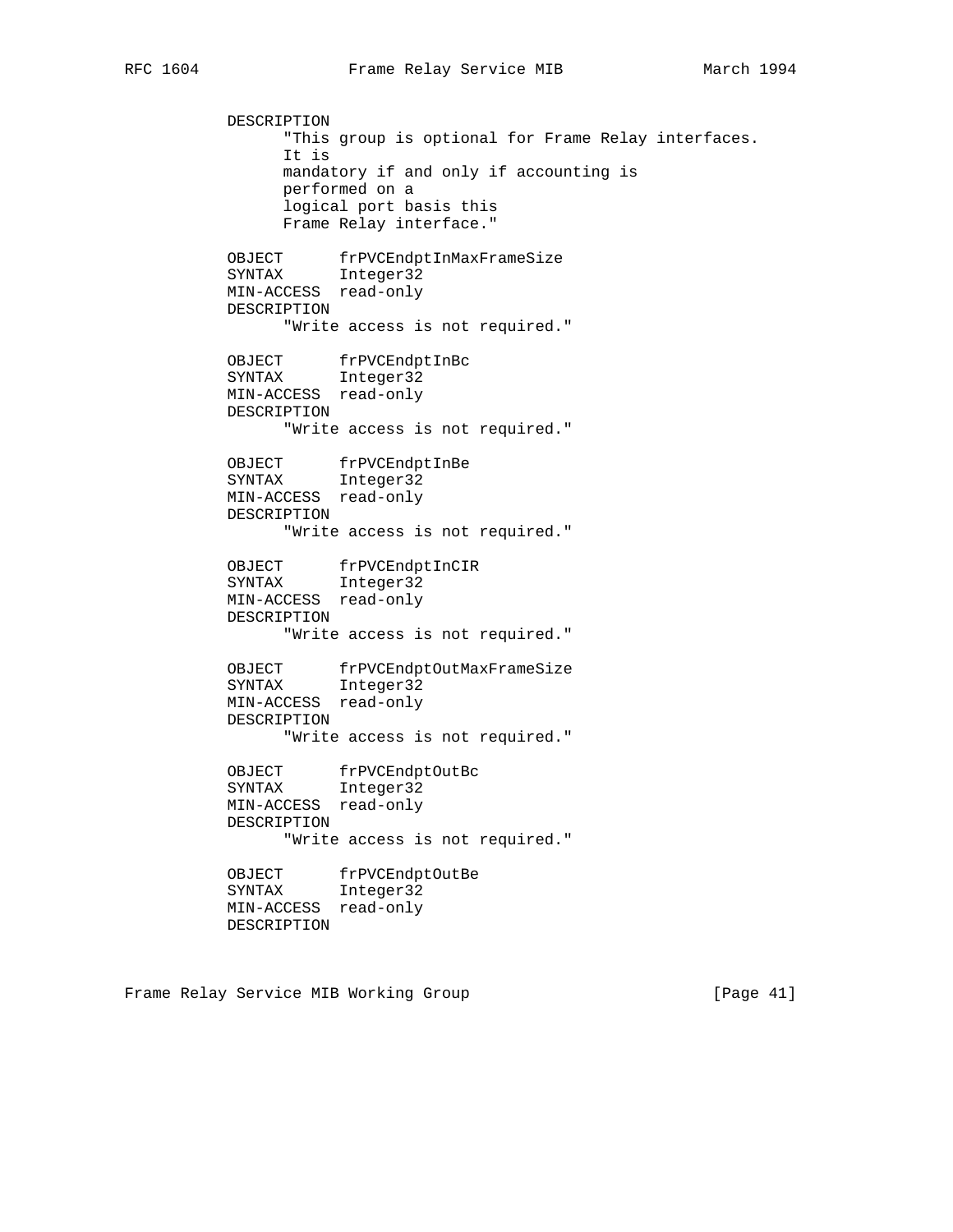"Write access is not required." OBJECT frPVCEndptOutCIR<br>SYNTAX Integer32 SYNTAX Integer32 MIN-ACCESS read-only DESCRIPTION "Write access is not required." OBJECT frPVCEndptConnectIdentifier SYNTAX Integer32 MIN-ACCESS read-only DESCRIPTION "Write access is not required." OBJECT frPVCEndptRowStatus SYNTAX INTEGER { active(1) } -- subset of RowStatus MIN-ACCESS read-only DESCRIPTION "Write access is not required, and only one of the six enumerated values for the RowStatus textual convention need be supported, specifically: active(1)." OBJECT frPVCConnectAdminStatus SYNTAX INTEGER { active(1), inactive(2), testing(3) } MIN-ACCESS read-only DESCRIPTION "Write access is not required." OBJECT frPVCConnectRowStatus SYNTAX INTEGER { active(1) } -- subset of RowStatus MIN-ACCESS read-only DESCRIPTION "Write access is not required." OBJECT frPVCConnectRowStatus<br>SYNTAX INTEGER { active(1) } INTEGER  $\{$  active(1)  $\}$  -- subset of RowStatus MIN-ACCESS read-only DESCRIPTION "Write access is not required, and only one of the six enumerated values for the RowStatus textual convention need be supported, specifically: active(1)." ::= { frnetservCompliances 1 }

Frame Relay Service MIB Working Group [97] [Page 42]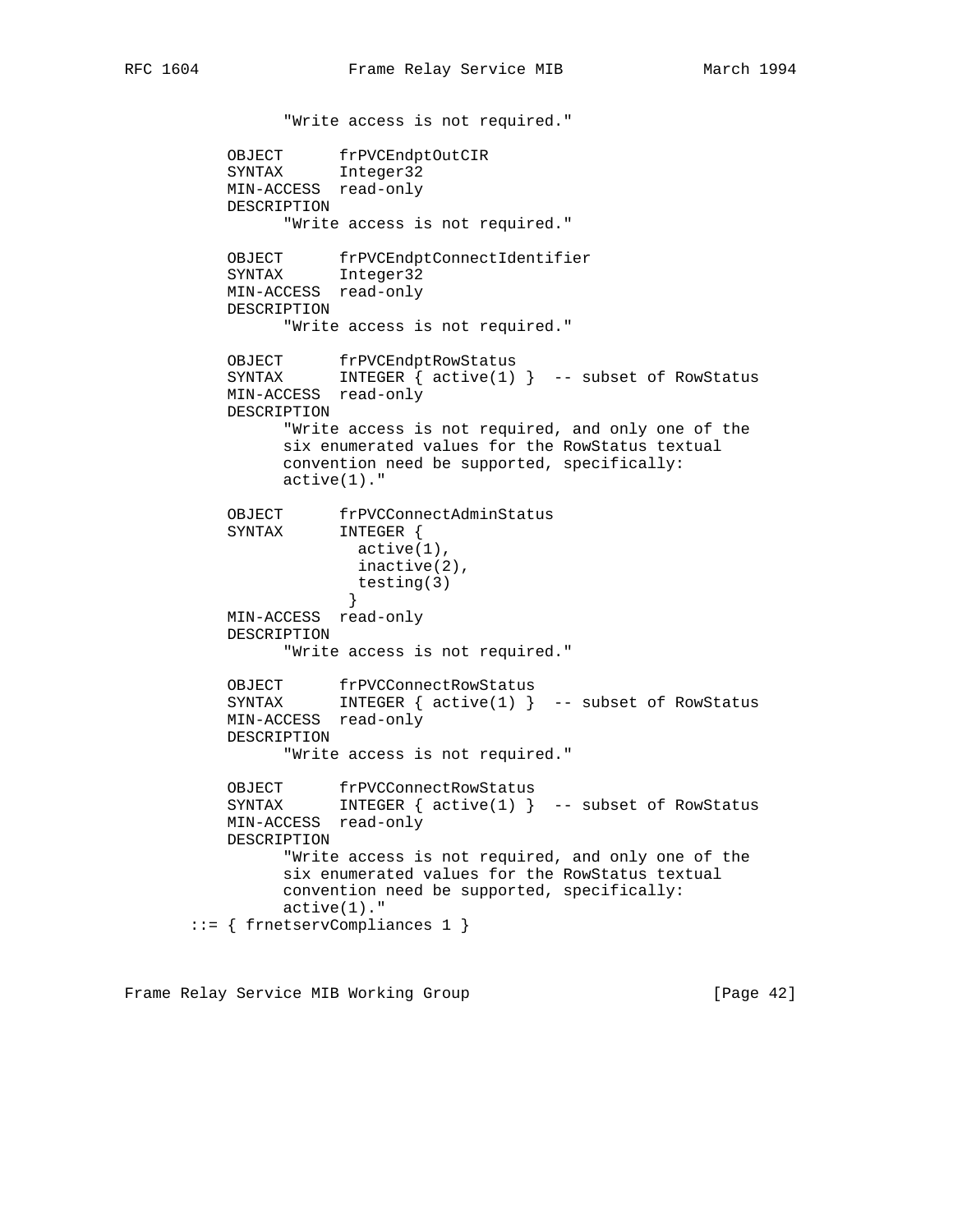-- Units of Conformance frnetservLportGroup OBJECT-GROUP OBJECTS { frLportNumPlan, frLportContact, frLportLocation, frLportType, frLportAddrDLCILen, frLportVCSigProtocol, frLportVCSigPointer } STATUS current DESCRIPTION "A collection of objects providing information applicable to a Frame Relay Logical Port." ::= { frnetservGroups 1 } frnetservMgtVCSigGroup OBJECT-GROUP OBJECTS { frMgtVCSigProced, frMgtVCSigUserN391, frMgtVCSigUserN392, frMgtVCSigUserN393, frMgtVCSigUserT391, frMgtVCSigNetN392, frMgtVCSigNetN393, frMgtVCSigNetT392, frMgtVCSigNetnN4, frMgtVCSigNetnT3, frMgtVCSigUserLinkRelErrors, frMgtVCSigUserProtErrors, frMgtVCSigUserChanInactive, frMgtVCSigNetLinkRelErrors, frMgtVCSigNetProtErrors, frMgtVCSigNetChanInactive } STATUS current DESCRIPTION "A collection of objects providing information applicable to the Local In-Channel Signaling Procedures used for a UNI/NNI logical port." ::= { frnetservGroups 2 } frnetservPVCEndptGroup OBJECT-GROUP OBJECTS { frPVCConnectIndexValue, frPVCEndptInMaxFrameSize, frPVCEndptInBc, frPVCEndptInBe, frPVCEndptInCIR, frPVCEndptOutMaxFrameSize, frPVCEndptOutBc, frPVCEndptOutBe, frPVCEndptOutCIR, frPVCEndptConnectIdentifier, frPVCEndptRowStatus, frPVCEndptRcvdSigStatus, frPVCEndptInFrames, frPVCEndptOutFrames, frPVCEndptInDEFrames, frPVCEndptInExcessFrames, frPVCEndptOutExcessFrames,

Frame Relay Service MIB Working Group [Page 43]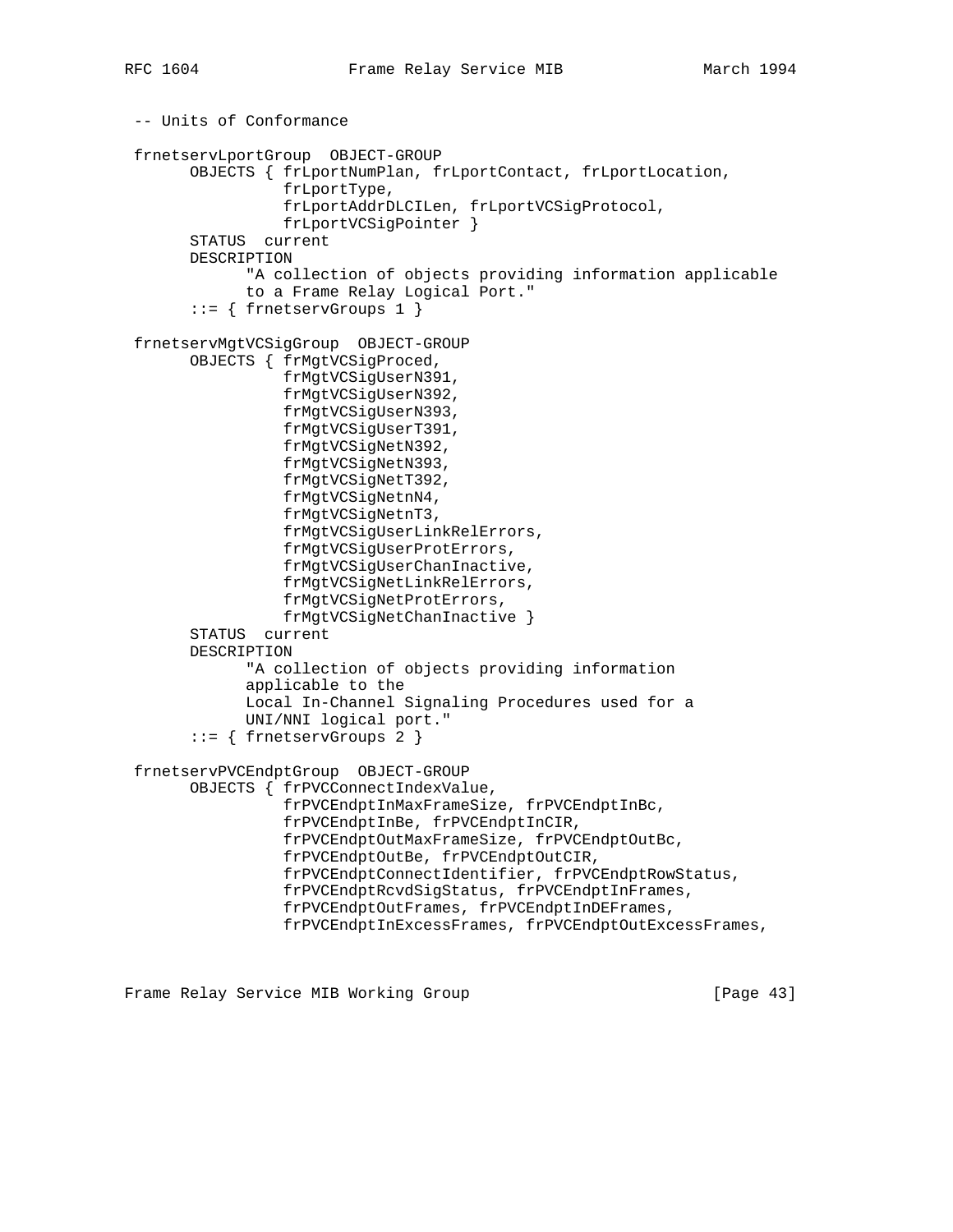```
 frPVCEndptInDiscards,
                 frPVCEndptInOctets, frPVCEndptOutOctets }
       STATUS current
       DESCRIPTION
             "A collection of objects providing information application
             to a Frame Relay PVC end-point."
       ::= { frnetservGroups 3 }
 frnetservPVCConnectGroup OBJECT-GROUP
      OBJECTS { frPVCConnectAdminStatus, frPVCConnectL2hOperStatus,
                 frPVCConnectH2lOperStatus, frPVCConnectL2hLastChange,
                 frPVCConnectH2lLastChange,
                frPVCConnectRowStatus }
       STATUS current
       DESCRIPTION
             "A collection of objects providing information applicable
             to a Frame Relay PVC connection."
       ::= { frnetservGroups 4 }
 frnetservAccountPVCGroup OBJECT-GROUP
       OBJECTS { frAccountPVCSegmentSize, frAccountPVCInSegments,
                frAccountPVCOutSegments }
      STATUS current
      DESCRIPTION
             "A collection of objects providing accounting
             information application
             to a Frame Relay PVC end-point."
       ::= { frnetservGroups 5 }
 frnetservAccountLportGroup OBJECT-GROUP
       OBJECTS { frAccountLportSegmentSize, frAccountLportInSegments,
                frAccountLportOutSegments }
       STATUS current
       DESCRIPTION
             "A collection of objects providing accounting
             information application
             to a Frame Relay logical port."
       ::= { frnetservGroups 6 }
```
END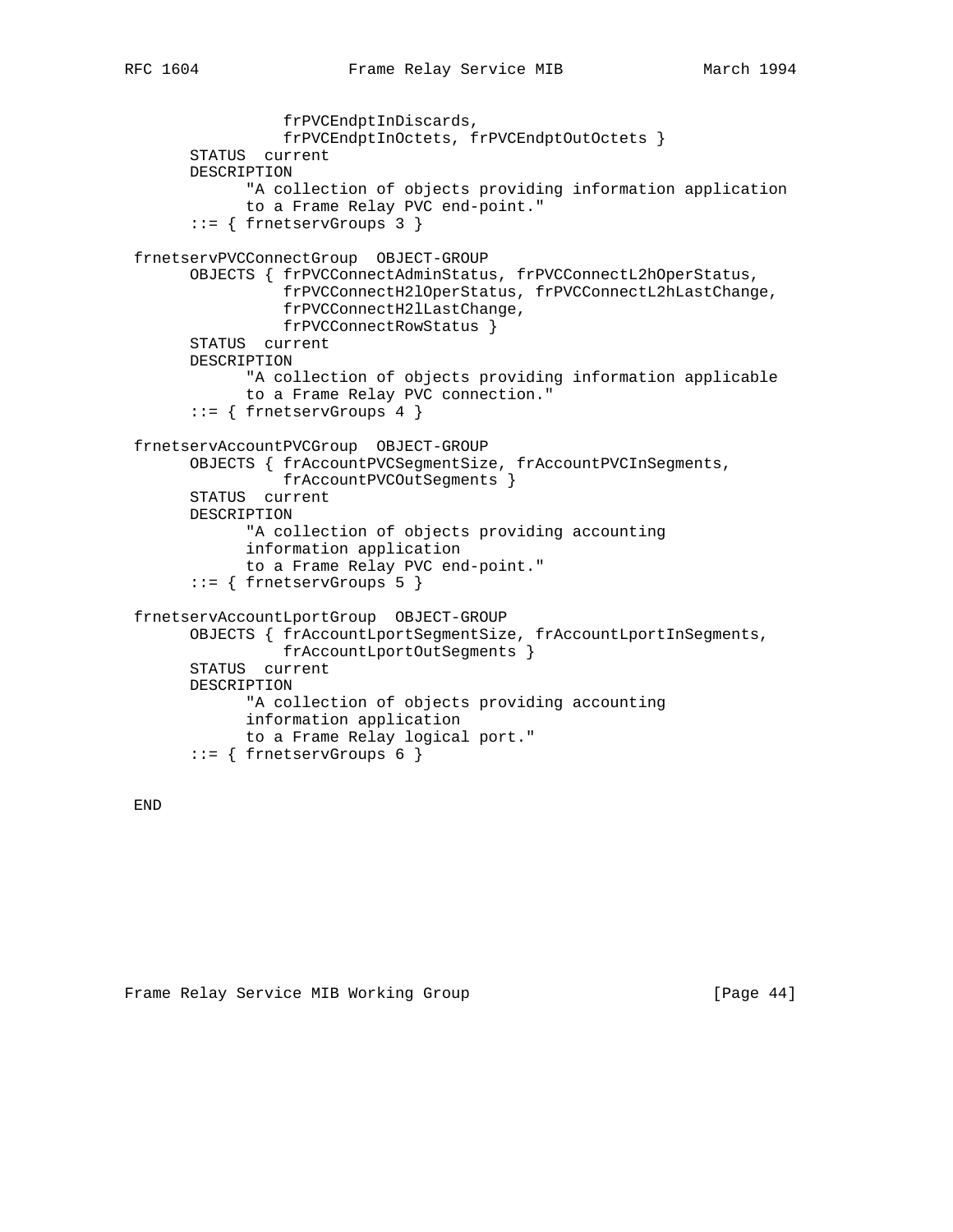7. Acknowledgments

 This document was produced jointly by the Frame Relay Forum Technical Committee MIB Working Group and the Frame Relay Service MIB Working Group.

- 8. References
	- [1] Case, J., McCloghrie, K., Rose, M., and S. Waldbusser, "Structure of Management Information for version 2 of the Simple Network Management Protocol (SNMPv2)", RFC 1442, SNMP Research, Inc., Hughes LAN Systems, Dover Beach Consulting, Inc., Carnegie Mellon University, April 1993.
	- [2] Galvin, J., and K. McCloghrie, "Administrative Model for version 2 of the Simple Network Management Protocol (SNMPv2)", RFC 1445, Trusted Information Systems, Hughes LAN Systems, April 1993.
	- [3] Case, J., McCloghrie, K., Rose, M., and S. Waldbusser, "Protocol Operations for version 2 of the Simple Network Management Protocol (SNMPv2)", RFC 1448, SNMP Research, Inc., Hughes LAN Systems, Dover Beach Consulting, Inc., Carnegie Mellon University, April 1993.
	- [4] McCloghrie, K., and M. Rose, "Management Information Base for Network Management of TCP/IP-based internets - MIB-II", STD 17, RFC 1213, Hughes LAN Systems, Performance Systems International, March 1991.
	- [5] McCloghrie, K., and F. Kastenholz, "Evolution of Interfaces Group of MIB-II", RFC 1573, Hughes LAN Systems, FTP Software, January 1994.
	- [6] Rodemann, K., "Service Management Architecture for Virtual Connection Services", Work in Progress, July 1993.
	- [7] ANSI T1.617-1991, American National Standard for Telecommunications - Integrated Services Digital Network (ISDN) - Digital Subscriber Signaling System No. 1 (DSS1) - Signaling Specification for Frame Relay Bearer Service.
	- [8] Brown, C., Baker, F., and C. Carvalho, "Management Information Base for Frame Relay DTEs", RFC 1315, Wellfleet Communications, Inc., Advanced Computer Communications, April 1992.
	- [9] Bradley, T., Brown, C., and A. Malis, "Multi-Protocol Interconnect over Frame Relay", RFC 1490, Wellfleet Communications, Inc., Ascom Timeplex, Inc., July 1993.

Frame Relay Service MIB Working Group [Page 45]